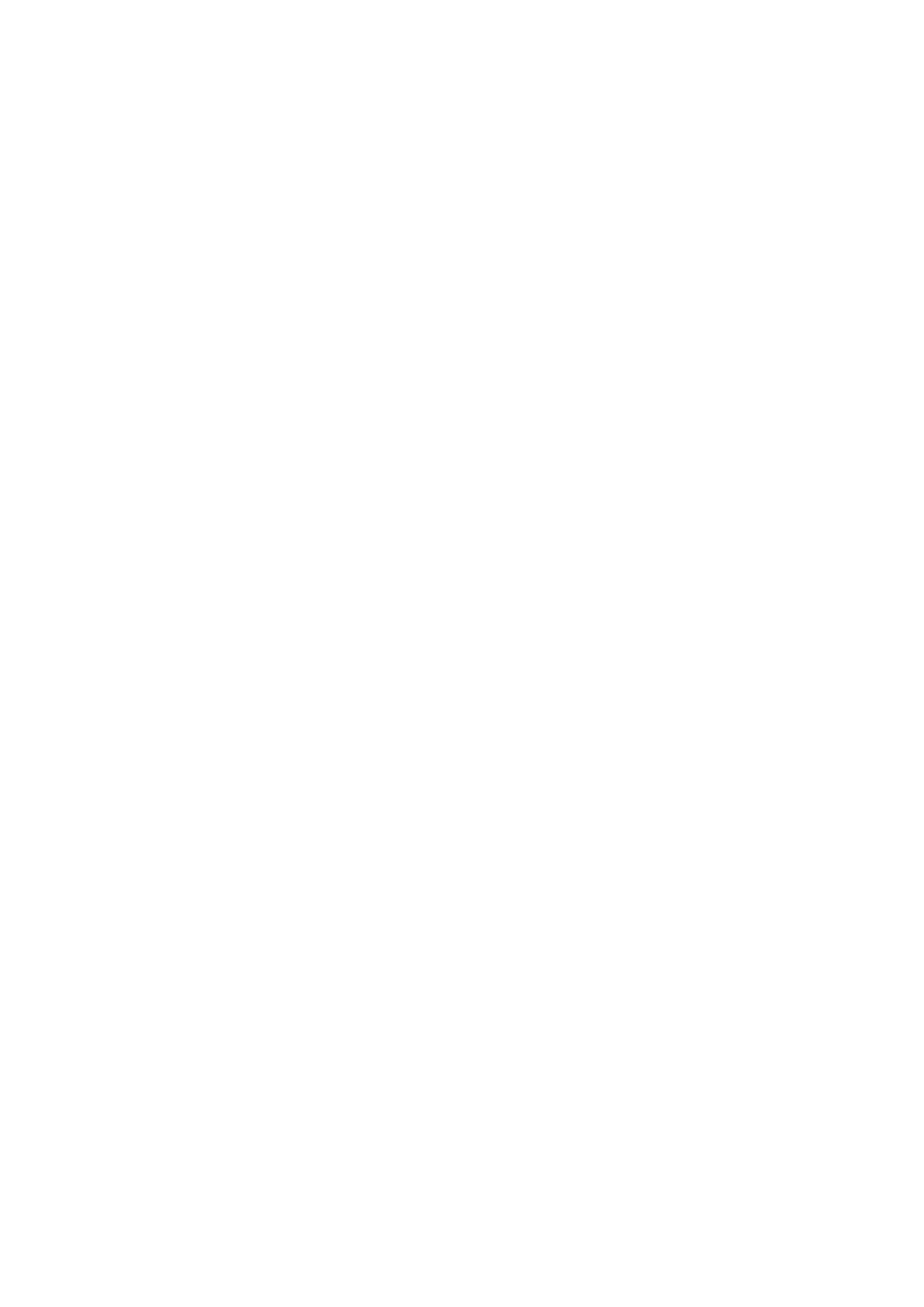## **Contents**

| Abbreviations used in this document<br>3 |                                     |    |
|------------------------------------------|-------------------------------------|----|
| 1                                        | Overview                            | 4  |
| 2                                        | Requirement for an IGC              | 8  |
| 3                                        | Establishing and maintaining an IGC | 13 |
| 4                                        | Terms of reference for IGCs         | 20 |
| 5                                        | Ensuring the effectiveness of IGCs  | 28 |
| 6                                        | Alternative arrangements to IGCs    | 33 |
|                                          | <b>Annexes</b>                      |    |
| 1                                        | Cost benefit analysis               | 36 |
| 2                                        | Compatibility statement             | 44 |
| 3                                        | List of questions                   | 47 |
|                                          | <b>Appendix</b>                     |    |
| 1                                        | Draft Handbook text                 | 50 |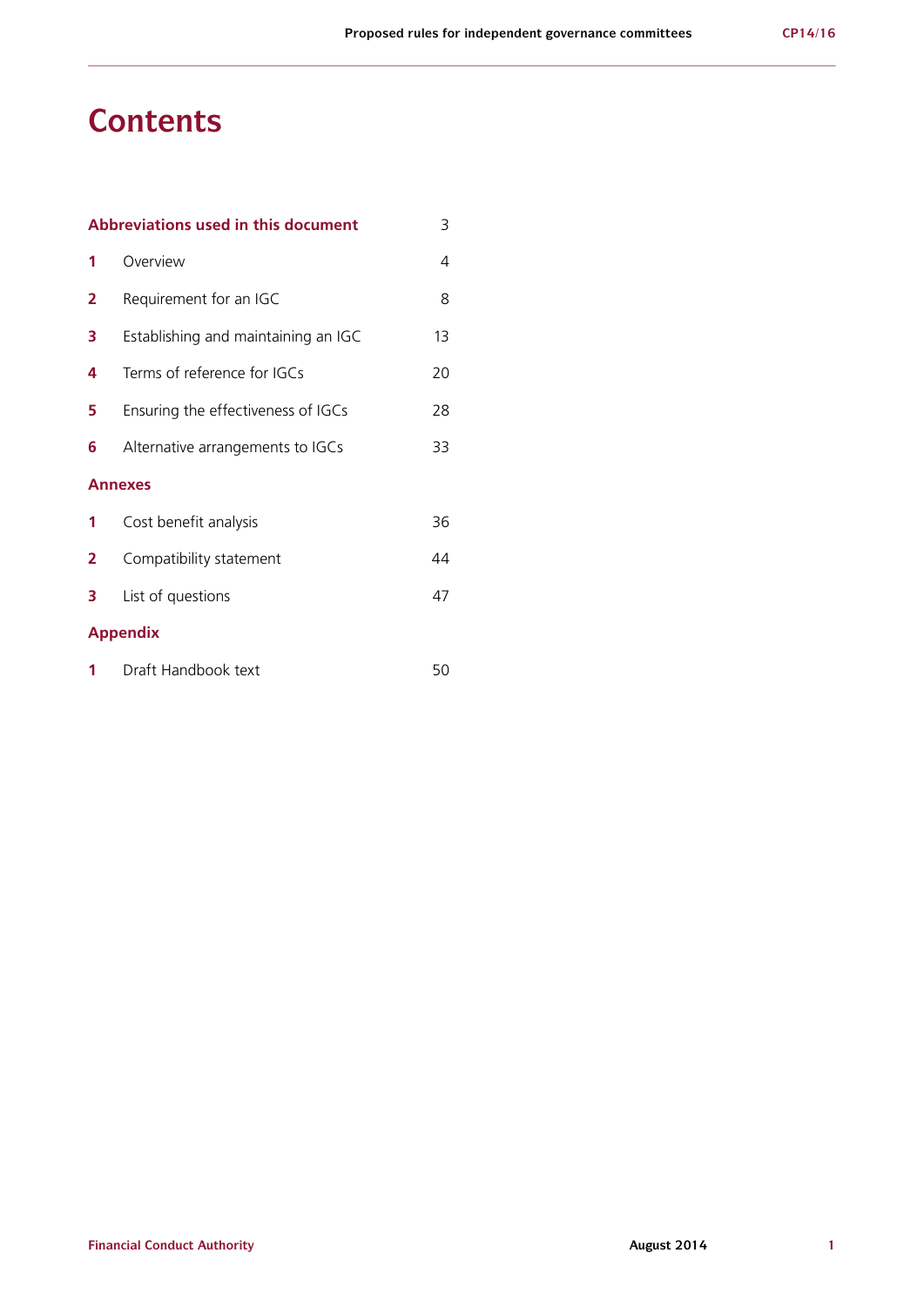We are asking for comments on this Consultation Paper by 10 October 2014.

You can send them to us using the form on our website at: [www.fca.org.uk/your-fca/documents/consultation-papers/cp14-16-response-form](http://www.fca.org.uk/your-fca/documents/consultation-papers/cp14-16-response-form)

Or in writing to:

John Reynolds Life and Pensions Policy Policy, Risk and Research Division Financial Conduct Authority 25 The North Colonnade Canary Wharf London E14 5HS Email: [cp14-16@fca.org.uk](mailto:cp14-16%40fca.org.uk?subject=)

We make all responses to formal consultation available for public inspection unless the respondent requests otherwise. We will not regard a standard confidentiality statement in an email message as a request for non-disclosure.

Despite this, we may be asked to disclose a confidential response under the Freedom of Information Act 2000. We may consult you if we receive such a request. Any decision we make not to disclose the response is reviewable by the Information Commissioner and the Information Rights Tribunal.

You can download this Consultation Paper from our website: [www.fca.org.uk.](http://www.fca.org.uk) Or contact our order line for paper copies: 0845 608 2372.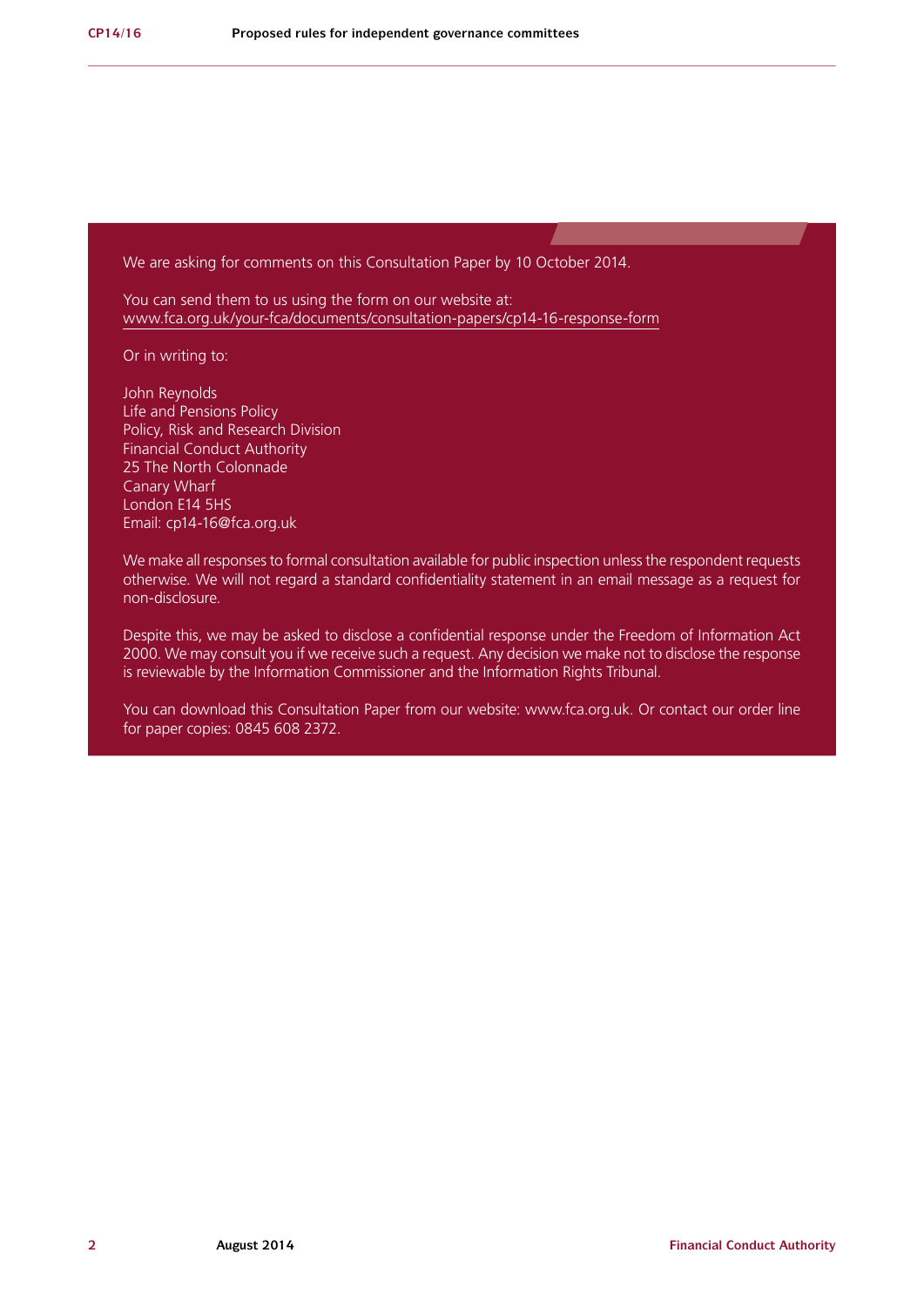## **Abbreviations used in this paper**

| <b>ABI</b>      | Association of British Insurers                                   |
|-----------------|-------------------------------------------------------------------|
| <b>AMD</b>      | active member discount                                            |
| <b>AUM</b>      | assets under management                                           |
| <b>CBA</b>      | cost benefit analysis                                             |
| <b>DWP</b>      | Department for Work and Pensions                                  |
| <b>FCA</b>      | Financial Conduct Authority                                       |
| <b>FSMA</b>     | Financial Services and Markets Act 2000                           |
| <b>GAA</b>      | governance advisory arrangement                                   |
| <b>GPP</b>      | group personal pension                                            |
| <b>ICAEW</b>    | Institute of Chartered Accountants in England and Wales           |
| <b>IGC</b>      | independent governance committee                                  |
| <b>IMA</b>      | Investment Management Association                                 |
| <b>MiFID II</b> | Markets in Financial Instruments Directive II                     |
| <b>MIR</b>      | market investigation reference                                    |
| <b>NEST</b>     | National Employment Savings Trust                                 |
| <b>OFT</b>      | Office of Fair Trading                                            |
| <b>PRA</b>      | Prudential Regulation Authority                                   |
| <b>PRIIPS</b>   | Packaged Retail and Insurance-based Investment Products Directive |
| <b>SIPP</b>     | self-invested personal pension scheme                             |
| <b>TPR</b>      | the Pensions Regulator                                            |
| <b>WPC</b>      | with-profits committee                                            |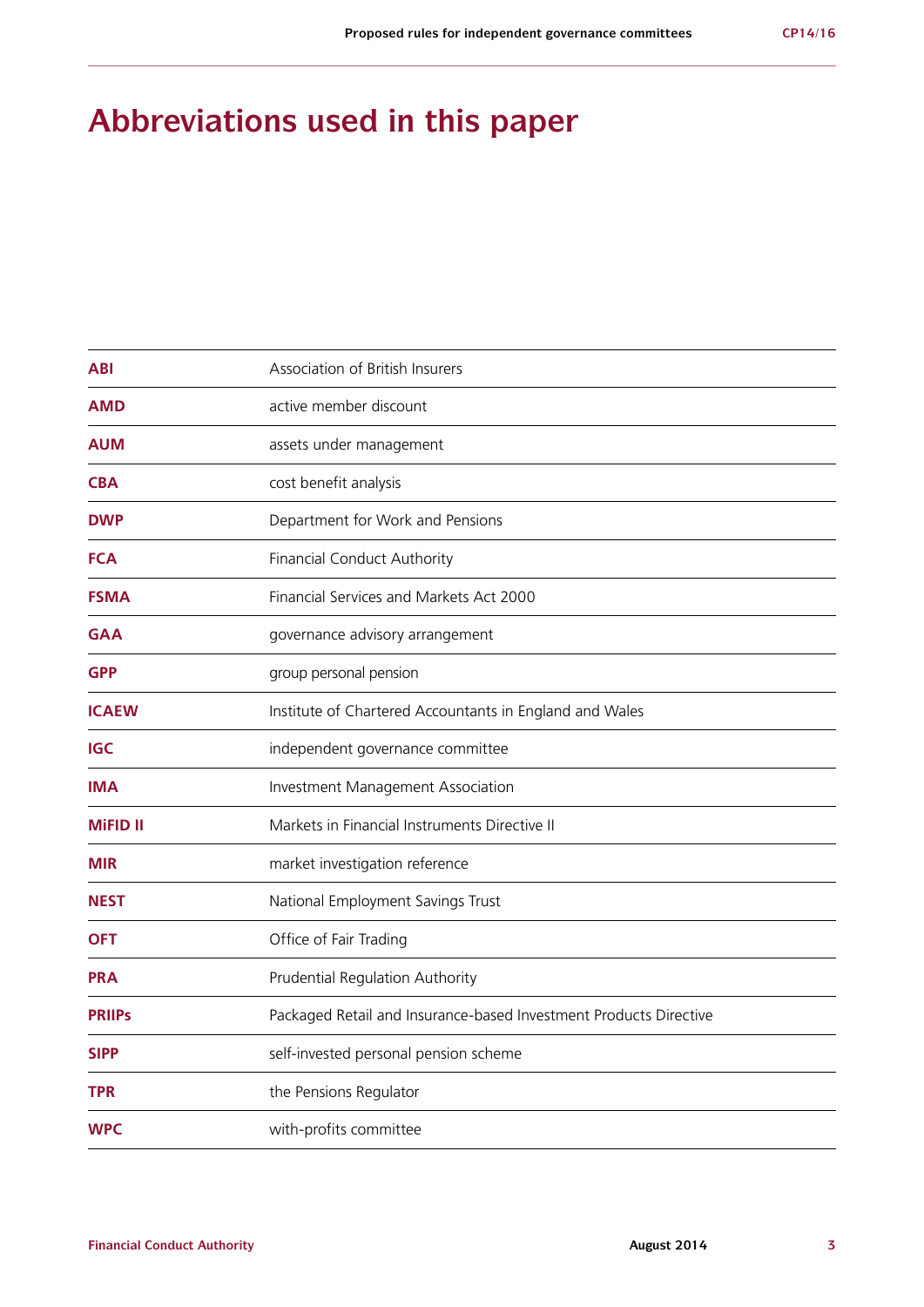## **1. Overview**

#### **Introduction**

- **1.1** The UK has an aging society with many people not saving enough for their retirement. Automatic enrolment of employees into workplace pension schemes began in July 2012, as part of the government's policy response to this challenge. By 2018, the time automatic enrolment applies to all companies, it is estimated that between eight and nine million people will be newly saving, or saving more, in a workplace pension scheme.<sup>1</sup> Many of these will be on low incomes and will not have made any active choice about how their pension savings are invested.
- **1.2** Automatic enrolment means that is even more important to ensure that workplace pension schemes deliver the best possible value for money. However, the recent Office of Fair Trading (OFT) market study highlighted problems with the market, including a very weak buyer side and the potential for conflicts of interest.
- **1.3** The Financial Conduct Authority (FCA) has been working with the Department for Work and Pensions (DWP) and the Pensions Regulator (TPR) to design a package of reform measures that will help ensure that all workplace pension schemes are high quality and offer value for money. These measures include new governance standards, a proposed charge cap on default funds, the banning of certain charging practices, and measures to improve the disclosure of costs and charges.
- **1.4** This consultation paper sets out our proposed rules that will require the providers of workplace personal pension schemes to set up and maintain independent governance committees (IGCs). IGCs will have a duty to act in the interests of scheme members and will operate independently of the firm. They will assess and, where necessary, raise concerns about the value for money of workplace personal pension schemes.
- **1.5** We will consult later in the year on rules relating to a charge cap on default funds and on the banning of certain charging practices in workplace pension schemes. The FCA will be responsible for rules to implement these measures for the firms that we regulate. The DWP will be responsible for regulations on the trust side of the market.

## **Who does this consultation affect?**

**1.6** This consultation paper affects the providers of workplace personal pension schemes. Workplace personal pension schemes include personal pension schemes and stakeholder

<sup>1</sup> *Transparency data – DWP business plan transparency measures*, July 2014, DWP [https://www.gov.uk/government/publications/dwp-business-plan-transparency-measures/dwp-business-plan-transparency](https://www.gov.uk/government/publications/dwp-business-plan-transparency-measures/dwp-business-plan-transparency-measures#rate-of-pensioner-poverty)[measures#rate-of-pensioner-poverty](https://www.gov.uk/government/publications/dwp-business-plan-transparency-measures/dwp-business-plan-transparency-measures#rate-of-pensioner-poverty)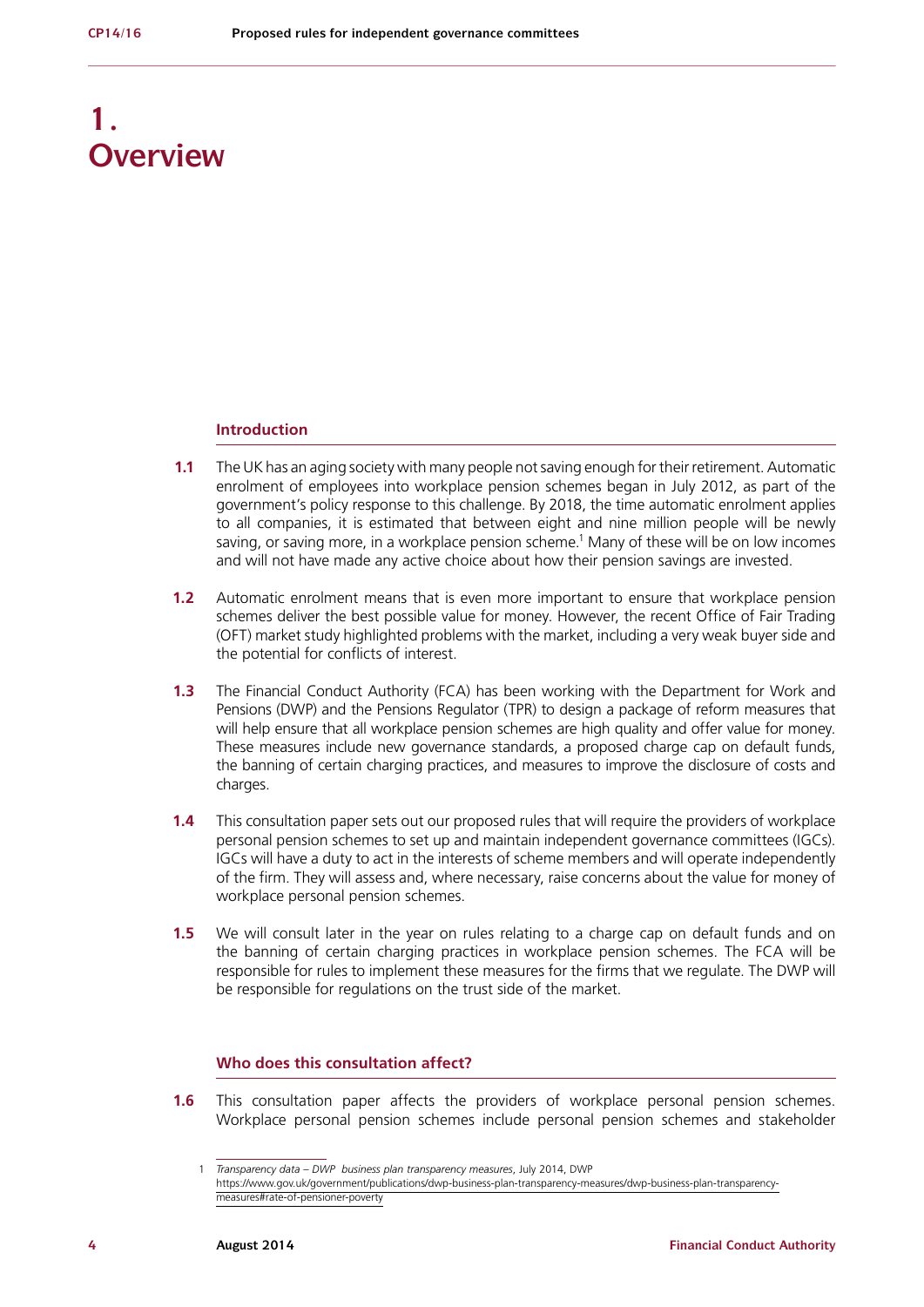pension schemes which employers either use for automatic enrolment or otherwise make available to their employees.

- **1.7** In 2013, our data indicated that there were over 20 firms or groups that sold workplace personal pension schemes to employers in the UK. In addition, there are a number of other firms or groups which operate group pension schemes which are no longer being actively marketed to employers. Our proposed rules will affect these as well.
- **1.8** This consultation paper is likely to be of interest to employers and their advisers in relation to the selection and ongoing monitoring of workplace personal pension schemes. It is also likely to be of interest to fund managers and other third parties providing services to firms operating workplace personal pension schemes.

#### **Is this of interest to consumers?**

**1.9** IGCs are proposed to act in the interests of relevant scheme members by challenging firms on the value for money of workplace personal pension schemes. Therefore, this consultation should be of interest to consumers who are scheme members of workplace personal pension schemes, both employees actively contributing to a pension and deferred members. It is also likely to be of interest to consumer groups seeking better protection for consumers with workplace personal pensions.

#### **Context**

- **1.10** In 2013, the OFT conducted a market study on defined contribution workplace pension schemes. The study covered both trust and contract based schemes, since employers can choose either type of scheme for their employees.
- **1.11** In its report<sup>2</sup>, published in September 2013, the OFT found that the buyer side of the market was 'one of the weakest that the OFT has analysed in recent years'. Employers make most of the key decisions but may lack the capability and/or the incentive to ensure that members of their schemes receive value for money in the long term. Many employees are not interested in their pension saving and, with the advent of automatic enrolment, may be enrolled into the default fund of their employer's scheme without making any active choice. Neither employers nor employees can be expected at this time to drive effective competition between firms.
- **1.12** The weaknesses identified by the OFT may result in poor value for money workplace pensions, or result in them becoming poor value for money over time. Therefore, the effective governance of workplace pension schemes is particularly important to mitigate the risk of consumer detriment.
- **1.13** On the trust side of the market, which is regulated by TPR, the DWP intends to introduce regulations for minimum governance standards and to ensure the independence of trustee boards of mastertrusts.

<sup>2</sup> *Defined contribution workplace pension market study* – [http://webarchive.nationalarchives.gov.uk/20131101164215/http:/www.oft.](http://webarchive.nationalarchives.gov.uk/20131101164215/http:/www.oft.gov.uk/OFTwork/markets-work/pensions/) [gov.uk/OFTwork/markets-work/pensions/](http://webarchive.nationalarchives.gov.uk/20131101164215/http:/www.oft.gov.uk/OFTwork/markets-work/pensions/)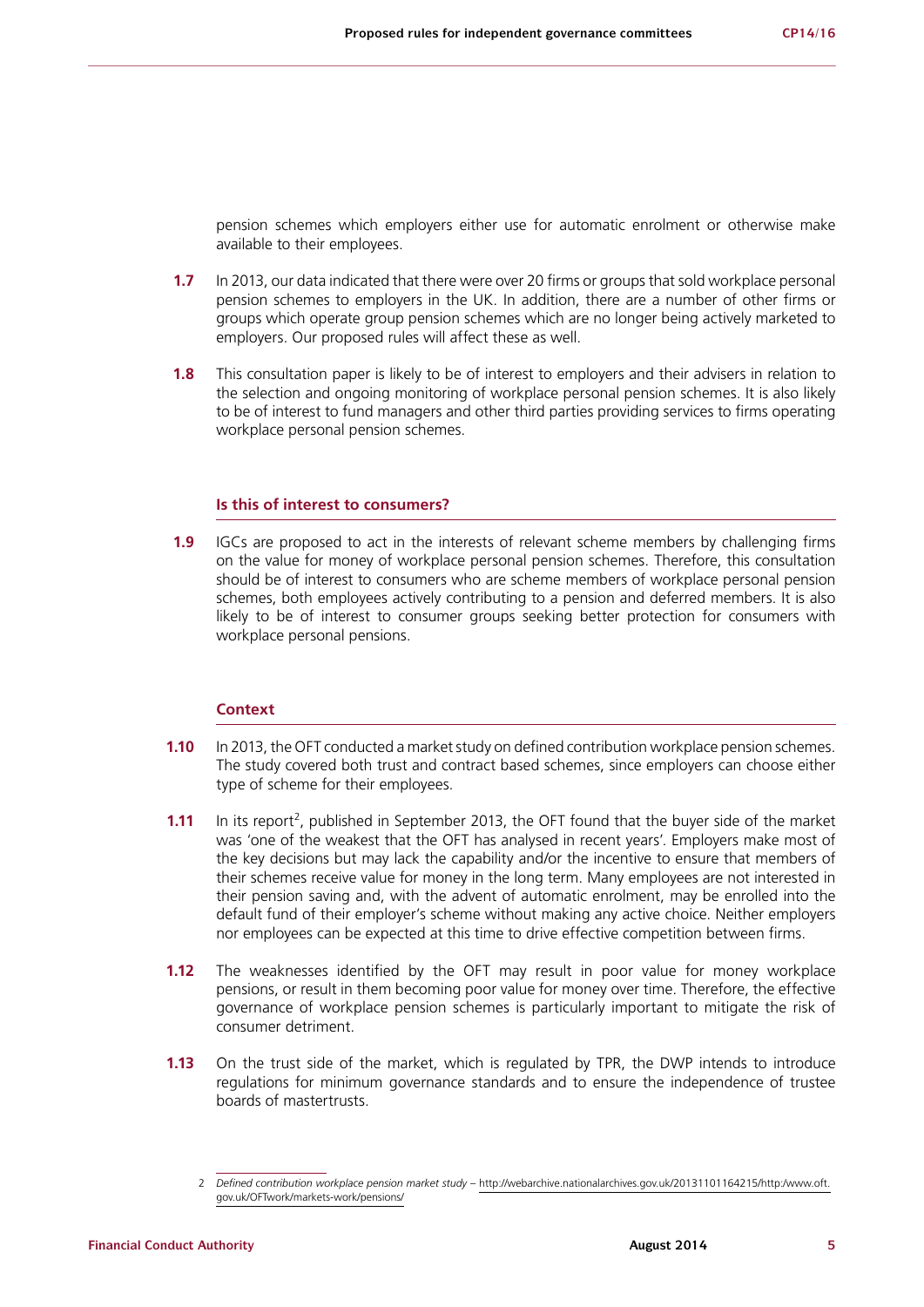- **1.14** On the contract side of the market, which we regulate, scheme members lack any direct agent to represent their interests. On behalf of its members, the Association of British Insurers (ABI) agreed with the OFT that firms would establish and maintain IGCs to assess and raise concerns about the value for money of workplace personal pension schemes.
- **1.15** As the regulator of workplace personal pension schemes, the FCA has been working with the DWP to develop minimum standards, under which IGCs will provide governance oversight of the schemes operated by firms that the FCA regulates. The FCA's principles and rules already place a number of requirements on the conduct of firms, including a requirement to treat customers fairly and to manage conflicts of interest between the firm and its customers.
- **1.16** In this paper, we propose new FCA rules to require firms operating workplace personal pension schemes to establish and maintain IGCs. We consider that our proposals will advance the following statutory objectives of the FCA.
	- **• Securing an appropriate degree of protection for consumers**: IGCs will protect the interests of relevant policyholders by assessing the value for money of their schemes and raising concerns where necessary.
	- **• Promoting effective competition in the interests of consumers**: IGCs will report on the value for money of their firm's schemes. This will increase the quality of information which employers and employees have access to and may improve competition between firms providing workplace personal pension schemes.
- **1.17** We have been working with the DWP and TPR on consistent minimum standards. Our proposed rules and the DWP's proposed regulations are aligned to ensure similar expectations for contract and trust based workplace pension schemes.

#### **Summary of our proposals**

- **1.18** Our proposed rules will require the creation of IGCs within firms and ensure that they act in the interests of scheme members to provide credible and effective challenge on the value for money of workplace personal pension schemes. We propose setting minimum requirements for the format and operation of IGCs, as well as their role within a firm's governance framework.
- **1.19** The key duties of the IGC would be as follows:
	- **•** to act in the interests of relevant policyholders
	- **•** to assess the value for money of the firm's workplace personal pension schemes
	- **•** where the IGC finds problems with value for money, to raise concerns (as it sees fit) with the firm's board
	- **•** to escalate concerns to the FCA, alert relevant scheme members and employers, and make its concerns public, and
	- **•** to produce an annual report of its findings.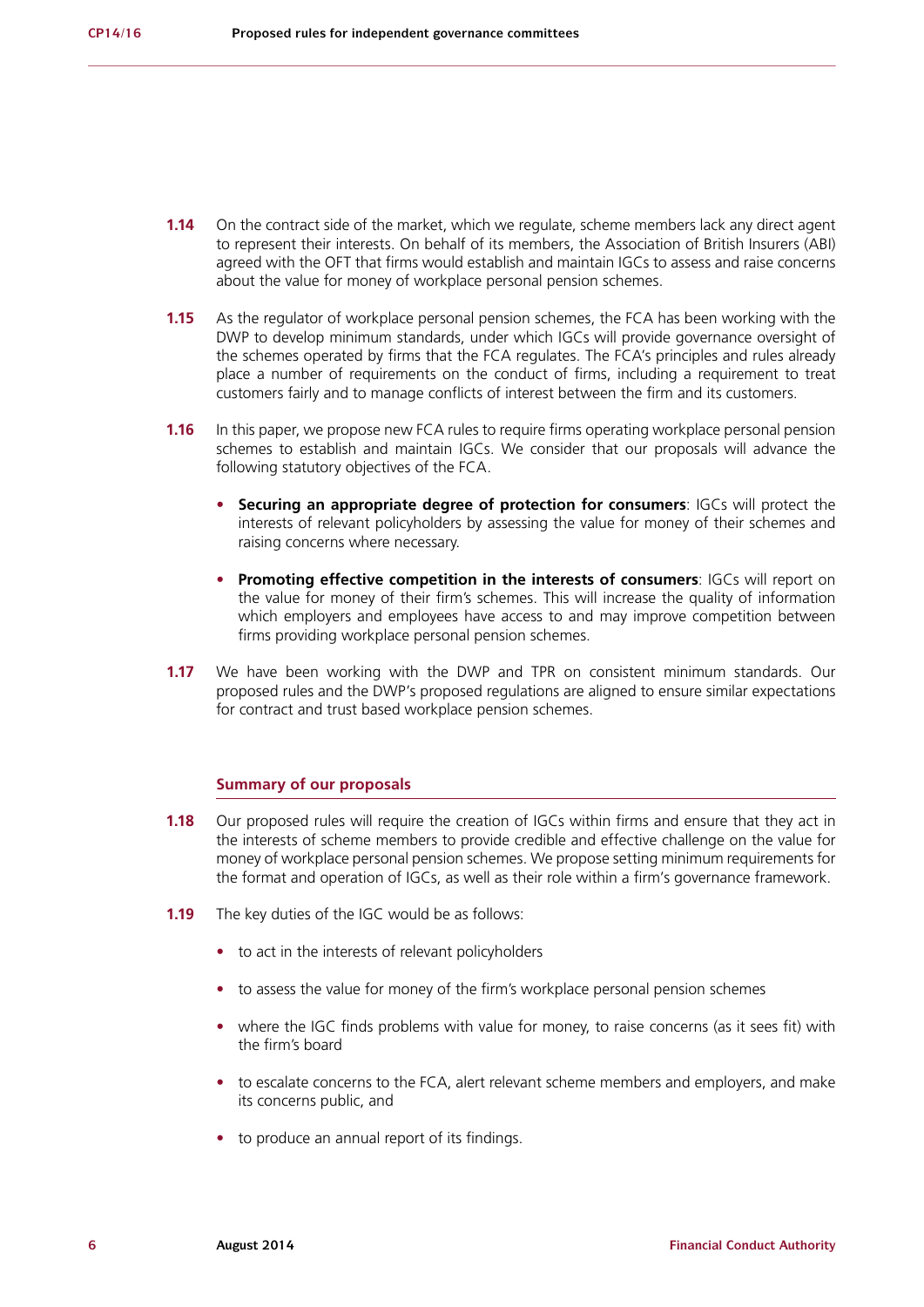- **1.20** We propose a "comply or explain" duty on firms, so that the firm must address the IGC's concerns or explain to the IGC why it does not intend to do so. Our objective is for firms to take actions that will ensure the value for money of workplace personal pension schemes on an ongoing basis.
- **1.21** We propose allowing firms with smaller and less complex workplace personal pension schemes to establish a governance advisory arrangement (GAA), as an alternative to an IGC. A GAA would involve the firm appointing another independent firm (a third party) to take on their IGC responsibilities. The third party may provide GAAs to multiple firms, with the potential for economies of scale and lower costs per firm.

## **Equality and diversity considerations**

**1.22** We have assessed the likely equality and diversity impacts of the proposed rules and do not think they give rise to any concerns. We consider that the proposed rules for IGCs should ensure that the interests of potentially vulnerable members are represented and that concerns are raised on their behalf.

## **Q1: We would welcome views on the likely equality and diversity impacts of the proposed rules.**

#### **Next steps**

- **1.23** Please send us any comments you have on the new rules by 10 October 2014.
- **1.24** Please use the online response form on our website or write to us at the address on page two of this paper.
- **1.25** We will consider your feedback as we finalise the new rules. We intend to publish the rules in a Policy Statement in January 2015.
- **1.26** Our proposed rules for IGCs, if made following consultation, will come into force in April 2015. Firms will be expected to comply from that date. Firms that already have IGCs in place will also need to ensure that they meet these rules from April 2015.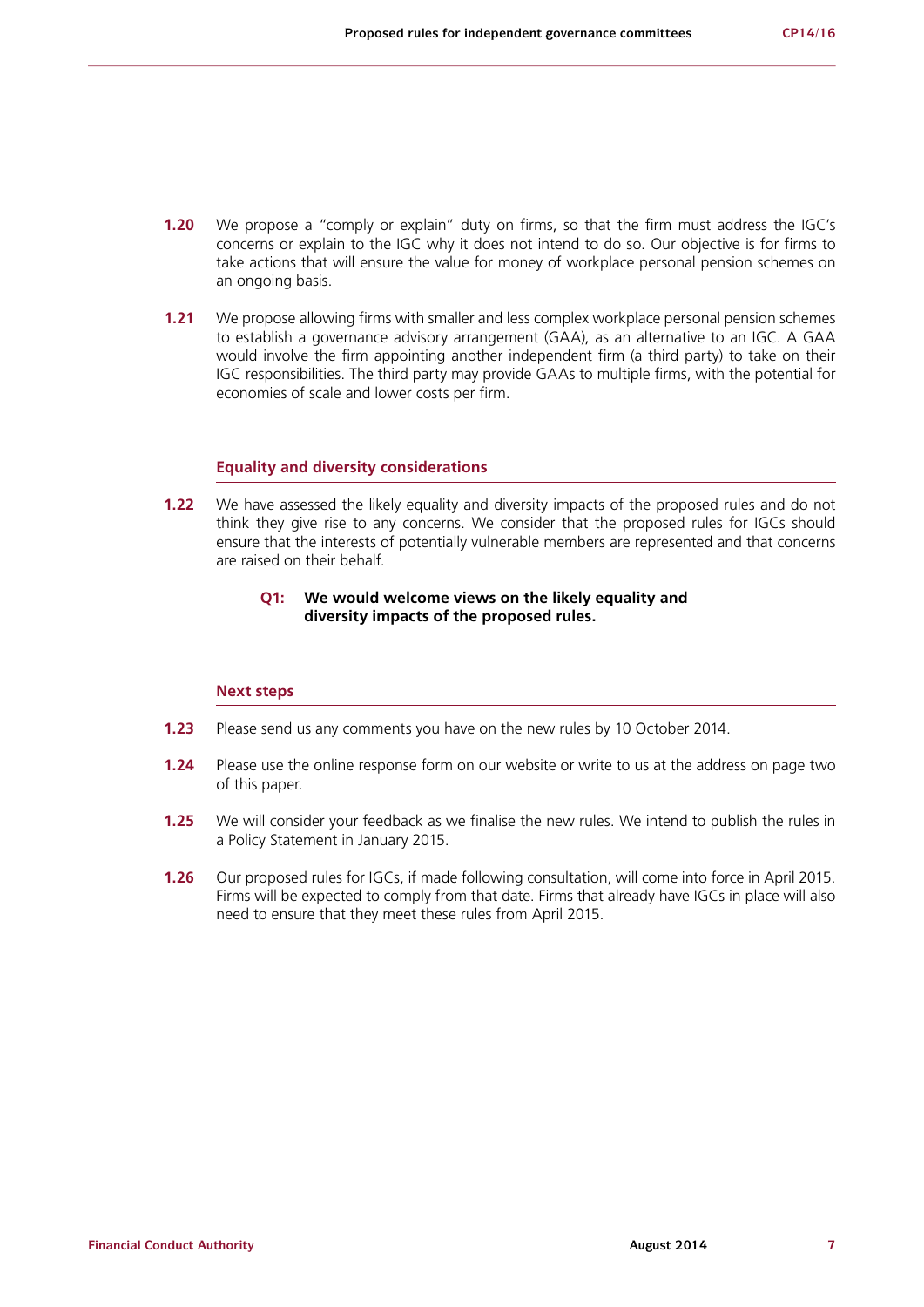## **2. Requirement for an IGC**

- **2.1** In this chapter, we set out the proposed scope of IGCs and which firms will be required to establish and maintain an IGC. We propose that all firms operating workplace personal pension schemes will be required to set up and maintain an IGC to act in the interests of both active and deferred members. Personal pensions set up on an individual basis, without employer involvement, would not be in the mandatory scope of IGCs, although firms may choose to include them.
- **2.2** In defining workplace personal pensions, we propose that our rules should apply to any firm operating a personal or stakeholder pension scheme with direct payment arrangements in place covering two or more employees of the same employer. For a group with a number of firms to which our rules would apply, we propose allowing a single IGC to operate at group level. Occupational workplace pension schemes are out of scope of our proposed rules and will be covered by separate regulations to be made by the DWP.

#### **Workplace personal pensions**

- **2.3** Workplace personal pensions are personal pension contracts between individual (including past) employees and the providers of personal pension schemes. When employees join a personal pension scheme through the workplace, a contractual agreement is established directly between the scheme provider and the employee. While the employer selects the pension provider and scheme, and possibly the default fund within the scheme, the employer is not party to this agreement. The agreements collectively within a workplace are commonly referred to as the employer's workplace personal pension scheme.
- **2.4** Many employers have offered access to personal pensions through the workplace for a number of years. Requirements on employers to automatically enrol employees into a workplace pension scheme are being introduced between 2012 and 2018, and employers may use personal pension schemes to comply with these requirements.
- **2.5** Employees will generally only receive employer contributions if they join and remain in their employer's workplace pension scheme. As such, employees typically have an incentive to join the scheme selected by their employer. The employer facilitates the employee's contributions through deductions from payroll. In addition, under automatic enrolment, employers are required to pay minimum contributions to the scheme. Even prior to automatic enrolment, it was usual for employers to pay employer contributions into personal pension schemes provided through the workplace.
- **2.6** Under automatic enrolment, eligible employees who do not express a choice are enrolled into the default option of their employer's workplace pension scheme. Employers therefore need to agree a default option with the pension scheme provider, taking into account the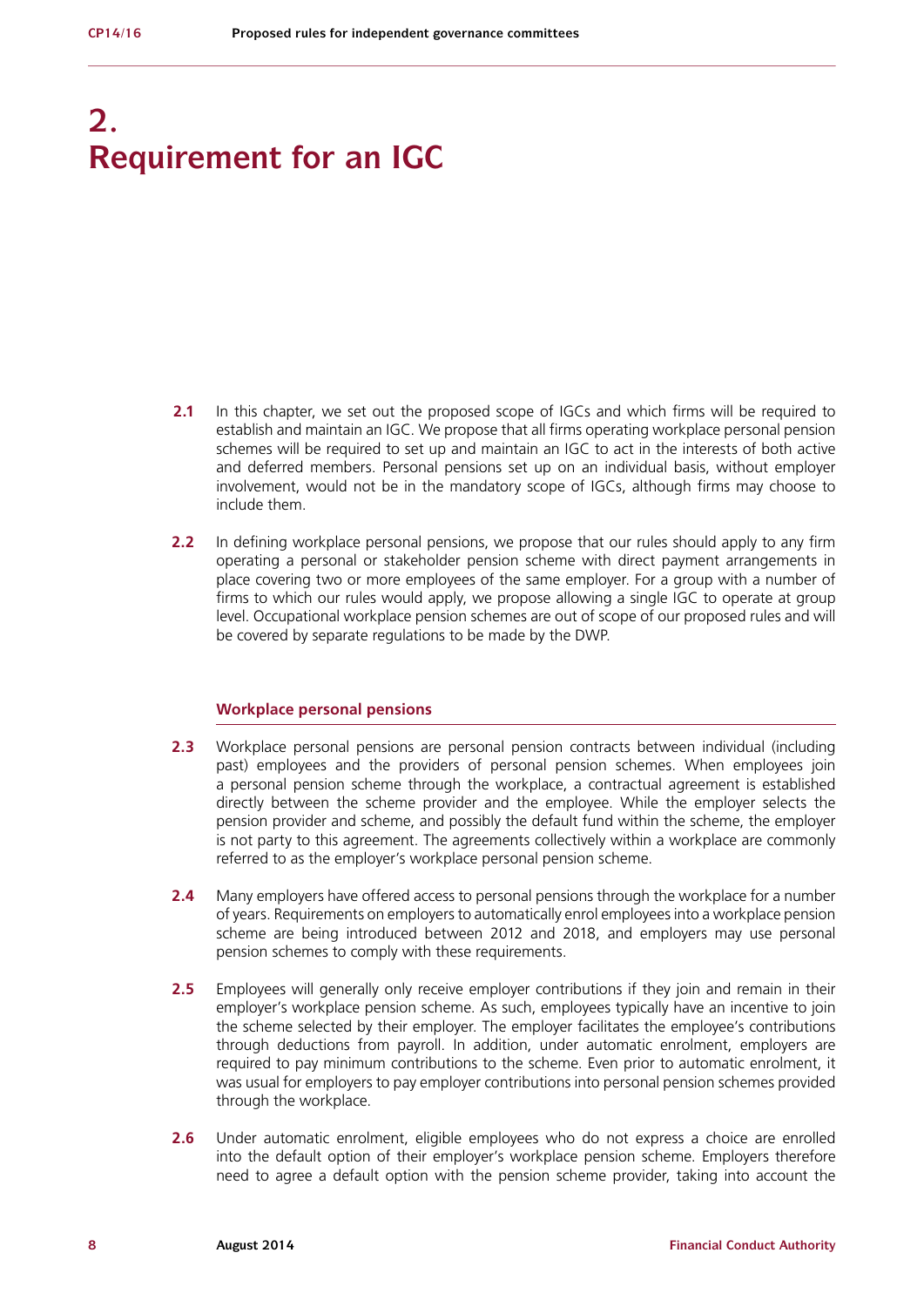likely characteristics and needs of their workforce. The large majority of employees will be automatically enrolled into the default option (typically a default fund) of their employer's workplace pension scheme.

#### **Deferred members**

- **2.7** Deferred members are scheme members who no longer contribute to their pension. In workplace personal pension schemes, individuals who are no longer employed by a particular employer are generally deferred members of the relevant pension scheme.
- **2.8** Analysis by the DWP suggests that the average person works for 11 employers during their career.<sup>3</sup> Without further reform, the DWP estimates that by 2050 automatic enrolment will create up to 50 million dormant pots of pension assets. The government's "pot follows member" initiative is intended to address the problem of dormant pots across both occupational and workplace personal pension schemes.
- **2.9** While this may mitigate the problem, deferred members of workplace personal pension schemes are likely to continue to need protection. Individual deferred members may have built up substantial pension assets, which may continue to grow through investment returns. Despite this, deferred members are often disengaged and poorly informed, with less interest in their pension because they are no longer actively contributing.
- **2.10** Further, employers have less incentive to protect the interests of scheme members who have left their workforce, and some traditional charging practices in effect penalise deferred members. In particular, active member discounts (AMDs) in some schemes have resulted in active members being charged less than deferred members.
- **2.11** In consideration of the above, we believe that IGCs should act in the interests of deferred members of workplace personal pension schemes as well as active members. Therefore, we propose that deferred members be within the mandatory scope of IGCs.

### **Q2: Do you agree that deferred members of workplace personal pension schemes should be within the mandatory scope of IGCs?**

#### **Individual personal pensions<sup>4</sup>**

- **2.12** Individuals may choose to invest in personal pension schemes as part of their financial planning. These individual customers generally receive advice and/or undertake research before selecting the pension provider and scheme that they want to join.
- **2.13** Such customers can be expected to take more active interest in their pension scheme, including post sale, and the value for money that it delivers. If not satisfied with the performance of the provider and/or scheme, they can transfer their savings, as with other forms of long-term saving product.

<sup>3</sup> *Making automatic enrolment work* – Cm 7954 October 2010 – [https://www.gov.uk/government/publications/making-automatic](https://www.gov.uk/government/publications/making-automatic-enrolment-work-a-review-for-the-department-for-work-and-pensions)[enrolment-work-a-review-for-the-department-for-work-and-pensions](https://www.gov.uk/government/publications/making-automatic-enrolment-work-a-review-for-the-department-for-work-and-pensions)

<sup>4</sup> For the purposes of this paper, we refer to personal pensions accessible outside the workplace and without employer involvement in selecting the scheme as individual personal pensions.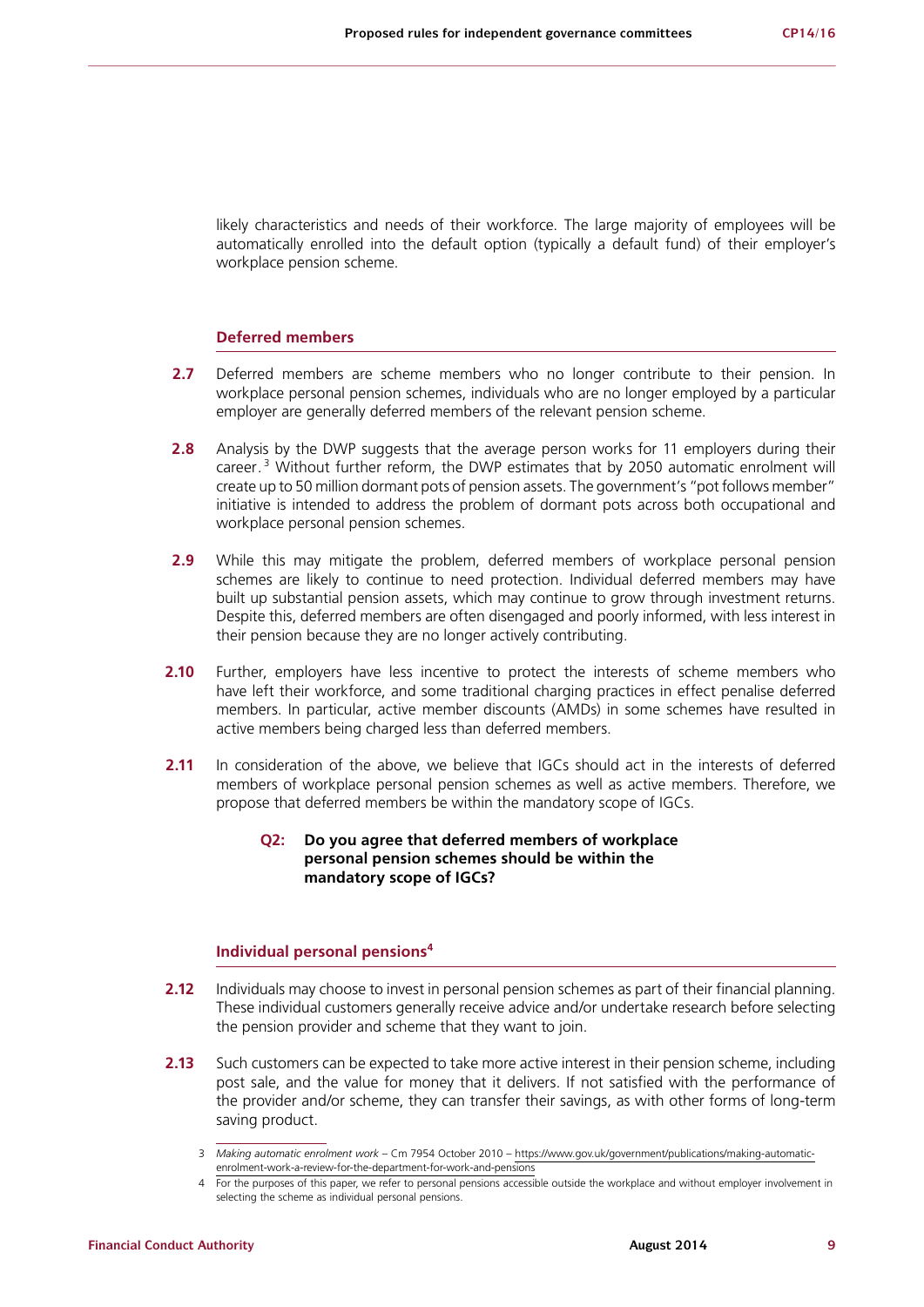- **2.14** We believe these individual customers are provided with sufficient protection under the current regulatory regime and, therefore, do not propose including individual personal pensions within the mandatory remit of IGCs. However, an IGC's terms of reference may be extended on a voluntary basis to include individual personal pensions, subject to the IGC being appropriately resourced and supported.
- **2.15** As proposed, firms operating schemes with a mix of workplace and individual personal pensions will be required to operate an IGC. While the IGC will act in the interests of workplace personal pension policyholders, individual personal pension policyholders may also benefit. We would not expect individual personal pension policyholders to be disadvantaged by actions taken by the firm in response to concerns raised by its IGC.
- **2.16** It is important to note that some firms may classify the policies of deferred members of workplace schemes as individual personal pension policies. These policies would be within the mandatory scope of IGCs.
	- **Q3: Do you agree that individual personal pensions, other than those that originated as workplace personal pensions, should not be in the mandatory scope of IGCs?**

#### **Employer contributions to individual personal pensions**

- **2.17** Some employers may contribute to personal pensions arranged on an individual basis, accessible outside the workplace and without employer involvement in the original selection of the scheme. This includes situations where employers facilitate the payment of member contributions through payroll to such pensions.
- **2.18** We do not intend for our new rules to apply to firms operating schemes into which employers pay contributions but where the individual has made the final decision over the selection of their pension provider and scheme. For example, our rules would not apply to an executive's self-invested personal pension scheme (SIPP) or other personal pension arrangement, even where an employer has agreed to make or facilitate contributions into this.
- **2.19** However, we do propose that our rules apply to providers of group SIPPs used in the workplace and set up by employers for their employees. In this situation, the employer has selected the arrangement and the employees are less likely to be engaged with the administration and investment of their pension savings.
- **2.20** In consideration of the above, we propose that firms will not be required to establish an IGC where they can clearly demonstrate that their schemes have been set up by individual members for their own benefit and where any employers contributing to the schemes were not involved in the selection of the scheme.
	- **Q4: Do you agree that individual personal pensions should not be in the mandatory scope of IGCs, even where the employer contributes or facilitates payments?**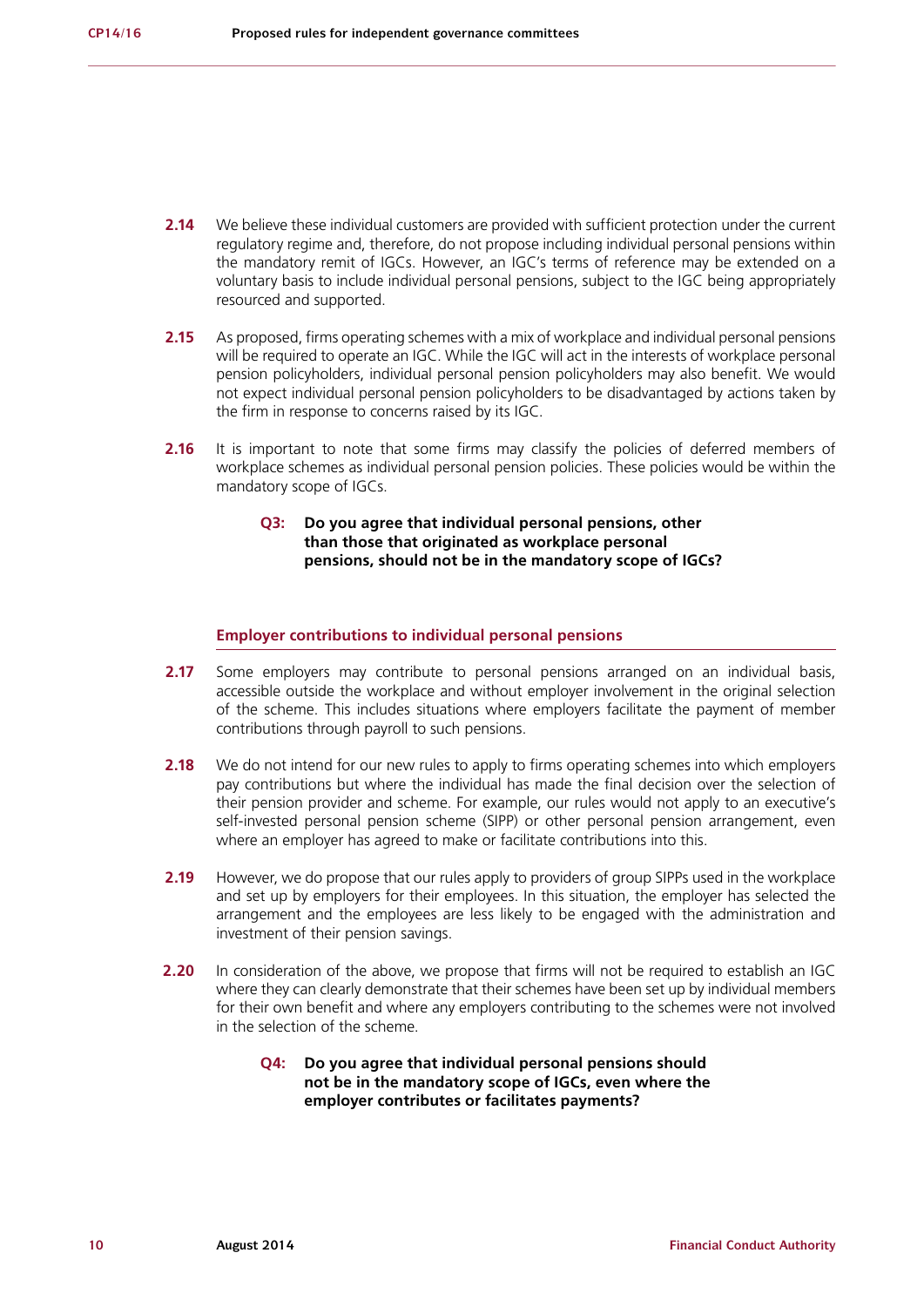#### **Which firms will be required to establish an IGC**

- **2.21** It is our intention that IGCs should represent the interests of active and deferred members of workplace personal pension schemes. As such, we propose that firms operating a personal pension scheme or stakeholder pension scheme for which there are, or have been, direct payment arrangements in place to cover two or more employees of the same employer, will be required to establish and maintain an IGC.
- **2.22** Direct payment arrangements are defined in the proposed rule as arrangements under which employers pay contributions directly to firms for the benefit of employees. This includes both employer and employee contributions.

### **Q5: Do you agree with our proposals for which firms will be required to establish and maintain an IGC?**

### **IGCs established at a group level**

- **2.23** We recognise that there may be more than one provider of workplace personal pension schemes within the same corporate group. In such situations, we do not consider it proportionate to require each provider to establish its own IGC. We see no reason why a group level IGC cannot act in the interests of all the scheme members of workplace personal pension schemes operated by providers within the group, if appropriately resourced and supported.
- **2.24** We propose that IGCs may be established at a group level for use by providers of workplace personal pensions under common ownership. We would expect the separate providers operating workplace personal pension schemes within the same corporate group each to ensure that all relevant scheme members have their interests represented by an IGC.

#### **Q6: Do you agree that IGCs may be established at a group level?**

#### **Quality standards for occupational pension schemes**

- **2.25** Occupational pension schemes are set up under trust, with trustees appointed to run the scheme. Trustees are required to operate schemes in accordance with the provisions contained within a scheme's trust deed and rules, and are also under a fiduciary duty to act in the best interests of members of the scheme. Trustees are responsible for appointing (in some cases) and holding to account (in all cases) those parties who are responsible for the day-to-day running of the scheme.
- **2.26** The FCA does not regulate occupational pension schemes. As such, our proposed rules in this consultation will not apply to occupational pension schemes.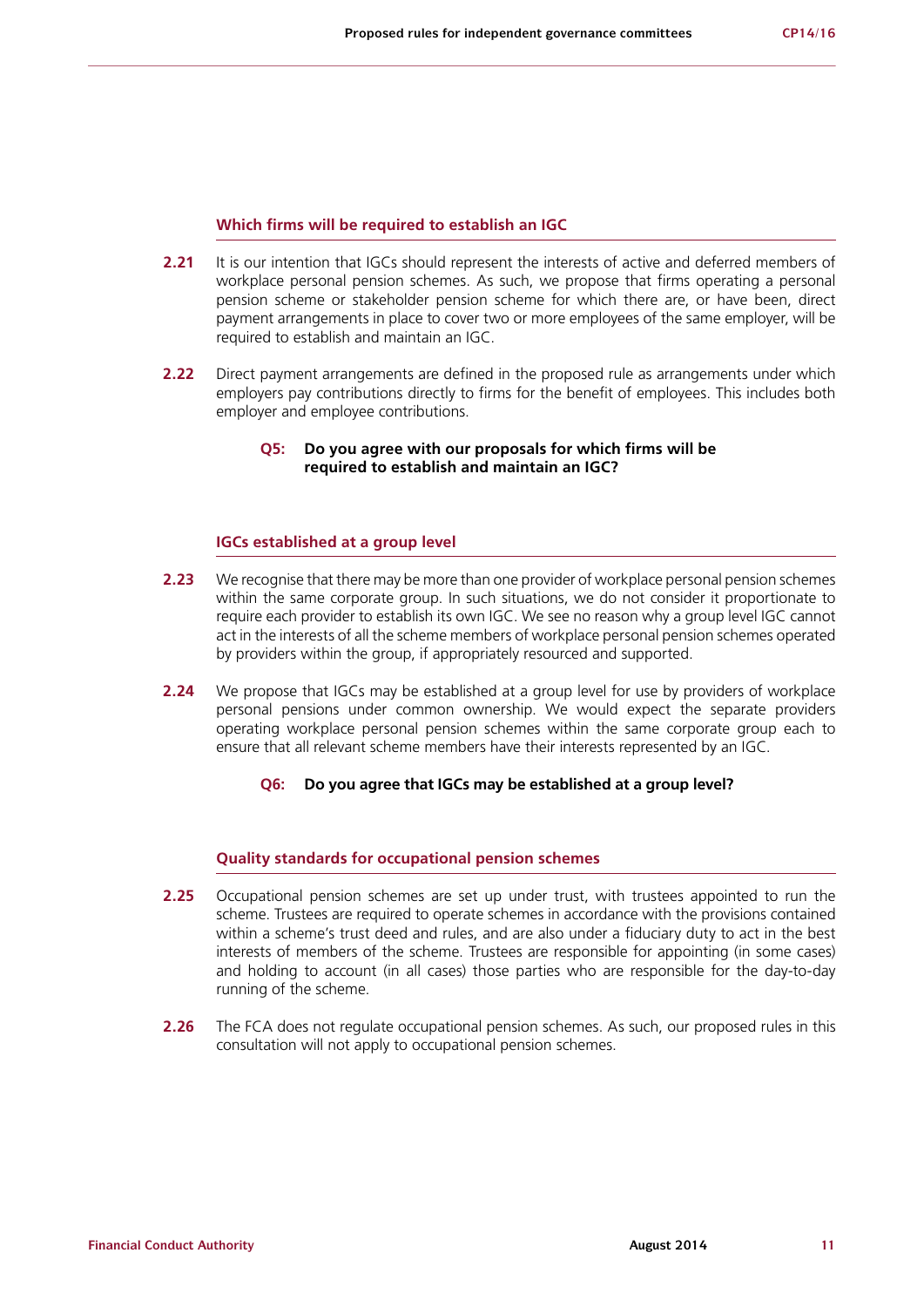- **2.27** In the DWP's Command Paper<sup>5</sup>, published in March 2014, the government outlined its intention to introduce new regulations later this year introducing minimum governance standards for occupational pension schemes. The trustees of occupational pension schemes will be required to ensure that the minimum standards are met. TPR will be responsible for regulatory oversight of trustees' compliance with these regulations.
- **2.28** We have been working closely with the DWP and TPR to ensure that our proposed requirements for workplace personal pension schemes are consistent, as far as possible, with the proposed minimum governance standards for occupational pension schemes and that they achieve the same outcome.

<sup>5</sup> *Better workplace pensions: further measures for savers* – [https://www.gov.uk/government/uploads/system/uploads/attachment\\_data/](https://www.gov.uk/government/uploads/system/uploads/attachment_data/file/298436/better-workplace-pensions-march-2014.pdf) [file/298436/better-workplace-pensions-march-2014.pdf](https://www.gov.uk/government/uploads/system/uploads/attachment_data/file/298436/better-workplace-pensions-march-2014.pdf)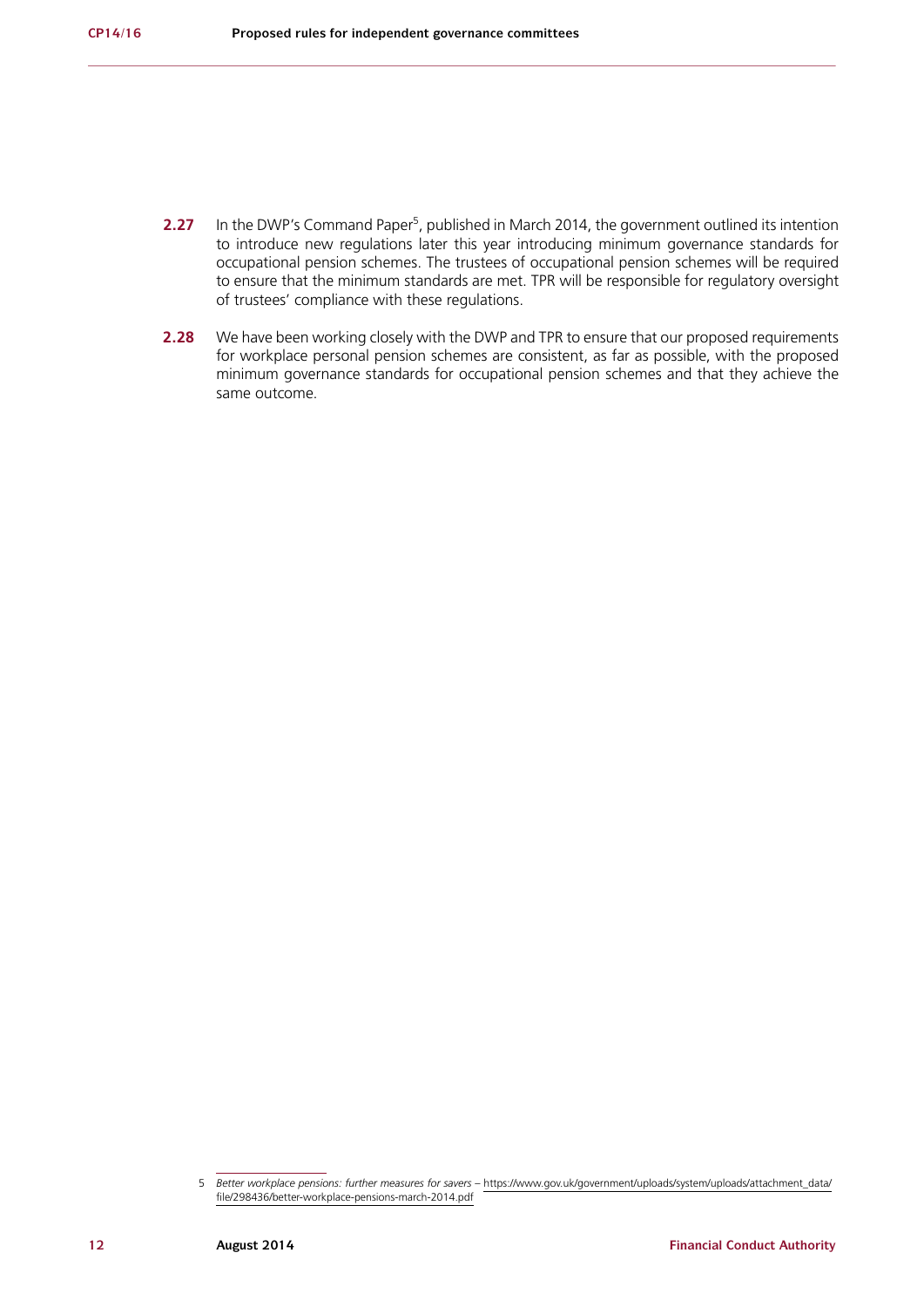## **3. Establishing and maintaining an IGC**

- **3.1** In this chapter we set out our proposed requirements on firms for establishing and maintaining an IGC, including the recruitment process for IGC members and the proposed duration of appointments.
- **3.2** We propose requiring firms to establish IGCs with sufficient expertise and experience to assess the value for money of workplace personal pension schemes. In addition, we propose that the IGC must have a majority of members independent of the firm, including an independent Chair. We consider that an IGC with too few members may not have the breadth of views to be effective. Therefore, we propose that an IGC must have a minimum of five members.
- **3.3** While firms may choose to indemnify IGC members, we do not believe it necessary to make this a requirement under our rules. Nor do we propose making any role on the IGC a controlled function at this time. We propose requiring an open and transparent appointment process for independent IGC members to help ensure their independence of the firm.

#### **Our regulation of IGCs**

- **3.4** Our proposed rules require firms to establish committees to provide independent oversight of the firm's workplace personal pension schemes. While established as a committee of the firm, the IGC will have a clear duty to act independently of the firm.
- **3.5** Since we are not able to regulate IGCs directly, we propose requiring firms to make contractual arrangements for IGCs, with mandatory content to be included in the IGC's terms of reference. This content would include minimum duties on the IGC, with a duty to act in the interests of relevant scheme members and a duty to assess the value for money of relevant schemes. The terms of reference for IGCs are covered in more detail in Chapter 4.
- **3.6** We believe that this approach, in conjunction with requirements on firms to support the effective operation of IGCs, will be sufficient to ensure that IGCs operate in line with our intentions.

#### **Composition of an IGC**

**3.7** An effective IGC needs members with the understanding and knowledge of workplace personal pensions to be able to assess and make judgements on value for money. Schemes may be complex, with differing benefits and services, and a variety of charges and costs that are often opaque. The IGC also needs to be independent of the firm, so that it can act solely in the interests of members in raising concerns about value for money.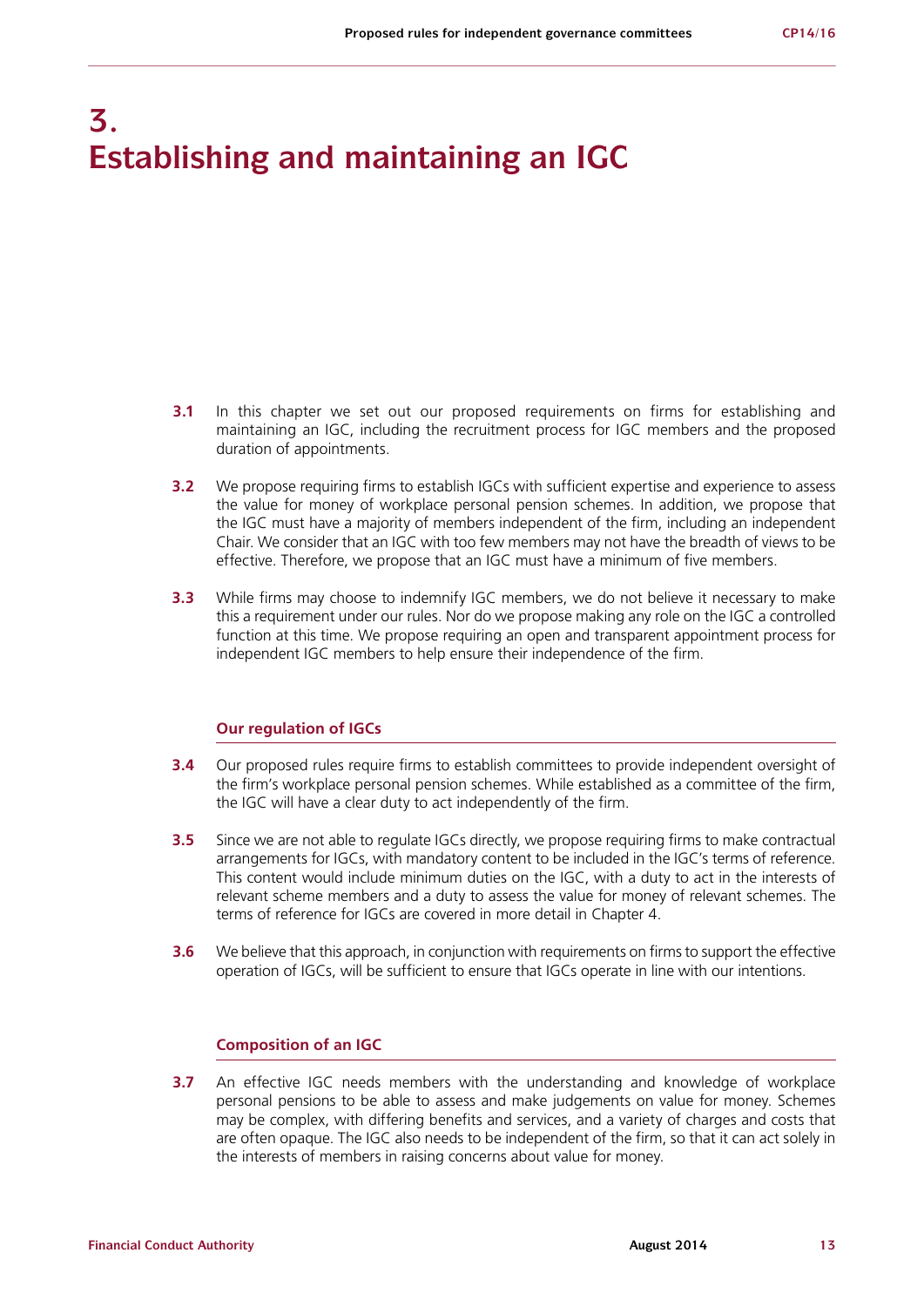- **3.8** We propose requiring firms to establish IGCs with sufficient collective expertise and experience such that they are competent to make judgements on the value for money of potentially complex schemes. In addition, we propose that an IGC must have a majority of members independent of the firm.
- **3.9** A firm may appoint one or more employees to the IGC, subject to the requirement that the majority of IGC members be independent, because of the firm-specific, in-depth knowledge they may bring. However, we would expect firms to have arrangements to ensure that any employees appointed to an IGC act independently of the firm in their capacity as IGC members. Employee IGC members would be required to act in accordance with the IGC's terms of reference and, in particular, in the interests of relevant scheme members.
- **3.10** Given the importance of the IGC Chair to the work of the IGC and in providing credible and effective challenge, we propose requiring that the Chair must always be independent of the firm.

### **Q7: Do you agree that an IGC must have a majority of members independent of the firm and that the IGC Chair must always be independent?**

#### **IGC members**

- **3.11** In the DWP's Command Paper, the government originally proposed that IGCs must have at least seven members.
- **3.12** We have subsequently agreed with the DWP that this minimum requirement may be too high. While an IGC with seven members may be appropriate for large firms, the burden on other firms may be disproportionate to the benefit to members. Nonetheless, we consider that an IGC with too few members may not have the breadth of views to be effective, regardless of the expertise and experience of individual members.
- **3.13** Therefore, we propose that an IGC should have at least five members. We believe that this strikes the right balance between burden on the firm and benefit to members.
- **3.14** Along with the earlier requirement for a majority of independent members, a five member IGC implies at least three independent members, including an independent Chair. An odd number of members also ensures a majority in voting.
- **3.15** For smaller firms, we believe that a requirement to establish an IGC may be disproportionate. In Chapter 6, we propose an alternative arrangement for firms with smaller and less complex schemes.

#### **Q8: Do you agree that an IGC should have at least five members?**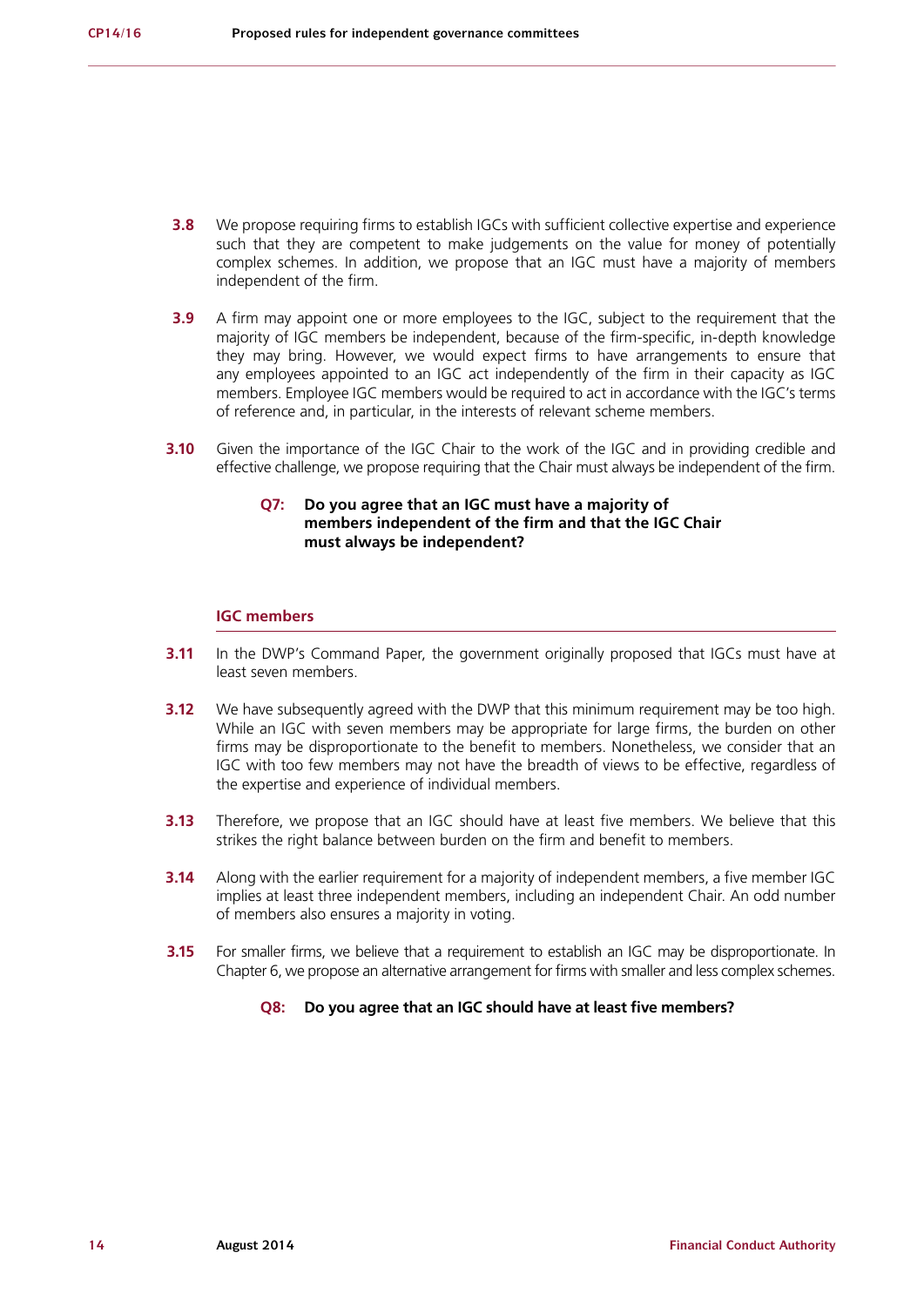#### **Definition of independence**

- **3.16** The definition of 'independence' in the DWP's Command Paper required that an independent IGC member must not:
	- **•** be an employee of the provider or scheme or paid by them for any role other than that which they fulfil on the trustee board/IGC,
	- **•** have been an employee of the provider or group within the last five years, and
	- **•** have, or have had within the last three years, a material business relationship with the company.
- **3.17** A number of firms have represented to us that these proposed requirements are too restrictive. in the context of a limited pool of candidates with sufficient expertise and experience to be on an IGC.
- **3.18** Firms have suggested that a trustee of a firm's mastertrust should be able to serve as an independent member of the firm's IGC and could provide valuable read across, and vice versa. In addition, firms have suggested that non-executive members of other committees within the firm, such as a with-profits committee or investment committee, should be similarly available for the role of independent IGC member.
- **3.19** We do not consider that being a trustee of the firm's mastertrust should compromise an individual's ability to act independently of the firm in the interests of workplace personal pension scheme members. A trustee of a mastertrust operated by the firm must also act independently of the firm.
- **3.20** However, we consider that membership of other committees within the firm, such as a withprofits committee, may present difficulties for the independence of the member. There is a potential for conflict of interest between roles, especially where an individual may be called upon to review decisions that they have made in other roles within a firm.
- **3.21** We propose modifying the definition of independence to allow firms to appoint trustees of the firm's mastertrust to the IGC as independent members. We do not propose extending this to allow firms to appoint individuals to the IGC as independent members when they are also members of other committees within the firm, even if acting in a non-executive capacity on those other committees.
- **3.22** We propose that the same person may serve on more than one IGC as an independent member. We consider that there may be valuable read across between IGCs operated by different firms. This would include the situation where firms within the same corporate group each have established an IGC, rather than using a group-level IGC.

## **Q9: Do you agree with our proposed definition of independence that would allow trustees of a firm's mastertrust to be independent IGC members?**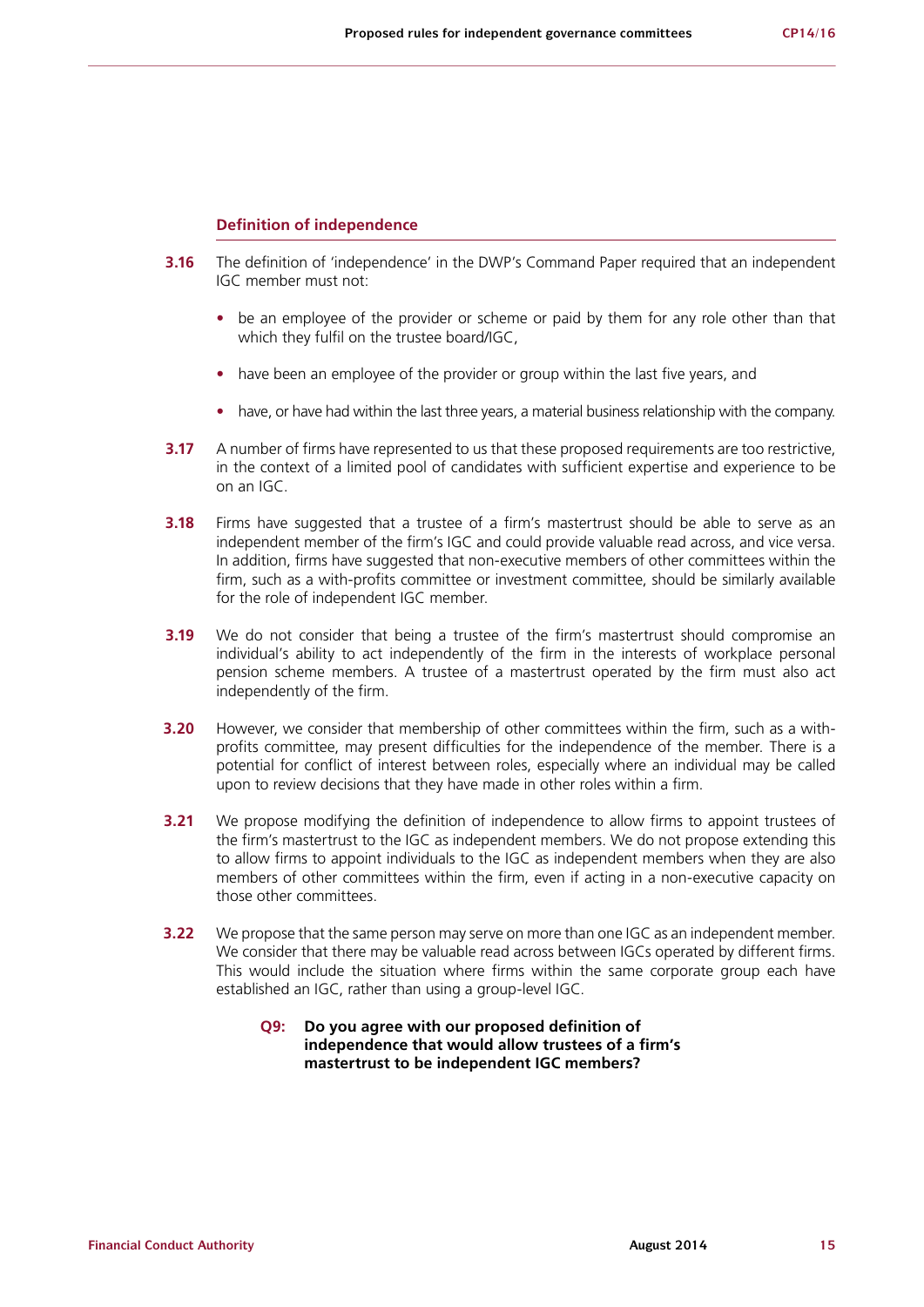#### **Indemnification of IGC members**

- **3.23** We have considered whether there should be a requirement on firms to indemnify individuals against liabilities incurred in their capacity as IGC members. This would give firms an incentive to ensure that IGCs are set up to be effective. In addition, firms might otherwise find it hard to attract suitable candidates.
- **3.24** We have discussed the potential for indemnification of IGC members with the Law Commission. In its report on the Fiduciary Duties of Investment Intermediaries<sup>6</sup>, published on 1 July 2014, the Law Commission recommended that firms should be required to indemnify IGC members.
- **3.25** We can see merit in firms indemnifying IGC members against liabilities arising from actions that the firm takes, following concerns raised or recommendations made by the IGC. This is despite scheme members being more likely to pursue the firm than the IGC, since the firm remains responsible for any actions taken. Persons seeking appointment to an IGC may request such indemnification, and firms may choose to offer it.
- **3.26** We propose guidance that firms should consider indemnifying IGC members against any liabilities incurred while fulfilling their duties as IGC members. However, we do not believe it necessary to make this a requirement under our rules.
- **3.27** We note that non-executive members of firms are generally indemnified against liabilities resulting from, for example, fraud and negligence. These are standard terms within contracts of insurance indemnifying non-executives.

### **Q10: Do you agree that we should not require firms to indemnify IGC members?**

#### **Approved persons**

- **3.28** We have considered whether one or more members of the IGC should be approved persons, to increase our regulatory control over IGCs. In particular, we have considered whether the Chair of the IGC should be an approved person.
- **3.29** If one or more persons carrying out an IGC were approved persons, this would provide the following benefits:
	- **•** allow the FCA to determine whether a candidate is a fit and proper person to carry out the function for which they are proposed, and
	- **•** give the FCA increased powers to intervene, where an IGC is not acting in line with our rules or its terms of reference.
- **3.30** However, some stakeholders have expressed concerns that making IGC members and/or the IGC Chair approved persons may deter some potential candidates from seeking appointment, because of the additional responsibilities. Further, the cost to firms may be higher because the compensation of IGC members may need to reflect their additional responsibilities.

<sup>6</sup> *Fiduciary Duties of Investment Intermediaries* – [http://lawcommission.justice.gov.uk/docs/lc350\\_fiduciary\\_duties.pdf](http://lawcommission.justice.gov.uk/docs/lc350_fiduciary_duties.pdf)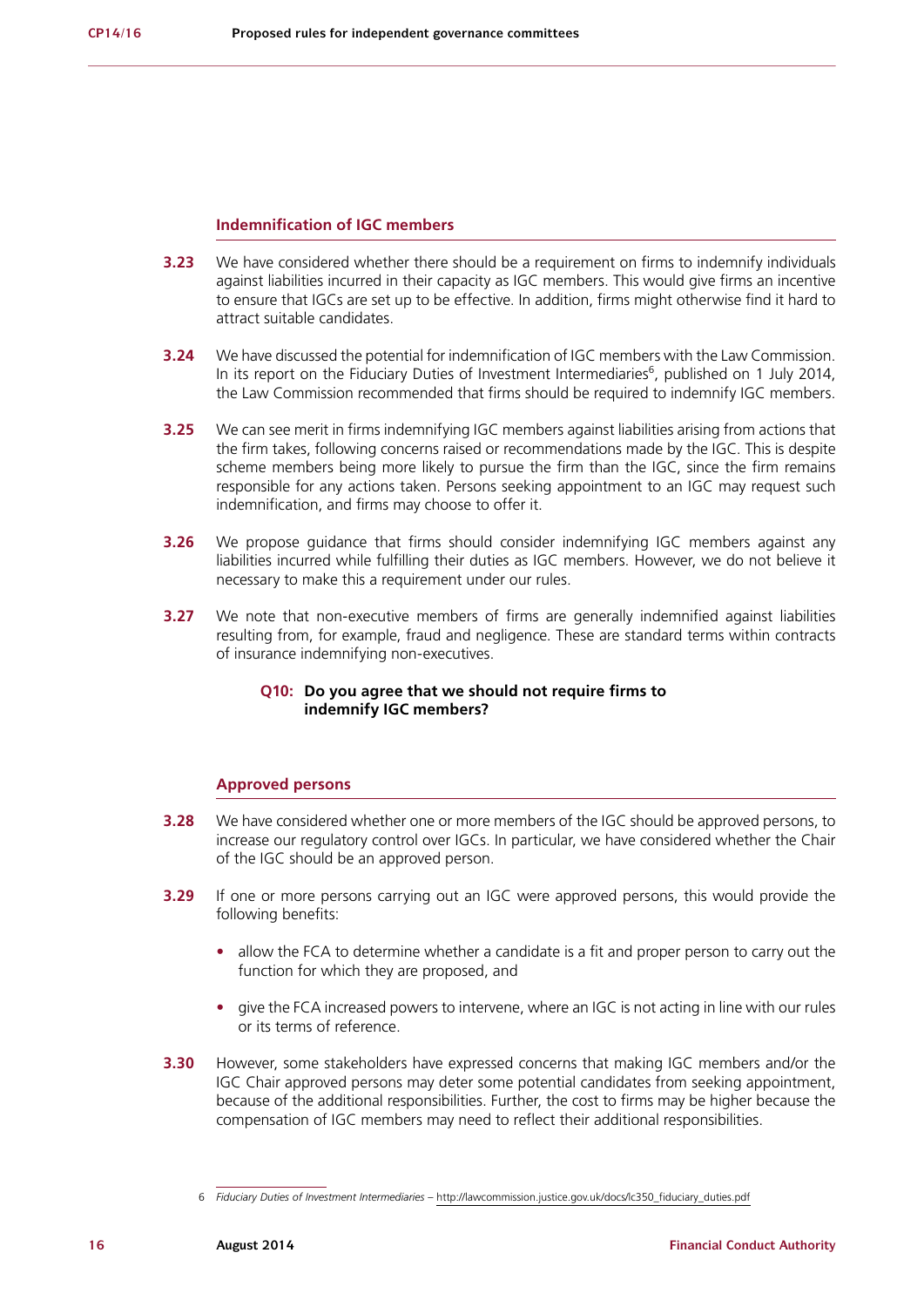- **3.31** Our proposed rules will require firms to ensure that IGCs are established with sufficient expertise and experience to be able to perform the duties in their terms of reference. We also expect firms anyway to assure themselves of the integrity and good standing of persons that they appoint to their IGCs.
- **3.32** Further, we recognise that the timetable for implementing IGCs is tight. Requiring persons sitting on IGCs to be approved persons may not be conducive to firms meeting the new rules from April 2015.
- **3.33** Therefore, on balance, we do not propose making any role on the IGC a controlled function at this time. If, in the future, we believe that IGC members, and in particular IGC Chairs, are not suitably qualified or performing their duties correctly, we may consider requiring that one or more members of IGCs be approved persons.

## **Q11: Do you agree that members of the IGC, including the IGC Chair, should not be approved persons at this time?**

## **Appointment of IGC members**

- **3.34** An IGC's independence is crucial to its ability to challenge the firm effectively on value for money issues. We recognise the potential for conflicts of interest in the appointment process; for example, firms might seek to appoint 'independent' members who may not put the interests of scheme members first.
- **3.35** To mitigate this risk, the government proposed, in the DWP's Command Paper, that the appointment process must be open and transparent. In particular, firms must use either an external search consultancy or open advertising to appoint independent members, including the IGC Chair. The DWP also proposed that the IGC Chair should be involved in the recruitment of other IGC members.
- **3.36** We agree that the appointment process must be open and transparent, and propose making this a requirement. We propose guidance that firms can meet this requirement through the use of an external search consultancy or open advertising. We would expect the firm to involve the IGC Chair in the appointment of other IGC members, both independent members and employees of the firm.
- **3.37** We have considered the possibility of scheme members directly electing IGC members to represent their interests. There are practical difficulties, given the low level of scheme member engagement, so we do not propose requiring at this time that prospective IGC members be put to a vote. Nonetheless, we would encourage firms to consider how to involve scheme members in future appointments of IGC members.

## **Q12: Do you agree that we should require firms to recruit independent IGC members through an open and transparent recruitment process?**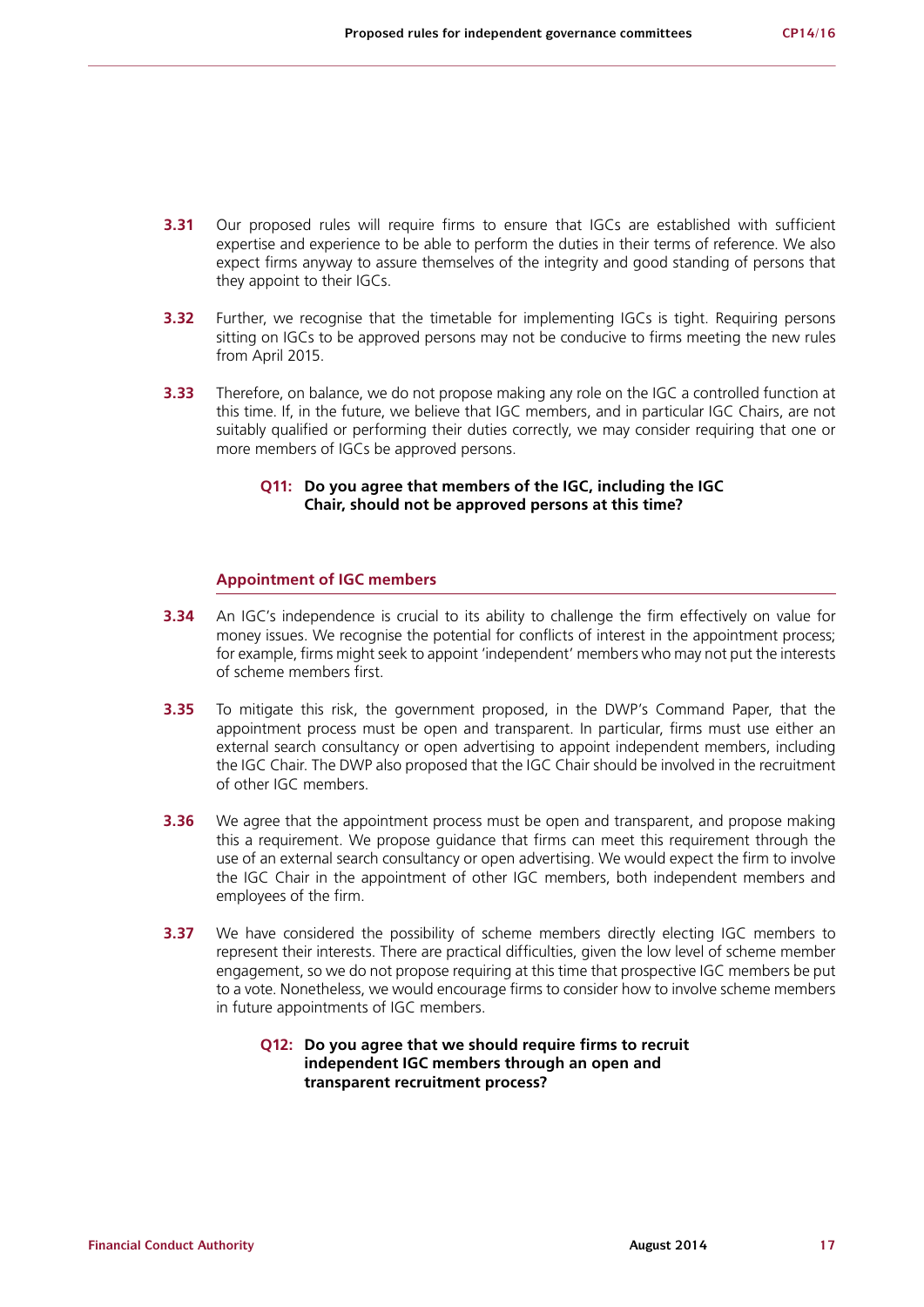#### **Duration of appointment**

- **3.38** In the DWP's Command Paper, the government proposed that independent IGC members should be appointed for terms of no more than three years, and should be eligible for reappointment twice. This would mean that an independent member could be in post for a maximum period of nine years.
- **3.39** We agree that the overall duration of appointment should be capped, with a limit to each term of appointment. This would help ensure that independent IGC members do not become too "close" to the firm. It would also allow new appointments and fresh challenge.
- **3.40** However, a fixed term of no more than three years may be too short. It will take time for a new IGC member to become fully effective and, towards the end of the term, the member may have less incentive to challenge the firm if seeking re-appointment.
- **3.41** We propose that independent IGC members be appointed for fixed terms of no longer than five years, with a cumulative maximum duration of ten years, unless that member is a corporate person (see below). Individual independent IGC members would not be eligible for reappointment to the IGC until five years have elapsed, after having served on the firm's IGC for the cumulative maximum duration of ten years.
- **3.42** We also propose that firms must manage appointments to maintain the continuity of the IGC's expertise and experience, for example through staggered terms of appointment. We would expect firms to replace any vacancies that arise within IGCs as soon as possible and in any event within six months.

## **Q13: We would welcome views on the proposed duration of appointment of IGC members.**

#### **Corporate persons as IGC members**

- **3.43** Some organisations that provide independent trustee services are considering offering their services as a corporate IGC member. In discussion, firms have said to us that they may wish to appoint such organisations to their IGC.
- **3.44** We believe there may be benefits to allowing corporate persons to be appointed as IGC members, including the following:
	- **•** high levels of professionalism and consistency where corporate persons provide similar services in their normal course of business (for example, as corporate trustees sitting on mastertrust boards)
	- **•** improved access to research and insights from across the pensions market, where corporate persons have central resources, and
	- continuity, since individuals representing a corporate person can be more readily replaced if they are no longer able to be the representative on an IGC.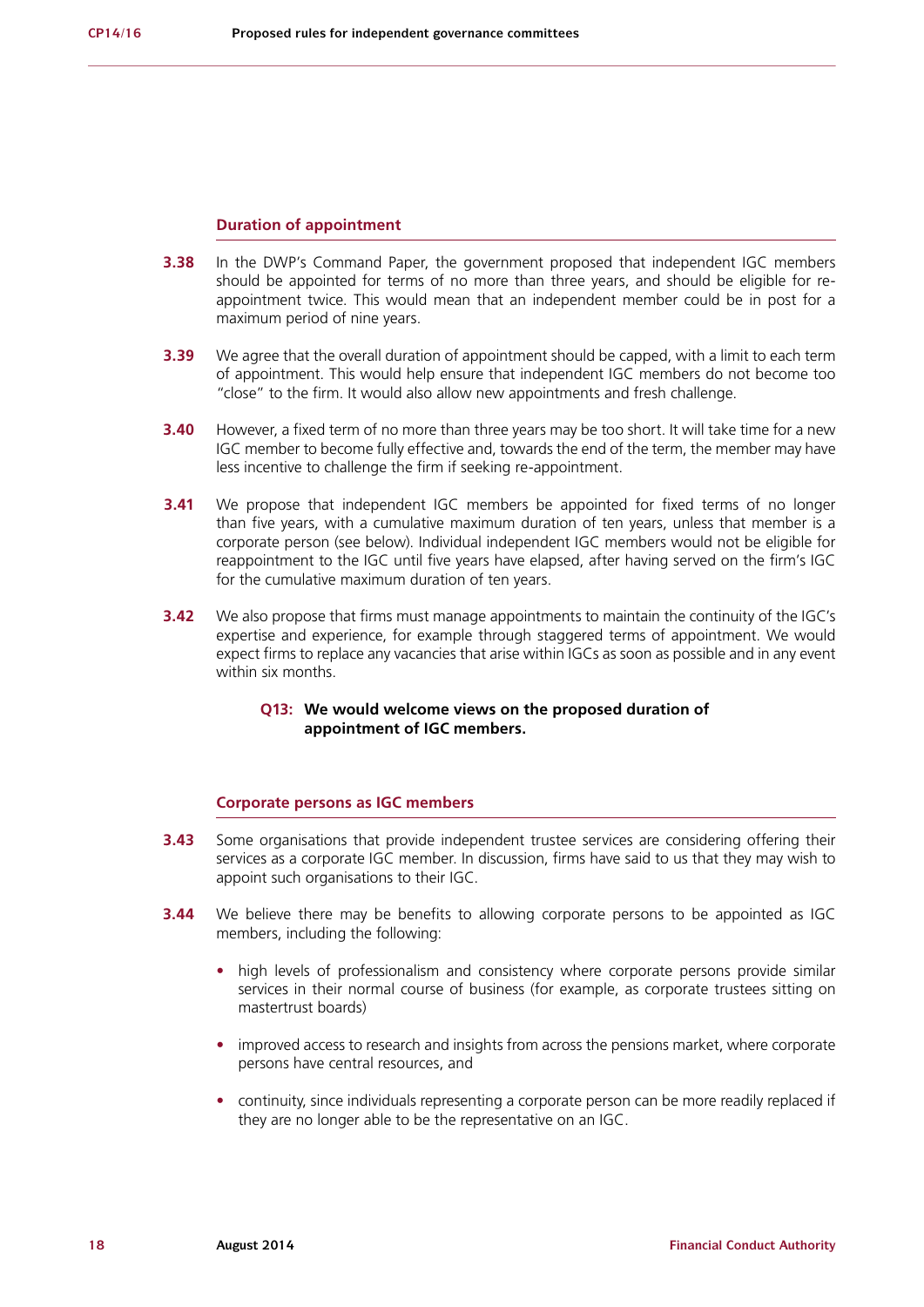- **3.45** We propose that firms should be allowed to appoint corporate persons to an IGC, including as Chair, provided that the corporate person is independent of the firm. The firm should consider the circumstances of the corporate person and ensure that any potential conflicts of interests are managed effectively and do not affect the corporate person's ability to represent the interests of scheme members.
- **3.46** We propose that the appointment of a corporate person to an IGC count as a single appointment, and that more than one corporate person may be appointed to an IGC. We would expect each corporate person to nominate the individual responsible for representing them on the IGC. A named individual will help ensure continuity and the accumulation of firm-specific experience.
- **3.47** We do not consider that there should be an overall cap to the duration of a corporate appointment, because the named individual can be changed. Further, we would not want to prevent firms from accessing a limited pool of organisations capable of acting as IGC members by being overly restrictive on their reappointments.
- **3.48** Therefore, we propose that, where a corporate person is appointed as an IGC member, the firm should ensure that the corporate person's representative is named and is rotated at least as frequently as would be required for an independent individual IGC member, but with no restriction on the duration of the corporate appointment.
	- **Q14: Do you agree that we should permit the appointment of corporate persons to IGCs, including as the IGC Chair?**
	- **Q15: Do you agree that there should be no restriction on the duration of a corporate appointment?**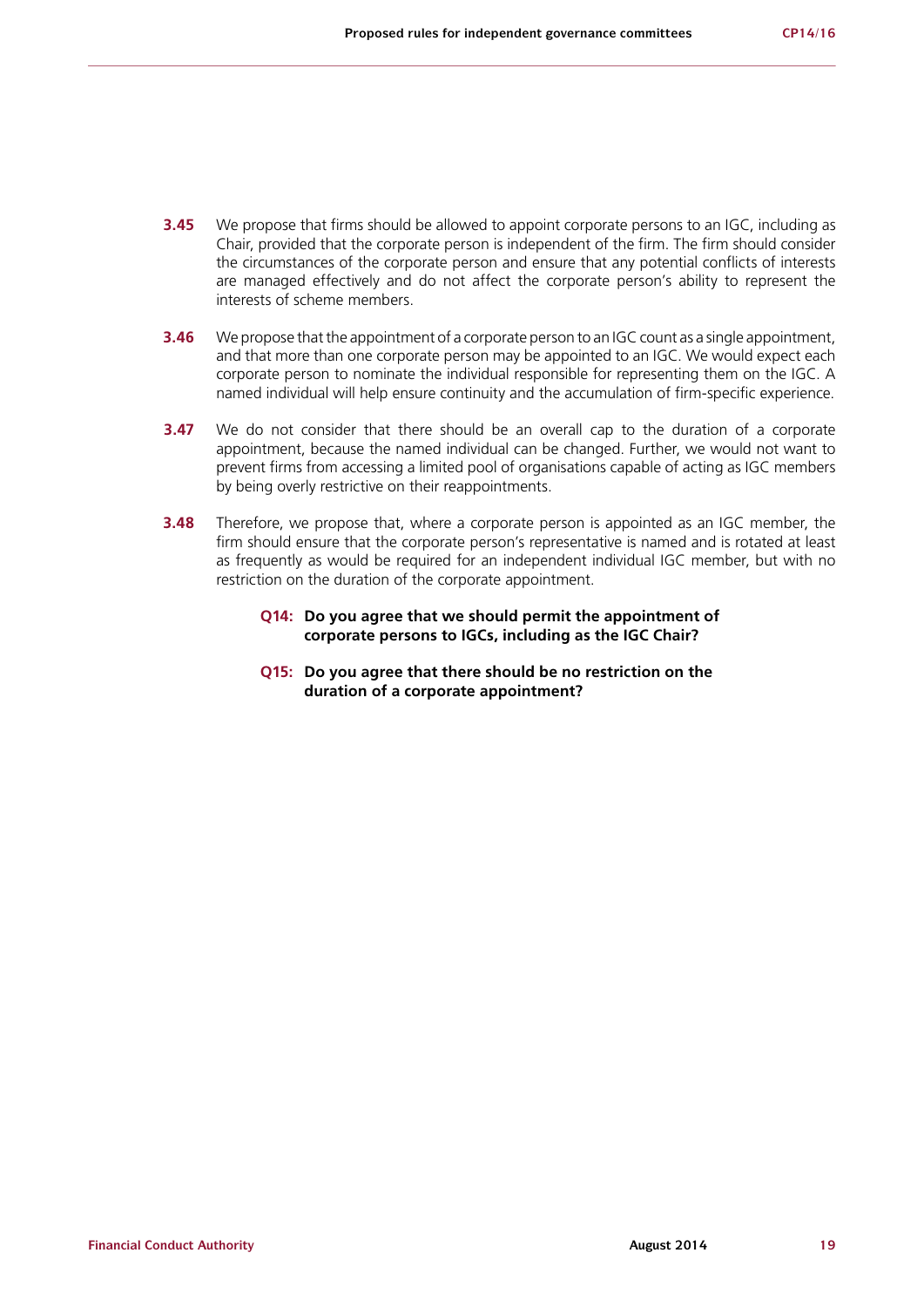## **4. Terms of reference for an IGC**

- **4.1** In this chapter we consider the terms of reference that set out the duties and powers of an IGC. We propose duties to act in the interests of scheme members and to assess the value for money of the firm's workplace personal pension schemes on an ongoing basis. We set out, at a high level, what we mean by assessing value for money, including the key elements of scheme quality and the costs and charges that IGCs will need to consider.
- **4.2** We propose that IGCs raise concerns with the boards of firms. Where not satisfied with a firm's response, IGCs would have the power to escalate concerns to the FCA, to alert relevant scheme members and employers, and to make their concerns public.

#### **Duty to act in member interests**

- **4.3** We propose that the terms of reference for an IGC must require the IGC to act in the interests of relevant scheme members. Whereas under FCA rules the firm has a duty, in relation to investment business carried on for its client, to act honestly, fairly and professionally in accordance with the best interests of its client, it also has a duty to its shareholders to act commercially. The IGC would be responsible for acting in the interests of relevant scheme members only.
- **4.4** We recognise that there may be situations where conflicts of interest may be present across different groups of scheme members. Rather than prescribing how an IGC should address conflicts of interest, we would expect the IGC to manage any conflicts that arise. This would include how the IGC prioritises its work, across potentially very many schemes and diverse groups of members.

#### **Duty to assess value for money on an ongoing basis**

- **4.5** As outlined in previous chapters, the primary purpose of an IGC is to act in the interests of members in assessing and raising concerns about value for money. We expect IGCs to consider in particular the value for money received by individuals enrolled in default funds<sup>7</sup>, because most scheme members are likely to be invested in the default fund and most of these are unlikely to have made any choice.
- **4.6** An assessment of value for money involves weighing the quality of the scheme against its cost to members. The key elements of scheme quality include the:

<sup>7</sup> both value for money of the default fund and of scheme administration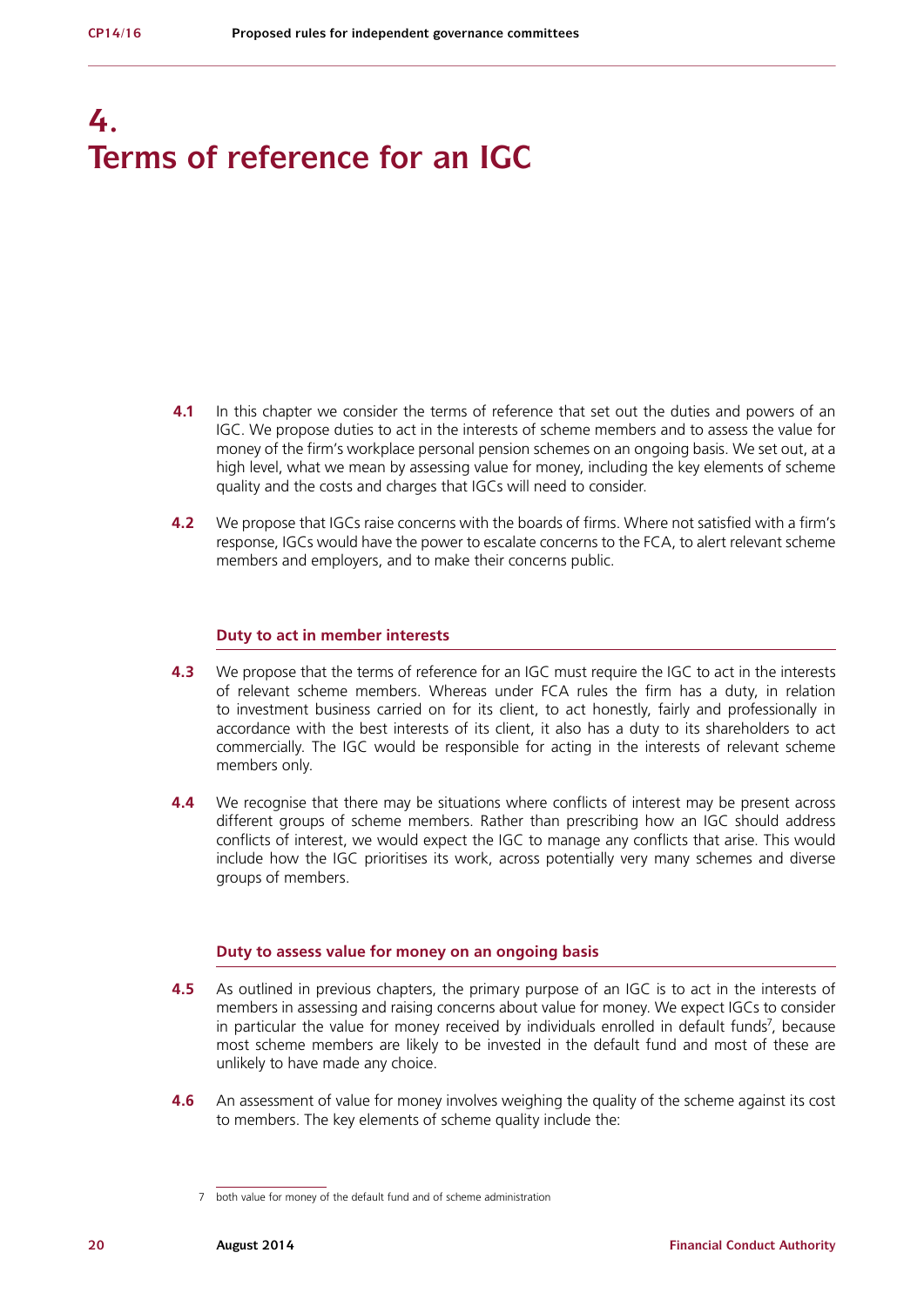- **•** design and execution of the investment strategy
- **•** administration of the scheme including communication with members, and
- **•** governance of the scheme, including regular assessment of its value for money.
- **4.7** The key elements of cost to members include the:
	- **•** costs and charges for scheme and investment administration, and
	- **•** direct and indirect costs of transactions and other activities in the managing and investing of pension assets.
- **4.8** In discussion with us, some firms have asked whether IGCs would be expected to consider the non-default funds of workplace personal pension schemes, given that scheme members must actively choose to invest in such funds.
- **4.9** In our view, IGCs should have a wide remit to consider all the choices available to scheme members, to help protect against the possibility of members making poor decisions. Nondefault funds have the potential to be poor value relative to the default, since they may have high fund management charges and transaction costs, in particular where actively managed, and the proposed charge cap relates to default funds only.
- **4.10** We propose that, at a minimum, IGCs must assess whether the characteristics and net performance of all investment strategies (including non-default investment strategies) are regular reviewed by the firm, to ensure alignment with the interests of scheme members. Beyond this minimum requirement, we believe that IGCs should determine their own priorities, subject to their terms of reference and having regard to the interests of workplace personal pension scheme members.
- **4.11** We have also been asked whether IGCs would be expected to consider the value for money of each employer's scheme individually, given that some firms may operate schemes for many thousands of employers.
- **4.12** We recognise that it may not be practical or cost effective for the IGC to assess the value for money of each employer's scheme individually. An IGC may want to consider grouping schemes with similar characteristics, and assess value for money at the level of groups of similar schemes together. The IGC would still be able to drill down to the level of individual schemes.
- **4.13** We do not intend to prescribe in rules how IGCs should go about assessing value for money. Firms will have schemes with different characteristics and it will be for each IGC to determine how best to undertake its assessment.
- **4.14** Over time, we would expect greater consistency in how IGCs go about assessing value for money. While we do not propose to mandate a one-size-fits-all approach, we expect IGCs to have regard to any common standards developed by government and/or regulators. One example is the voluntary mastertrust assurance framework, developed by the Institute of Chartered Accountants in England and Wales (ICAEW) in association with TPR.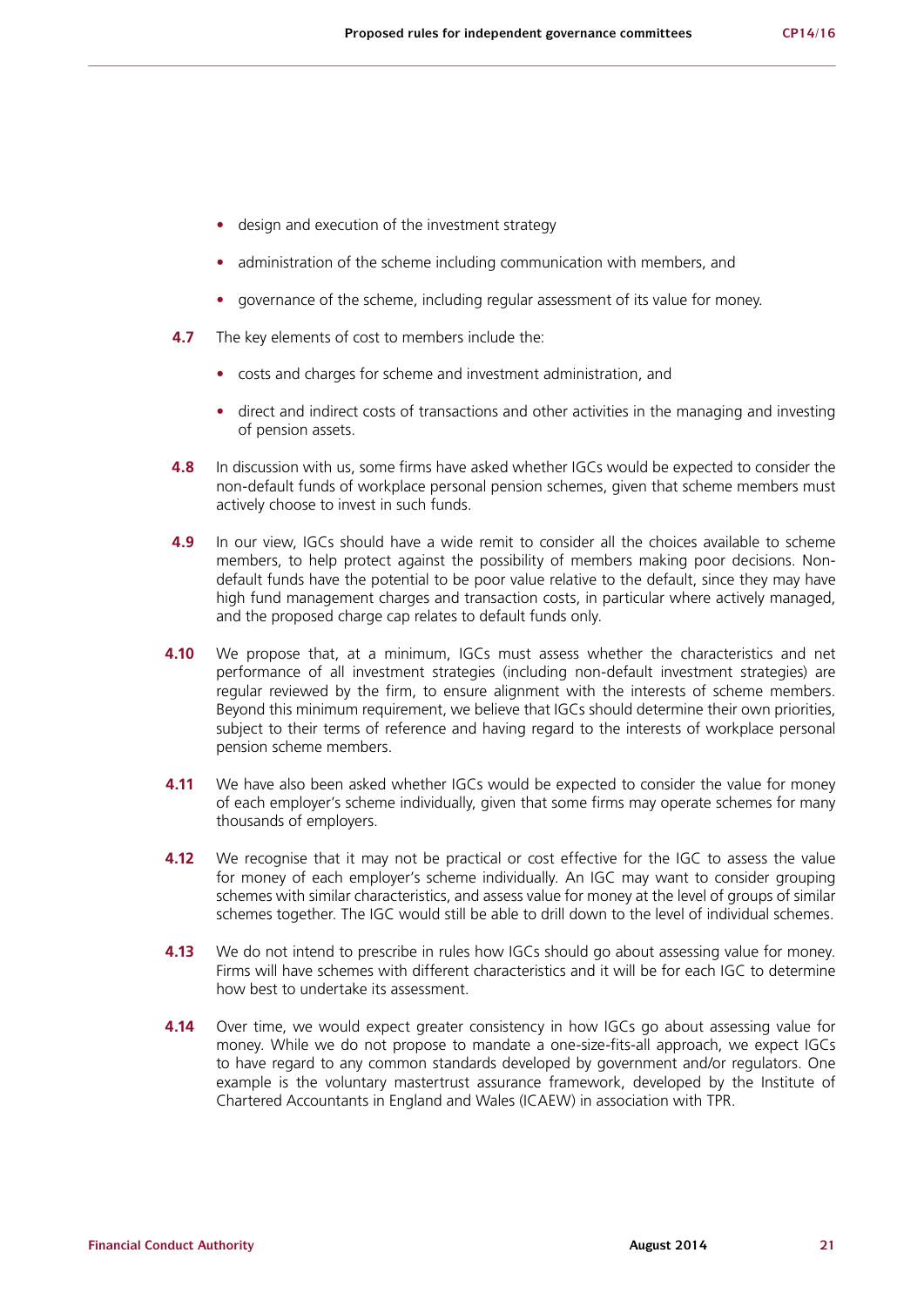- **Q16: Do you agree that IGCs should consider in particular the value for money received by individuals enrolled in default funds?**
- **Q17: Do you agree that, at a minimum, IGCs must assess whether the characteristics and net performance of all investment strategies are regularly reviewed by the firm?**
- **Q18: Do you agree that, rather than mandating a particular approach, we should allow individual IGCs to determine how best to assess value for money?**

#### **Scheme quality and minimum governance standards**

- **4.15** There are some aspects of scheme quality which we believe are fundamental to members receiving adequate protection. Based on our experience of supervising firms, and our work with the DWP, we believe that good governance must include an assessment of whether:
	- default investment strategies are designed in the interests of scheme members, with a clear statement of aims, objectives and structure appropriate for scheme members
	- the characteristics and net performance of investment strategies (including non-default strategies and/or funds made available to scheme members) are regularly reviewed by the firm to ensure alignment with the interests of scheme members, and action taken to make any necessary changes, and
	- **•** core scheme financial transactions are processed promptly and accurately.
- **4.16** We propose that the terms of reference must require IGCs, as a minimum, to assess these three aspects of the services provided to members of workplace personal pension schemes.
- **4.17** We recognise that firms may provide additional services, guarantees, bonus payments or other benefits, to differentiate their proposition to employers and scheme members. Further, the various schemes of an individual firm may differ in the terms and conditions of services offered.
- **4.18** Since IGCs should be able to assess the overall value for money of services provided to members of workplace personal pension schemes, we do not believe that they should be restricted in the range of services they review. Instead, we propose that IGCs should be able to determine which other services they consider, having regard to:
	- **•** whether scheme members need or value the additional services, in particular where these relate to default investment strategies
	- **•** the views received from scheme members
	- **•** the reports and other information produced by IGCs and mastertrusts, and
	- **•** changes to legislation or guidance issued by the government, the FCA or other regulators, such as TPR.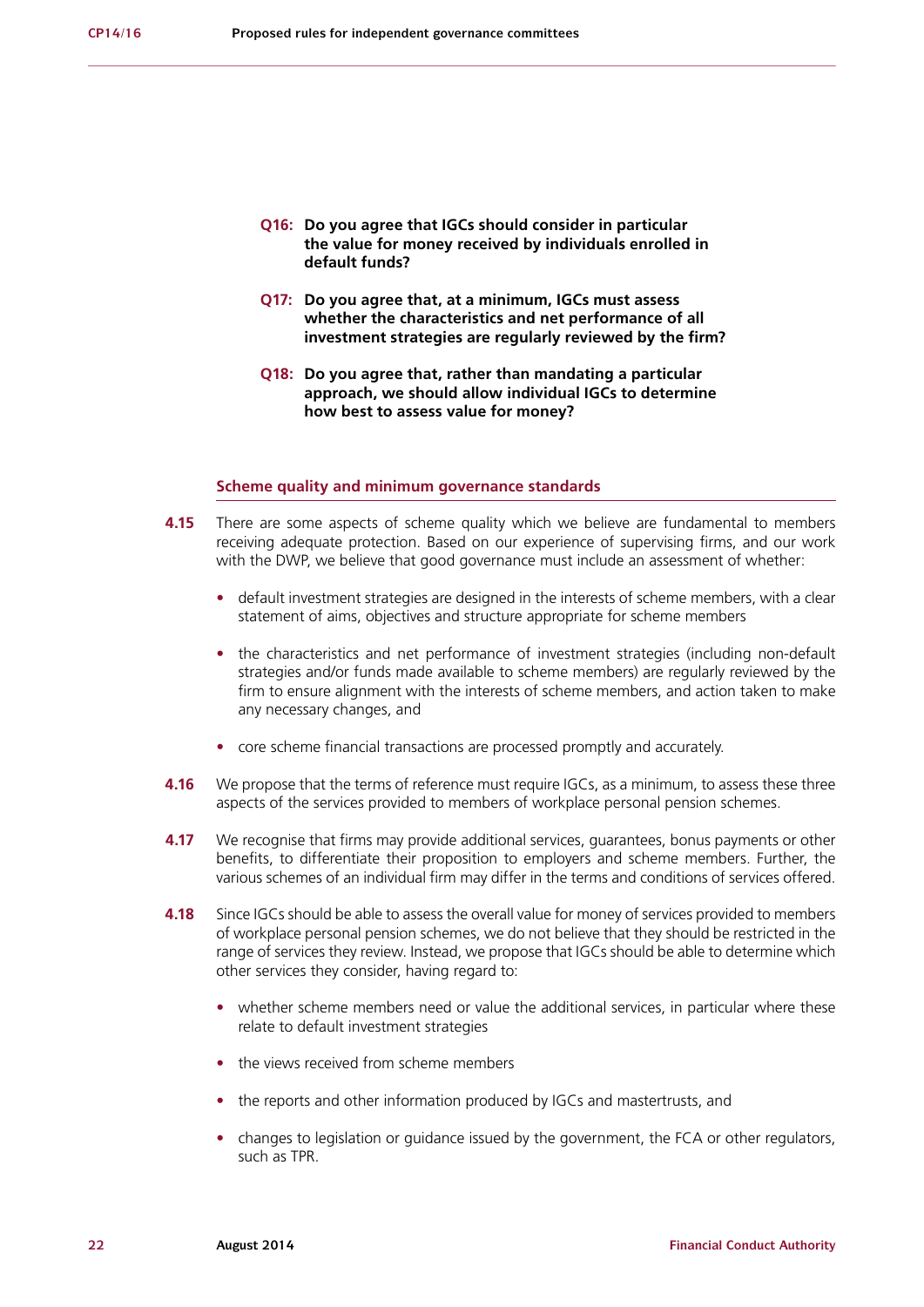**Q19: Do you agree that IGCs should be required, at a minimum, to review the three aspects of scheme quality proposed, and should consider other aspects as appropriate?**

#### **Costs and charges**

- **4.19** To assess overall value for money, the services provided must be weighed against all costs and charges borne by scheme members. IGCs will need to obtain from firms the costs and charges associated with the workplace personal pension schemes that they operate.
- **4.20** The proposed 75 basis point charge cap will help protect scheme members invested in default funds. However, the cap is not intended to set a market price, and we expect many schemes to charge at levels beneath the cap. IGCs will need to consider whether charges are appropriate relative to the services provided to scheme members.
- **4.21** Where a member chooses a non-default investment strategy, higher costs and charges often apply. We would expect IGCs assessing the value for money of non-default investment strategies to ask firms to provide them with details of relevant costs and charges.
- **4.22** All funds, including default funds, are subject to varying levels of explicit and implicit transaction costs. These are considered later in this chapter, under the heading 'improving transparency of all costs and charges'.
- **4.23** We propose that IGCs must assess the level of charges borne by scheme members and all costs (direct and indirect) incurred in relation to transactions and other activities in managing and investing the pension assets of scheme members.

## **Q20: Do you agree that IGCs should consider all costs and charges, as proposed? If not, what would you suggest?**

#### **With-profits funds and legacy schemes**

- **4.24** For some types of fund, such as with-profits funds, firms may have difficulty allocating costs and calculating the charges borne by pension scheme members. However, if such funds are used as defined contribution default funds, firms will still have to comply with the proposed charge cap.
- **4.25** We already require firms managing with-profits funds to establish a with-profits committee (WPC) or, where appropriate, an alternative advisory arrangement, to represent the interests of all with-profits policyholders. As part of their remit, WPCs should already assess the charges incurred by the with-profits fund. We would expect IGCs to work with the arrangements already in place for with-profits funds, rather than seek to replicate what they are doing.
- **4.26** We propose that IGCs should have the flexibility to decide how to work alongside existing arrangements for with-profits funds. The characteristics and cost allocations of with-profits funds will differ between firms. Therefore, individual IGCs are best placed to decide how to assess the costs and charges of the funds for which they provide oversight, on behalf of pension scheme members.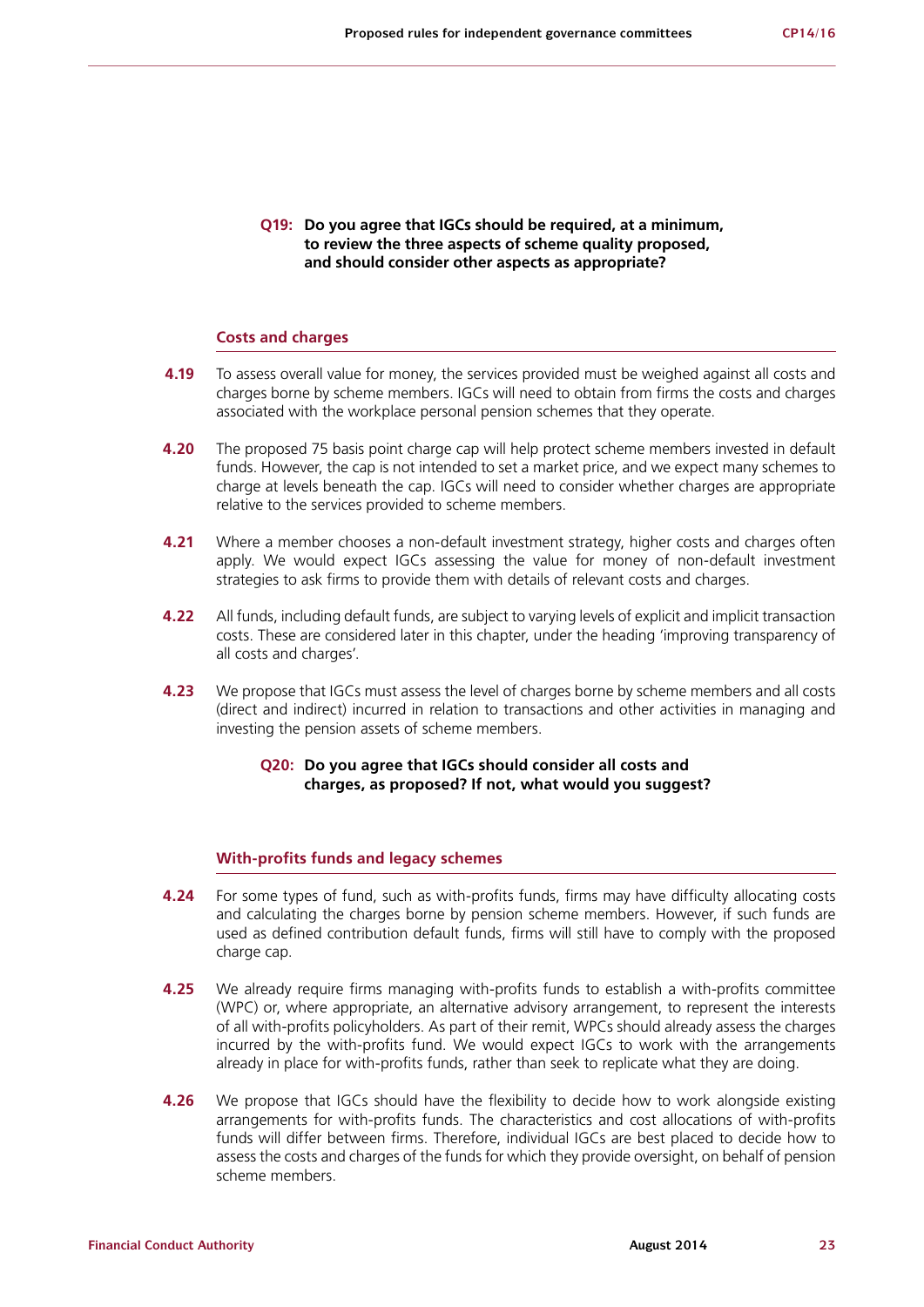#### **Improving transparency of all costs and charges**

- **4.27** Because of their impact on the returns delivered to investors, it is important that all costs and charges are identified and quantified so the full costs of investment services can be made clear. In the DWP's Command Paper, the government outlined a vision for workplace pension schemes that will involve full transparency of all costs and charges throughout the value chain in a way that enables pension scheme managers, and IGCs or trustees, to compare value across the market and identify the best deal for scheme members. Disclosure will include memberborne deductions relating to scheme and investment administration costs, and transaction costs associated with buying and selling investments held within the pension scheme wrapper.
- **4.28** If pension scheme operators are not aware of all the costs, including transaction costs, they will be required to obtain the information from the other suppliers in the value chain for the assets in which pension scheme monies are invested, as so much market data is now readily available.
- **4.29** Although some costs will be predictable, many costs are expected to vary, especially costs incurred for transactions and other activities in managing and investing pension assets. These will include, but are not limited to:
	- **•** dealing charges, such as brokerage commission and fees
	- **•** bid-offer spreads
	- **•** transaction taxes (including stamp duty)
	- **•** research costs,
	- **•** foreign exchange commissions
	- **•** fees relating to stock lending or stock borrowing
	- **•** initial charges, and entry and exit fees for investment in underlying funds (for funds of funds), and
	- **•** transaction costs relating to investments held in underlying funds (for funds of funds).
- **4.30** Our proposed rules will require public disclosure by firms of their IGC's assessments in the IGC Chair's annual report, to enable IGCs to compare their assessments with those of other IGCs.
- **4.31** We plan to consult in 2015 on rules outlining the way cost information is to be disclosed by firms. This will take into account industry efforts to improve transparency of transaction-related costs and charges, including the comparative table recently developed and consulted on by the Investment Management Association (IMA) to show the direct costs and charges of authorised collective investment schemes.<sup>8</sup> The IMA approach drew a number of critical responses, stating that the comparative table did not go far enough. Respondents to the IMA consultation gave examples of transaction-related costs which they said would not be disclosed through the IMA mechanism and they suggested that, as a result, the table would mislead investors. However,

<sup>8</sup> The comparative table is set out in the IMA's Statement of Recommended Practice which was re-issued on 14 May 2014 and can be found here: <http://www.investmentfunds.org.uk/policy-and-publications/sorp-0314/>

The FCA is consulting on referring to IMA's Statement of Recommended Practice in chapter 4 of the FCA's Collective Investment Scheme sourcebook. Our consultation paper (please see chapter 7) can be found here: [http://www.fca.org.uk/static/documents/](http://www.fca.org.uk/static/documents/consultation-papers/cp14-08.pdf) [consultation-papers/cp14-08.pdf](http://www.fca.org.uk/static/documents/consultation-papers/cp14-08.pdf)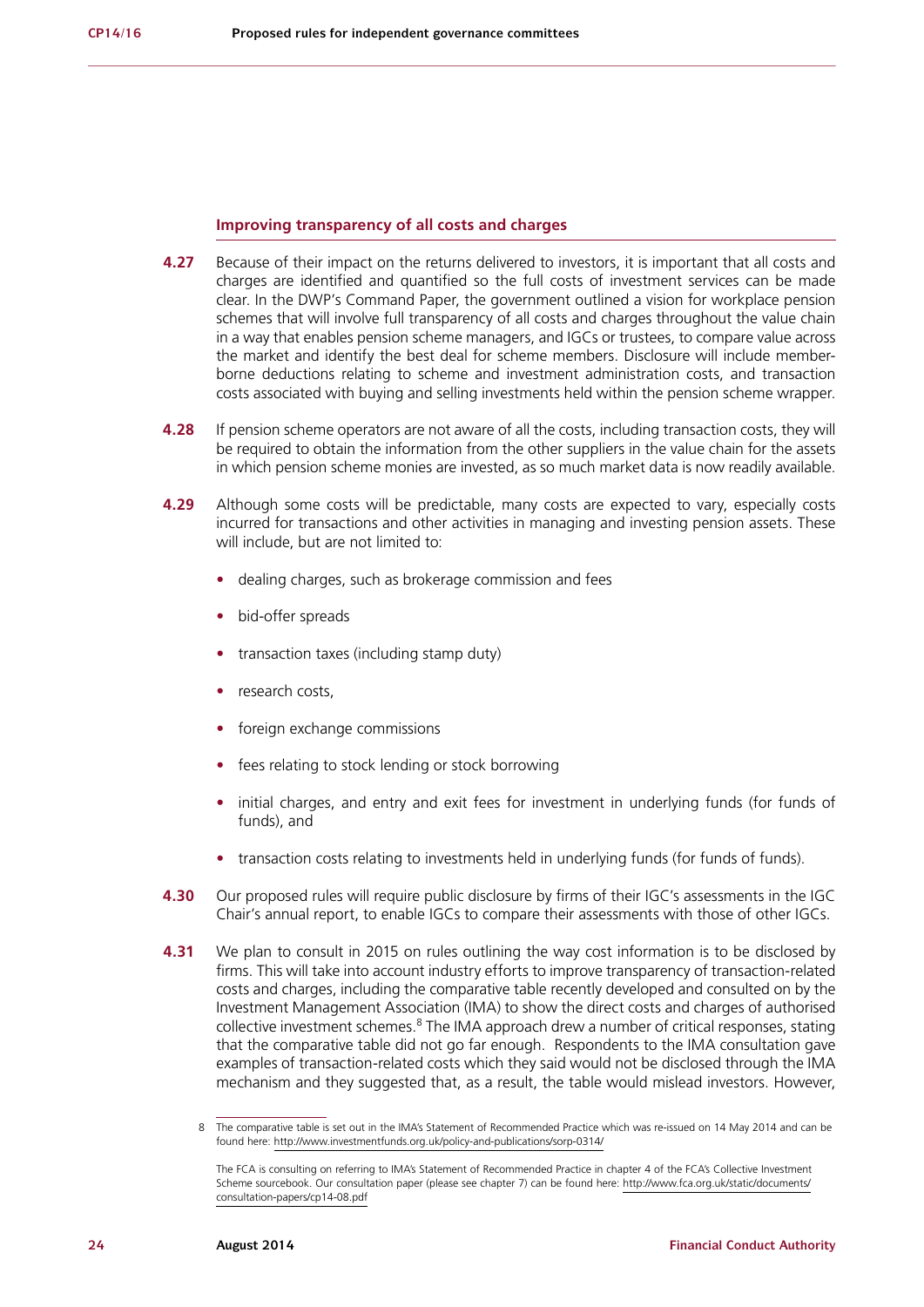although this table in its current form does not reflect all the costs identified in the Command Paper, it may provide a template for disclosing the costs of a wide range of funds in an easily understandable way.

- **4.32** We have asked asset managers to do further work to address the deficiencies of the IMA's comparative table so that it presents the full cost of investing in authorised funds more accurately. Such work will be a pre-requisite if the table is to be adapted for disclosure of pension scheme costs to IGCs and trustees. Our objective is to require firms to ensure IGCs receive standardised cost information relating to workplace personal pension schemes.
- **4.33** Our proposed approach takes into account the timetable of relevant EU legislation for the Packaged Retail and Insurance-based Investment Products Regulation (PRIIPs) and the Markets in Financial Instruments Directive II (MiFID II), as well as the need to test consumer understanding of information about costs and charges. Implementation of PRIIPs is expected in late 2016 and MiFID II in early 2017.
	- **Q21: We would welcome views on how best to improve the disclosure of all costs and charges, and how we could transpose the industry standards for authorised funds to pensions.**

#### **Raising and escalating concerns**

- **4.34** IGCs must present a credible challenge to firms on value for money issues. Where they identify poor value for money, IGCs must be able to raise concerns and make recommendations as they see fit. We propose that the terms of reference require that the IGC raise its concerns with the firm's governing body, typically its board. The firm's board must be given a right to respond before the IGC takes its concerns further.
- **4.35** We expect firms to consider concerns raised by IGCs and address them or explain to the IGC why they do not intend to do so. We outline this proposed "comply or explain" duty on the firm in Chapter 5.
- **4.36** Where an IGC has raised concerns to the firm's board which, in the IGC's opinion, have not been addressed satisfactorily, we propose that the IGC be able to escalate its concerns directly to the FCA. Where appropriate, we may require the firm to take action. We also propose that the IGC may alert relevant scheme members and employers, where the IGC sees fit, and make its concerns public.

### **Q22: Do you agree that IGCs should be able to escalate concerns directly to the FCA, alert relevant scheme members and employers, and make their concerns public?**

#### **Requirement to publish an annual report**

**4.37** We propose that the terms of reference for an IGC must require the IGC Chair to produce an annual report on the IGC's work. The firm would be required to make this annual report publicly available.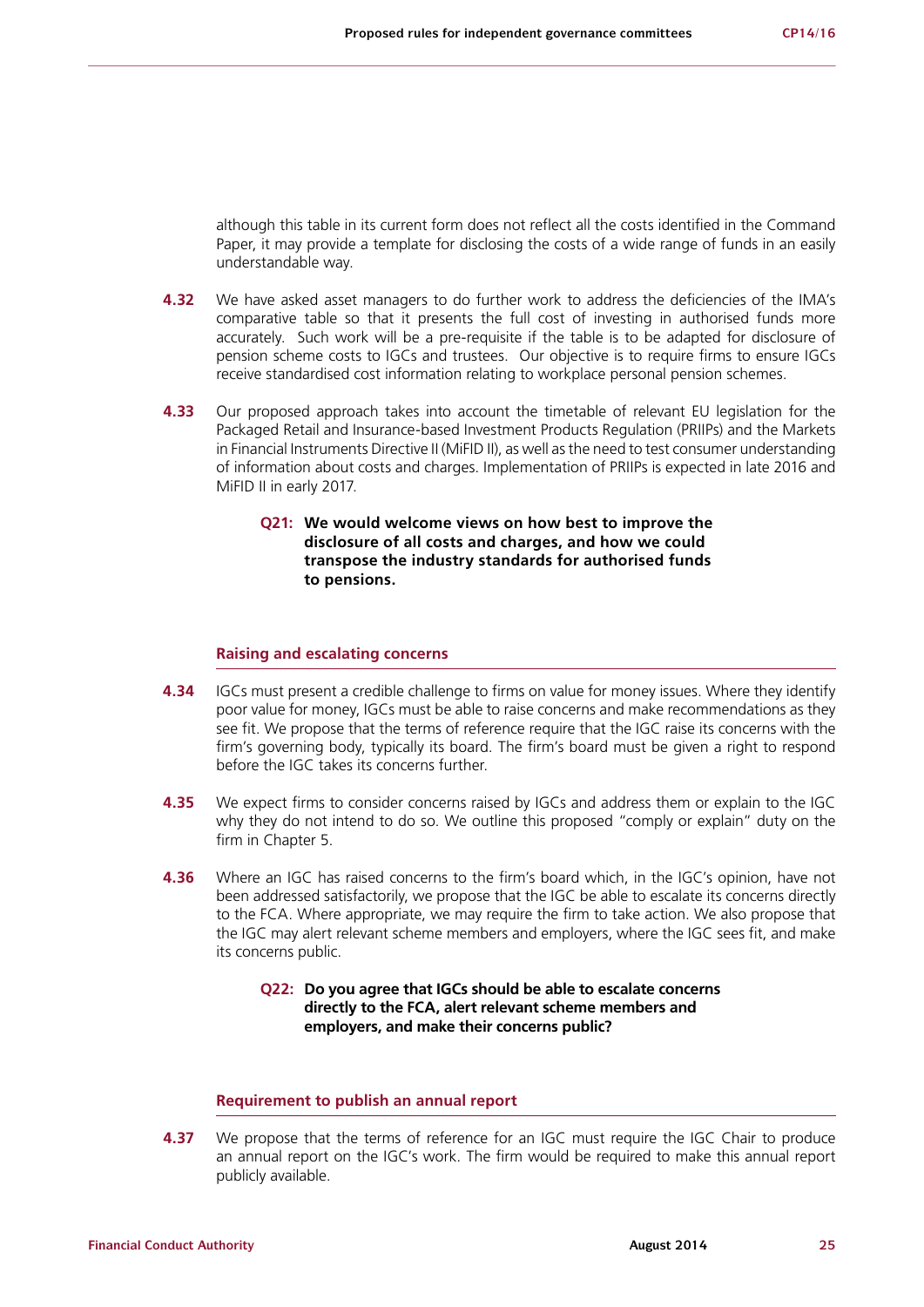- **4.38** The annual report would include, among other things, the value for money delivered by schemes, and in particular an assessment of how the firm has performed against the aspects of scheme quality outlined at paragraph 4.15. It would also set out how the IGC has complied with its duty to act in member interests.
- **4.39** The requirement for annual reports should increase transparency and encourage comparison between schemes provided by different firms. In addition, it would enable interested scheme members, employers and consumer groups to scrutinise what an IGC is doing.
- **4.40** We would expect IGCs to report on the level of direct and indirect costs incurred for transactions and other activities in managing and investing the pension assets of scheme members. Where IGCs have not been able to obtain the information, we would expect them to explain why not in their annual report and what steps will be taken to allow them access to the information in the future.

### **Q23: Do you agree that the IGC Chair should be required to produce an annual report and that the firm should be required to make this report publicly available?**

#### **Priorities for IGCs**

- **4.41** An immediate priority for IGCs is likely to be actions arising out of an audit of high cost and legacy schemes ('legacy audit') carried out by the ABI and those of its members that provide workplace personal pensions.<sup>9</sup> The legacy audit is overseen by an independent project board and is due to conclude in December 2014. IGCs will need to consider whether actions taken by firms are sufficient to address any recommendations for industry-level actions made by the independent project board.
- **4.42** The legacy audit does not consider deferred members (scheme members who have stopped contributing to their pension) with workplace personal pensions that have been reclassified as individual personal pensions. ABI members have committed to a sampling exercise of individual personal pensions to identify such cases, since these may face higher charges. IGCs will provide oversight of this sampling exercise.
- **4.43** As outlined in the DWP's Command Paper, the Government intends to ban active member discounts from April 2016, which are charging practices that result in charge increases for deferred members. IGCs will need to consider whether deferred members are getting value for money and ensure that firms comply with the proposed ban.
- **4.44** Similarly, IGCs will have a role in ensuring that firms comply with the proposed charge cap on default funds and proposed bans on adviser commissions and consultancy charging.
- **4.45** We would expect IGCs increasingly to be in a position to challenge firms on the value for money offered by fund managers, brokers, and other third-party providers. To date, the firms providing and administering pension schemes may have lacked any strong incentive to negotiate down the direct and indirect costs of transactions and other activities in managing and investing pension assets. The ability of IGCs to challenge firms and report publicly may change this.

<sup>9</sup> A cross-industry audit of pre-2001 schemes and schemes established since then with charges higher than an equivalent of one per cent total expense ratio. This audit was agreed between the ABI and OFT in the context of the 2013 OFT market study on defined contribution workplace pension schemes. [http://webarchive.nationalarchives.gov.uk/20140402142426/http://www.oft.gov.uk/](http://webarchive.nationalarchives.gov.uk/20140402142426/http://www.oft.gov.uk/OFTwork/markets-work/) [OFTwork/markets-work/pensions/](http://webarchive.nationalarchives.gov.uk/20140402142426/http://www.oft.gov.uk/OFTwork/markets-work/)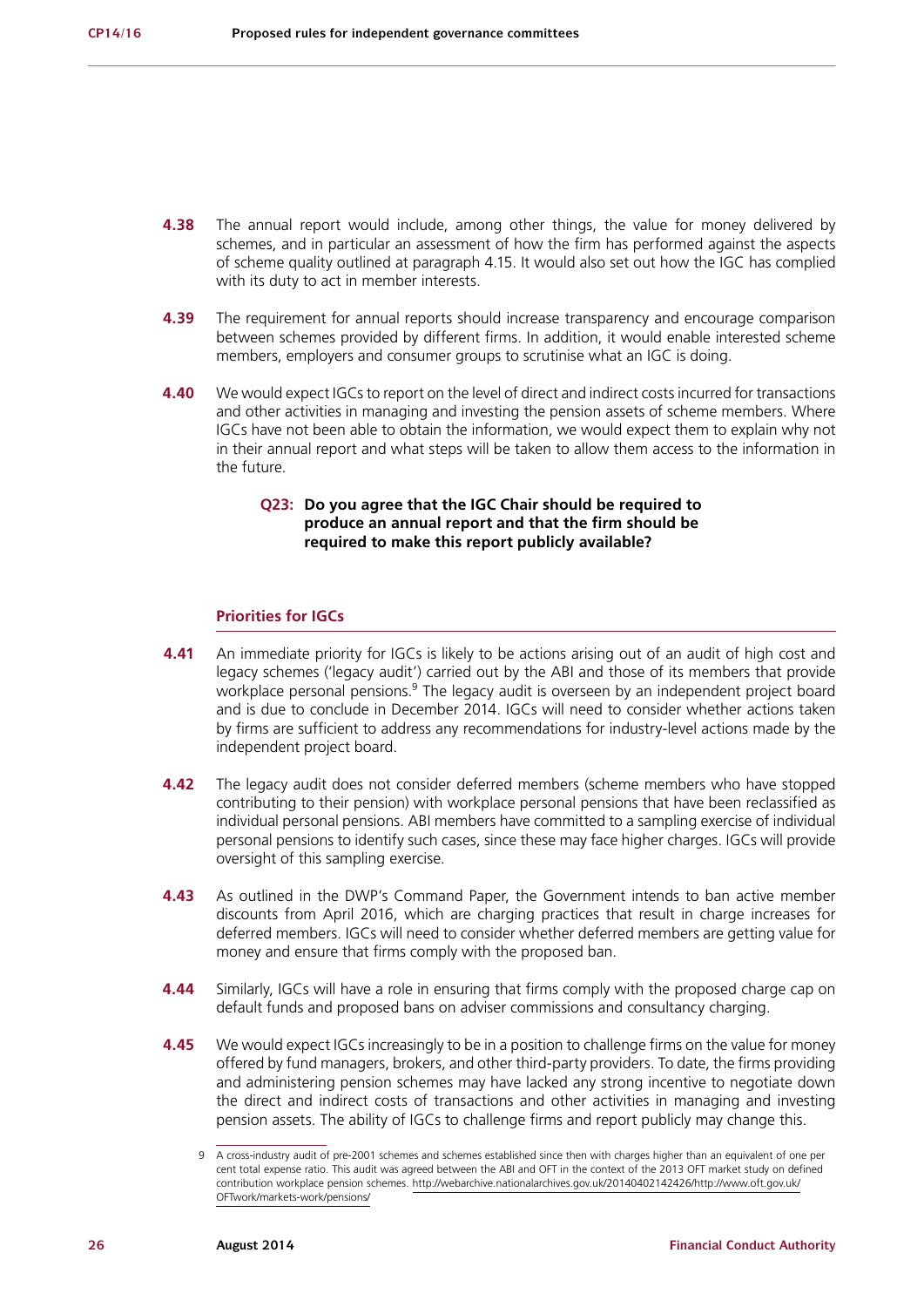- **4.46** The problems with value for money that an IGC might identify are likely to depend on the characteristics of the firm's schemes. For example, closed-book schemes are likely to have different issues than schemes still open to new members.
- **4.47** More generally, IGCs may need to take into account the employer's workforce in assessing value for money. Employers with smaller, more transient and lower paid workforces may cost more per member to service. Costs and charges are likely to reflect this and may not necessarily indicate a problem with value for money in all cases.
- **4.48** IGCs cannot assess value for money without some basis for comparison. They will need to look across the market in benchmarking value for money, including the National Employment Savings Trust (NEST) and other mastertrusts, as well as workplace personal pension schemes provided by other firms.
- **4.49** Some problems will be particularly difficult for firms to address. These include:
	- **•** Problems to do with the scale of the firm's schemes, where reducing charges and/or raising quality to a competitive level may result in losses, and
	- Poor service and/or poor value for money schemes operating on legacy IT platforms, where the cost of upgrading the platform or transferring members to a more up-to-date platform may be substantial.
- **4.50** While such problems may be difficult for firms to address, we would still expect IGCs to raise concerns on behalf of relevant scheme members and to push firms to take appropriate action.
- **4.51** The priorities of IGCs are likely to change over time. While we recognise that an early focus for IGCs will be any recommendations made by the independent project board overseeing the legacy audit, we do not propose to mandate what individual IGCs should prioritise.

#### **Q24: We would welcome views on where IGCs should focus their attention.**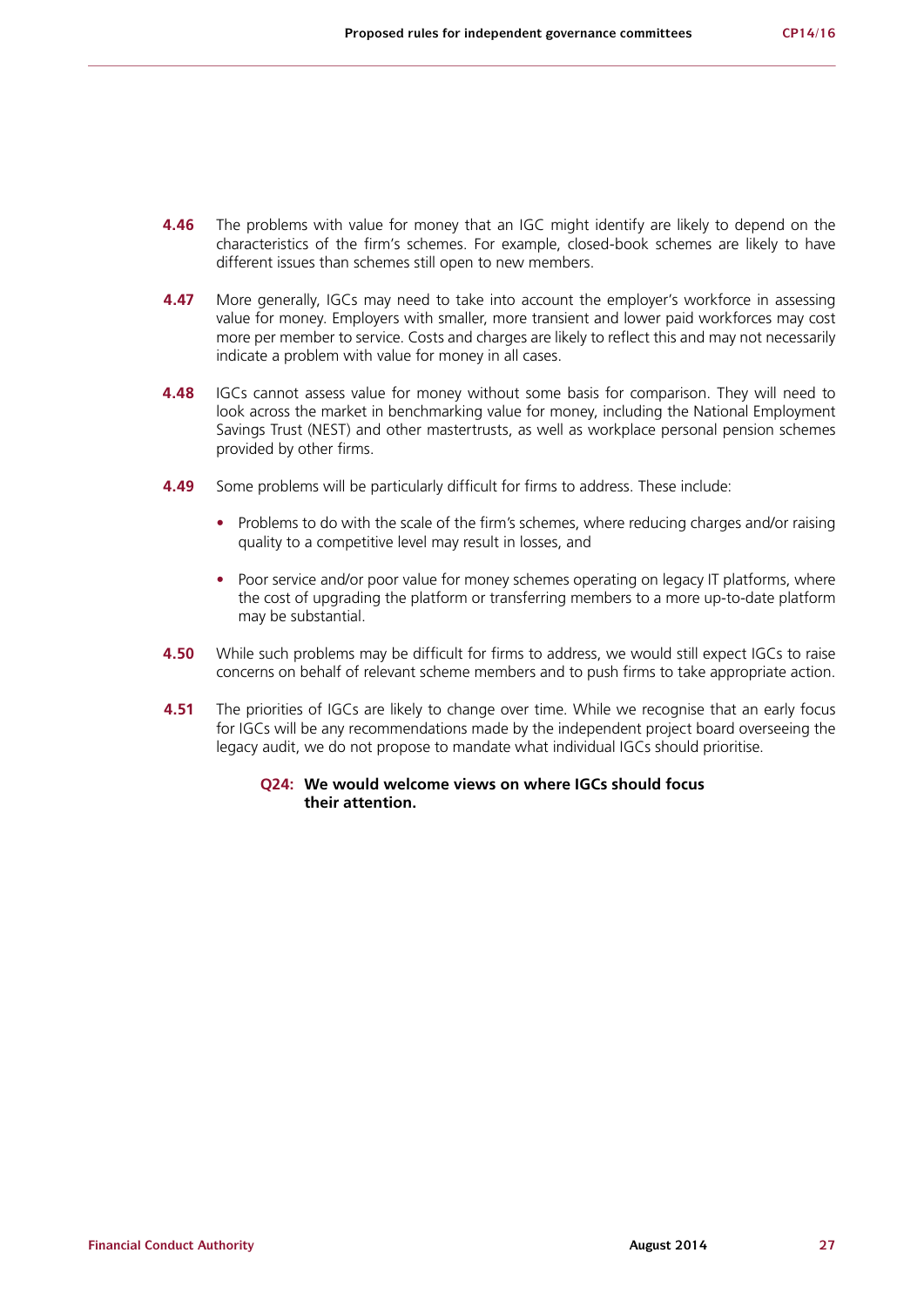## **5. Ensuring the effectiveness of IGCs**

- **5.1** In this chapter we focus on what firms must do to ensure that IGCs are effective. Firms will need to provide information and make resources available so that IGCs are able to fulfil their duties. We propose that firms be required to provide all information reasonably requested and sufficient resources to enable IGCs to carry out their duties.
- **5.2** While IGCs may assess value for money and raise concerns, firms must respond to the concerns raised if IGCs are to be effective. We propose a "comply or explain" duty on firms, whereby firms are required to address the concerns raised or to explain to IGCs why they do not intend to do so.
- **5.3** Finally in this chapter, we outline our supervisory approach and how this may apply to IGCs and firms.

#### **Duty to provide all information reasonably requested**

- **5.4** For a comprehensive assessment of value for money, IGCs will need detailed information about the benefits and services of a firm's workplace personal pension schemes and about the costs and charges borne by scheme members. We expect IGCs to consider what they need to assess value for money, and whether particular schemes or aspects of schemes may be poor value for money, and request the information they need from firms.
- **5.5** There are two broad categories of information that IGCs will need for a comprehensive assessment of value for money. First, information about the scheme and investment administration, and all related charges. This information will almost certainly be known by the firms operating workplace personal pension schemes, since they provide these services and/or the charges are explicit and known in advance.
- **5.6** Second, information relating to the management and investment of pension assets, and all related costs and charges, including transaction costs. Since these services are typically provided by third parties, the firm operating the pension scheme may not currently have information about service quality and all the costs and charges that apply. We would expect firms to seek such information from fund managers and other third parties, so that they can provide it to IGCs.
- **5.7** We recognise that there may be a tension between what an IGC wants and what a firm may be willing to provide. There is a cost to the firm in obtaining data and carrying out analyses on the IGC's behalf. Ultimately, there is a risk that this cost may be passed on to scheme members, or that firms may withdraw schemes from the market.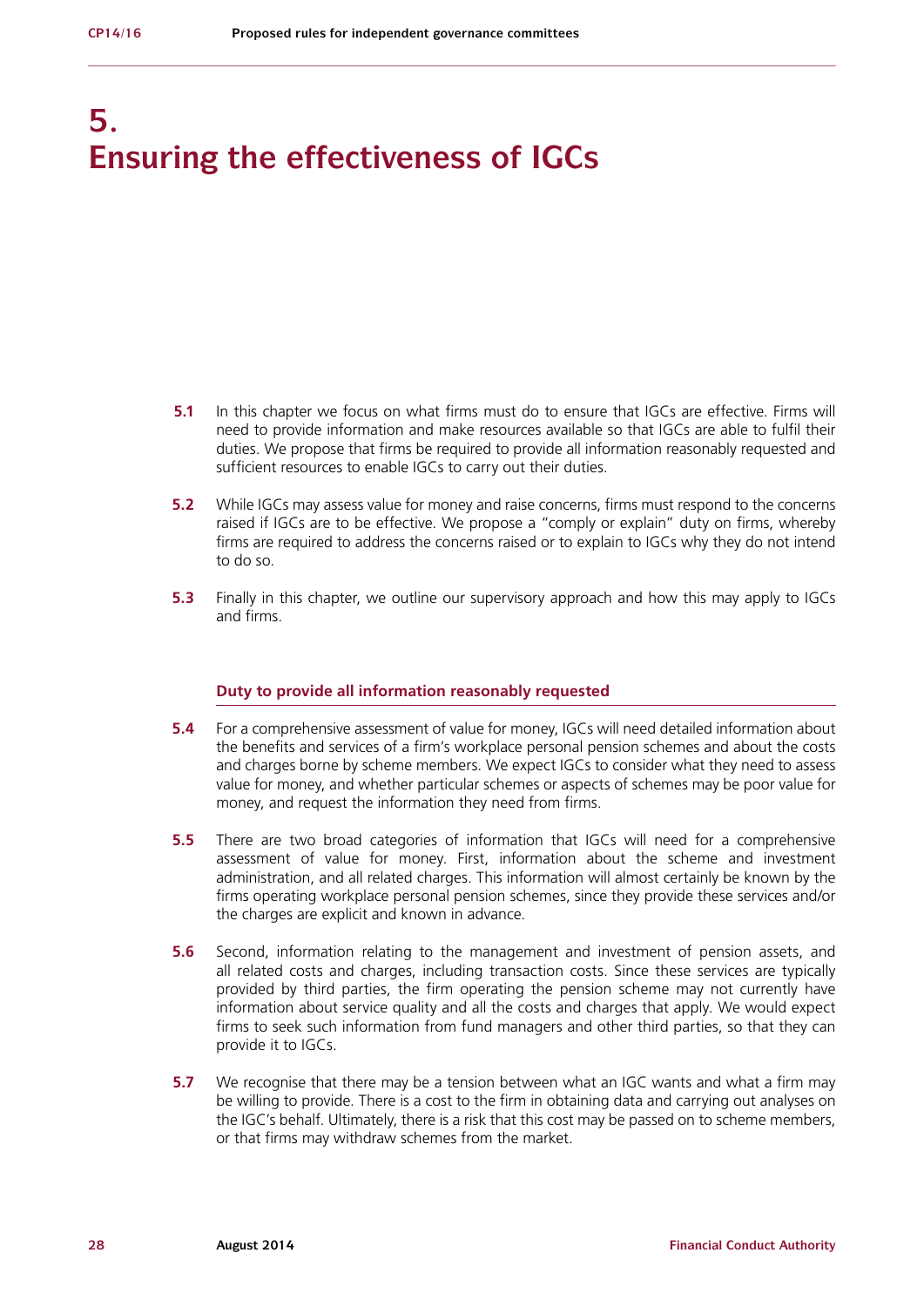- **5.8** To strike the right balance, we propose that the firm must provide all information 'reasonably requested' by the IGC for the purposes of carrying out its role. The firm and the IGC would need to agree what constitutes a reasonable request, having regard to proportionality and the interests of scheme members. We also expect firms to ensure the quality of the information.
- **5.9** If the firm cannot agree with the IGC what constitutes a reasonable request, we would expect the IGC Chair to raise a concern with the firm's board. If the IGC Chair is not satisfied with the response of the firm's board, the IGC Chair should escalate the concern to us.
- **5.10** We consider that IGCs are likely to need information that may be confidential and/or commercially sensitive to carry out their duties. Firms must ensure that mechanisms are in place for sharing confidential and commercially sensitive information with IGCs.
- **5.11** Where a corporate group chooses to have a single IGC at the group level, it should ensure that this does not lead to restrictions on the sharing of information which would not otherwise be in place if there were firm-level IGCs.

## **Q25: Do you agree that we should place a duty on the firm to provide the IGC with all information that it reasonably requests for the purposes of carrying out its duties?**

#### **Duty to provide sufficient resources**

- **5.12** In addition to information, an IGC is likely to need administrative and analytical support from the firm to fulfil its duties effectively. Where schemes are large and/or complex, considerable data processing and analysis may be needed before information can be provided to the IGC in a form that is useful.
- **5.13** The IGC will also require other support to carry out its duties effectively. This would include independent advice, funded by the firm, to the extent necessary and proportionate and not inconsistent with the firm's duty to act in members' interests. For instance, funds should be available to engage advisers who are independent of the firm, such as an independent investment adviser and an independent lawyer, where specialist or legal input is required.
- **5.14** We propose that a firm must provide the IGC with sufficient resources as are reasonably necessary for the purposes of carrying out its role independently. The firm and the IGC would need to agree what constitutes 'sufficient resources as are reasonably necessary', having regard to proportionality and the interests of scheme members.
- **5.15** Some consumer groups have suggested to us that there is a risk that some firms provide biased or inadequate administrative support to IGCs, and thereby weaken their ability to provide effective challenge. To mitigate this risk, we propose that firms should agree arrangements for the IGC secretariat and other administrative support with the IGC Chair.
- **5.16** As with information request, if the IGC has concerns about the resources offered or provided by the firm, we expect the IGC Chair to raise the concerns with the firm's board. If the IGC Chair is not satisfied with the response of the firm's board, the IGC Chair should escalate the concerns to us.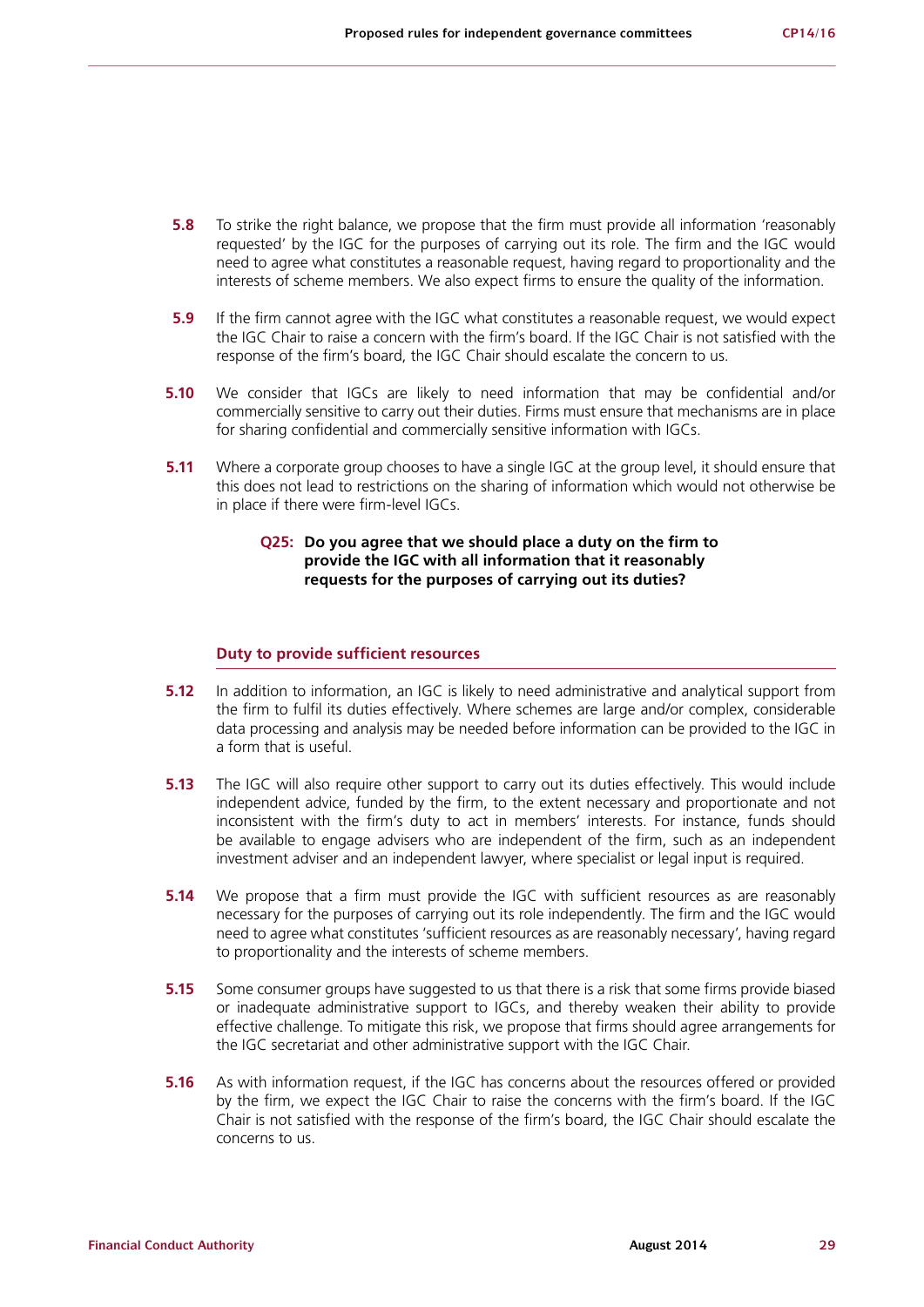**5.17** Some firms may want to extend the scope of their IGC beyond its mandatory minimum duties, for example, to include oversight of individual personal pensions set up outside the workplace. We consider that this would be for the firm to agree with the IGC. If the scope is extended, we would expect the firm to provide additional resources and support, so that the IGC's ability to fulfil its minimum duties is not compromised.

## **Q26: Do you agree that we should place a duty on the firm to provide sufficient resources to the IGC as are reasonably necessary for it to carry out its duties?**

#### **Duty to ensure that member views are directly represented to the IGC**

- **5.18** IGCs have the challenge of representing scheme members who may not be interested in the management and administration of their pension assets, especially members who have been automatically enrolled into the default fund of their employer's scheme. Nonetheless, IGCs have the potential to be more effective if there are arrangements in place for interested members to make their views known.
- **5.19** While we do not seek to prescribe the mechanism, we propose that firms must make arrangements to ensure that relevant scheme member views can be directly represented to IGCs. By 'directly', we mean without intervention by the firm as to which views are put forward. We note that some mastertrusts already have arrangements to ensure that members' views are represented; for example, NEST has a members' panel.
- **5.20** We have considered whether to require firms to appoint scheme members to IGCs, but recognise that individual scheme members may not be impartial in representing member views. For instance, an individual scheme member may have interests or concerns that do not correspond to those of scheme members generally. Further, the firm may operate multiple schemes with diverse member groups.
- **5.21** While not ruling out scheme members as IGC members, we do not at this time seek to require firms to appoint scheme members to IGCs.

## **Q27: We would welcome views on possible arrangements to ensure that member views are directly represented to the IGC.**

#### **Duty to make annual report and terms of reference publicly available**

- **5.22** The annual report of the IGC Chair would, as proposed, include information about the value for money and governance of the firm's schemes and about how the IGC has complied with its duty to act in members' interests. This information should be of interest to other IGCs. It may also stimulate greater interest from scheme members and employers, and encourage engagement with firms on the value for money of schemes.
- **5.23** Publication of an IGC's terms of reference would allow interested scheme members and employers to understand what is required of the IGC and hold it to account.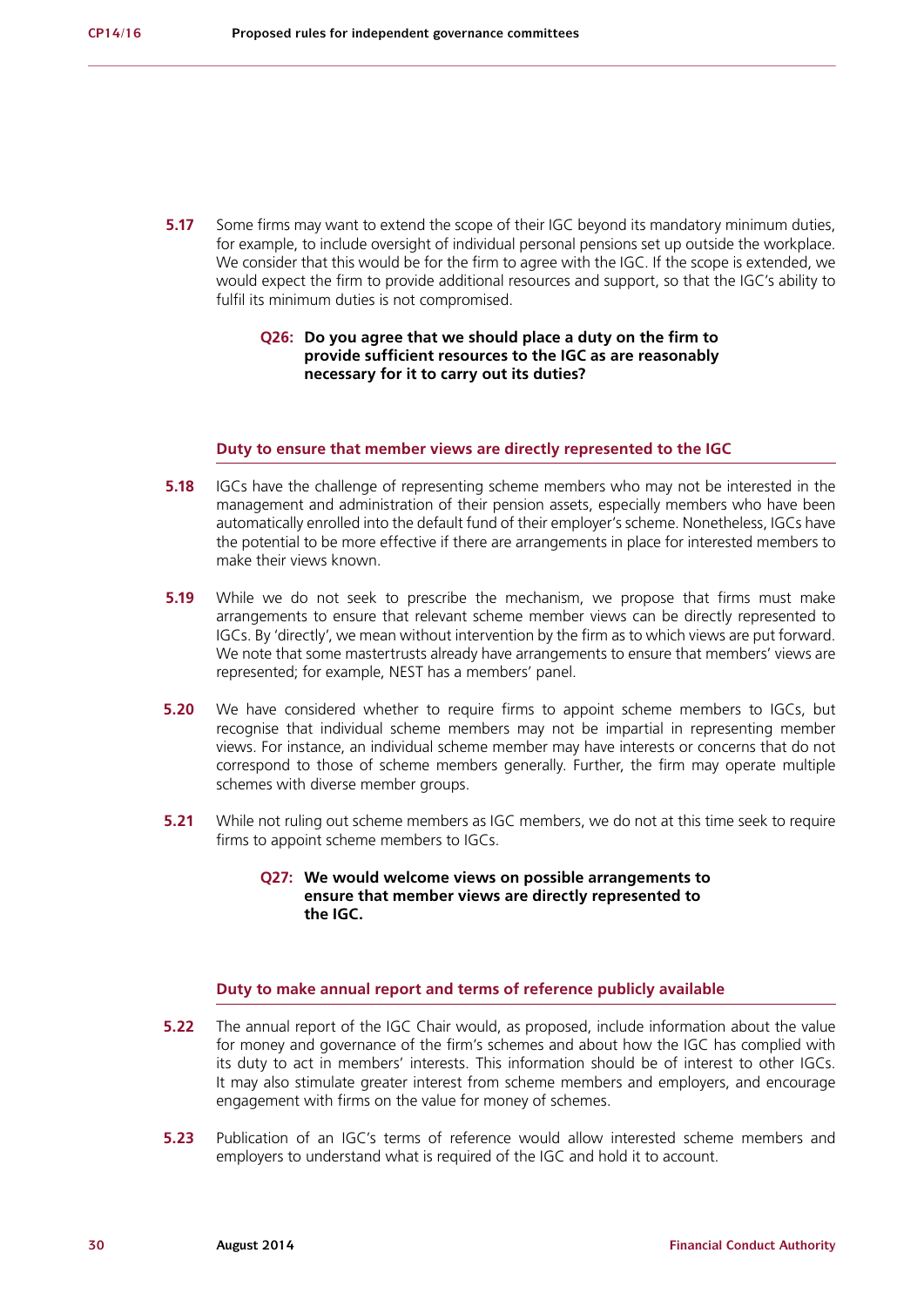**5.24** We propose making the firm responsible for making publicly available both the annual reports of the IGC Chair and the IGC's terms of reference. The firm could do this by placing the documents on its website and providing them on request to scheme members and employers.

#### **Q28: Do you agree that the firm should make the IGC's annual report and terms of reference publicly available?**

#### **"Comply or explain" duty**

- **5.25** For IGCs to be effective, firms must listen and respond to their concerns. IGCs are not able to make changes directly to pension schemes to improve value for money, since the firm remains responsible for any changes to its schemes.
- **5.26** We propose that a duty be placed on the firm to take reasonable steps to address concerns raised by an IGC under its terms of reference, or to explain in writing to the IGC why it does not intend to do so. To ensure that concerns are given due weight and attention, we propose that IGCs raise their concerns directly with the boards of firms.
- **5.27** We expect executive management to consider the IGC's concerns and inform their board on proposed actions to address the concerns. Where the IGC is at group level and the concerns relate to pension schemes of a subsidiary of the group, the executive management of the subsidiary may be best placed to consider concerns and propose actions to address them.
- **5.28** Where an IGC seeks to escalate its concerns, we expect the firm to take all necessary steps to facilitate the escalation of the concerns raised by the IGC under its terms of reference. This operates alongside the proposed mechanism for raising and escalating concerns, as outlined at paragraphs 4.34 to 4.36.

### **Q29: Do you agree that we should place a duty on the firm to address concerns raised by the IGC or explain to the IGC why it does not intend to do so?**

#### **Our supervisory approach**

- **5.29** Our supervisory approach comprises three 'pillars,' which take into account the scope of our remit and are designed to support our statutory objectives. These pillars are as follows.
	- **•** Pillar 1: proactive firm supervision, which assesses whether the firm is run in a way that results in the fair treatment of customers, through identifying and addressing the drivers of conduct risk at the firm level.
	- Pillar 2: event supervision, which addresses significant crystallising or crystallised conduct risks at the firm level that occur outside the firm assessment cycle.
	- Pillar 3: issues-based supervision, which addresses specific conduct risks across a sector and, as such, will be the main way we address our conduct priorities.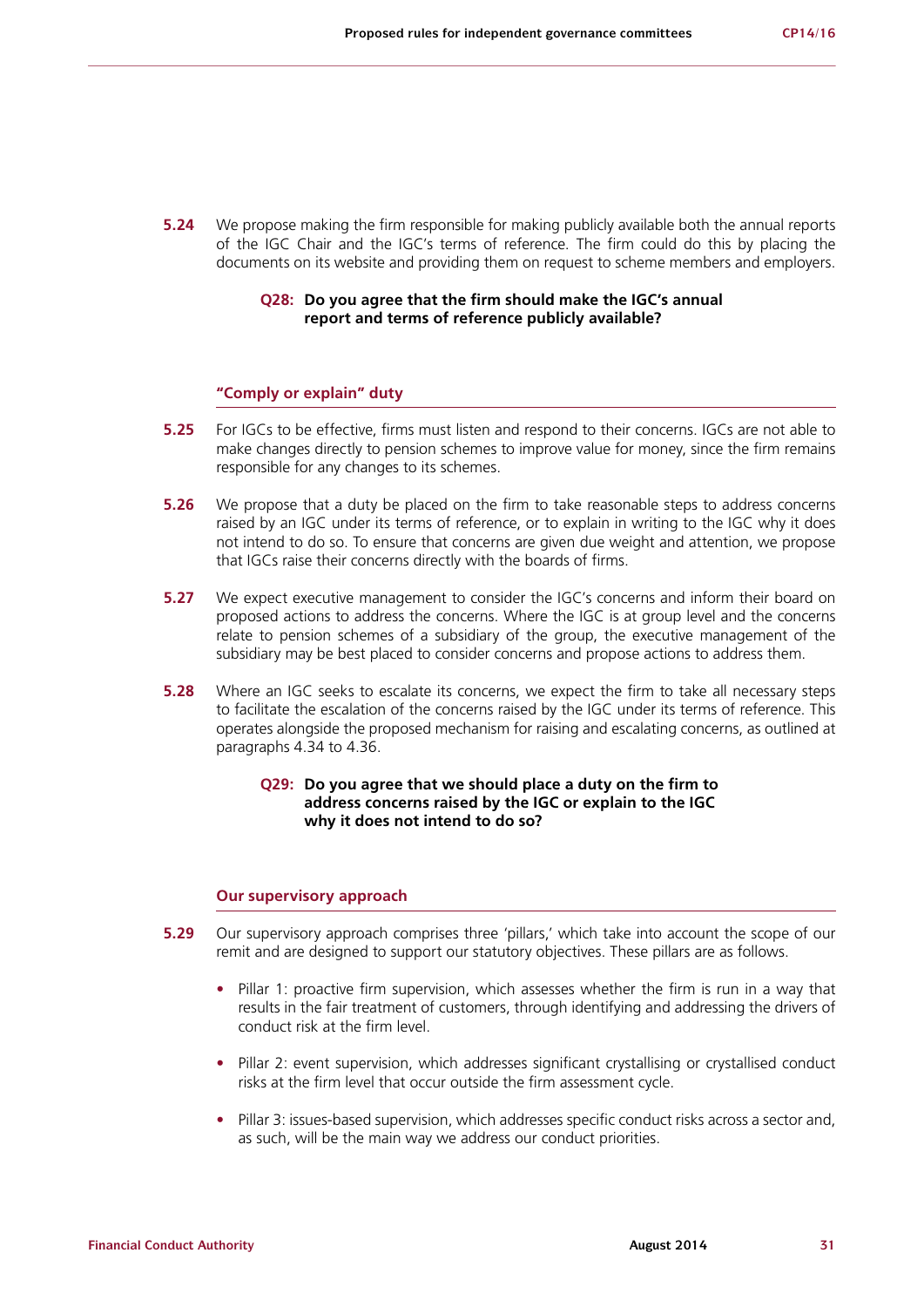- **5.30** We propose that IGCs are captured within our existing supervisory three pillar framework while we monitor their set up and implementation. We will use our full range of supervisory tools; for example, we may take firm-specific action on concerns escalated to us, or a thematic review of IGCs to assess their effectiveness. We would expect IGC Chairs to escalate concerns to the firm's usual supervisory contact.
- **5.31** Our supervisory approach will be kept under review to ensure that concerns are dealt with consistently and, where appropriate, acted upon.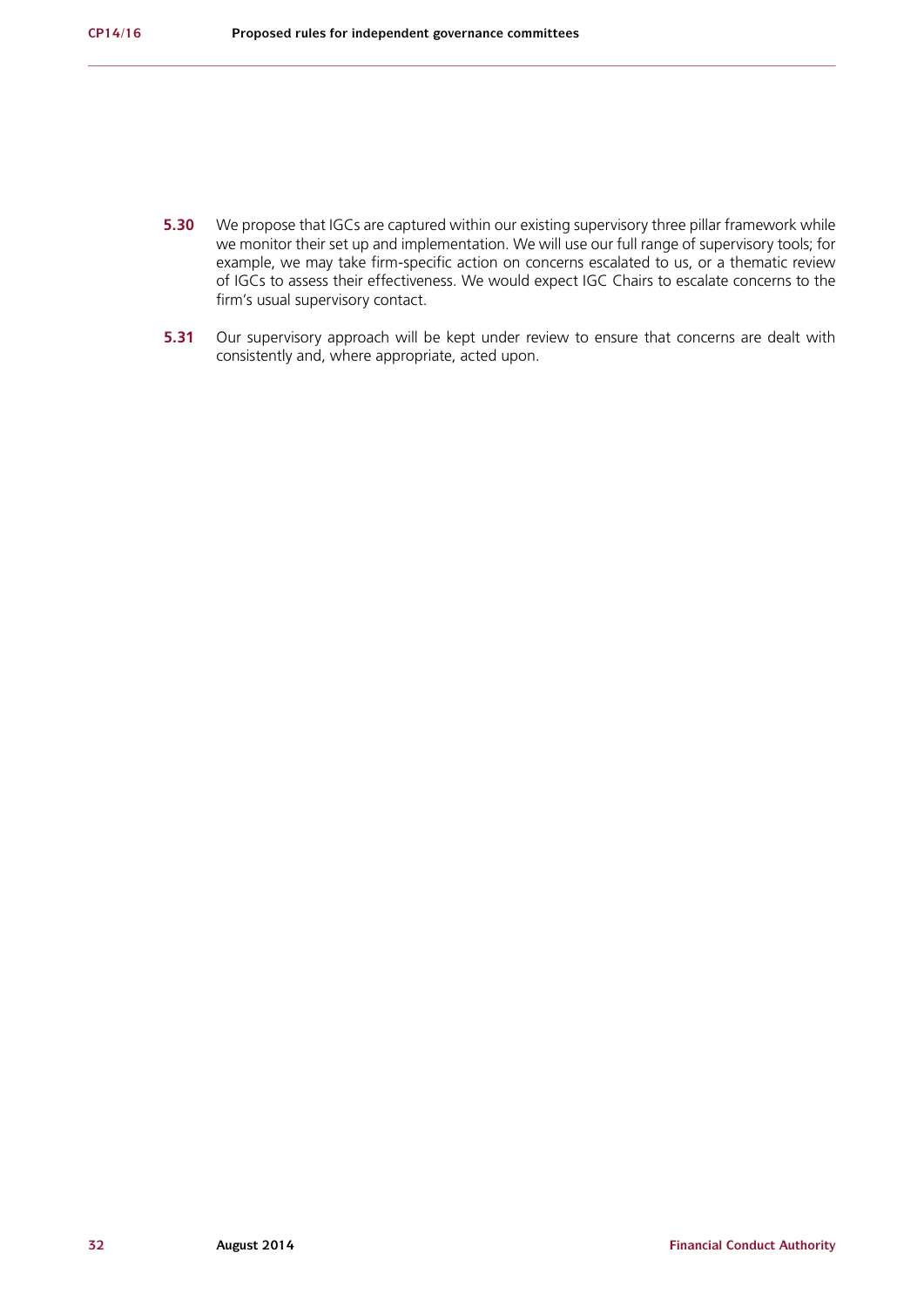## **6. Alternative arrangements to IGCs**

**6.1** We recognise that an IGC may not be a proportionate approach for firms with smaller and less complex workplace personal pension schemes. Therefore, we propose allowing governance advisory arrangements (GAAs) as an alternative, with firms to decide whether a GAA would be proportionate and appropriate for them, having regard to a number of factors that we outline below.

#### **Governance advisory arrangements**

- **6.2** As an alternative to an IGC, we propose that firms with smaller and less complex workplace personal pension schemes should be able to appoint another firm, as an independent third party, to take on their IGC responsibilities.
- **6.3** The third party would provide a group of individuals (including individuals independent of the third party and the firm) to carry out these responsibilities. This group may serve multiple firms, with the potential for economies of scale and resulting lower cost solutions for smaller firms.
- **6.4** We refer to this as a governance advisory arrangement (GAA). We recognise the risk that GAAs may not provide as effective governance as IGCs. In particular, and unless minimum standards are specified, we believe there is a danger that:
	- **•** individuals responsible for providing GAAs will not be held personally accountable for performing their duties
	- **•** commercial interests of a third party may conflict with effective challenge, and/or
	- **•** the third party would lack and not be able to obtain sufficient in-depth knowledge of a firm's schemes.
- **6.5** To mitigate these concerns, we propose that firms seeking to establish GAAs must ensure that their GAA performs the same functions that an IGC would have done. In particular, firms should ensure that the mandatory requirements in the terms of reference for an IGC apply to the GAA.
- **6.6** We would expect any third party providing GAA services to set up a GAA committee that is independent of the firm(s) using its services. We propose requiring firms seeking to establish GAAs to do this on terms that secure the independence of the GAA committee and its Chair from the appointing firm. We would expect the majority (or all) of the members of the GAA committee, including the Chair, to be independent of the firm(s) using its services.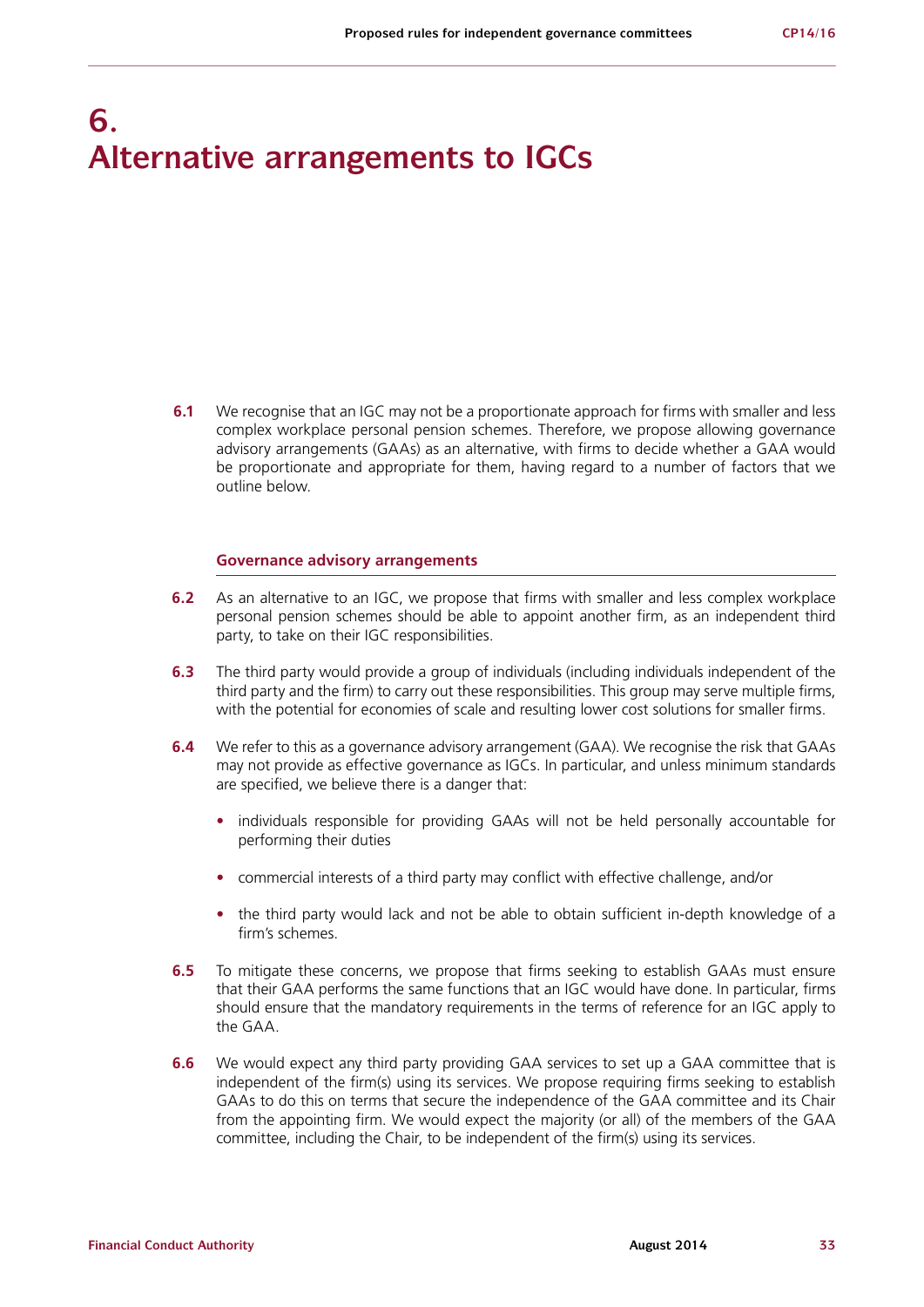- **6.7** We believe these minimum features will help ensure the independence and effectiveness of GAAs, while allowing the market some flexibility in how GAAs are delivered.
- **6.8** Some stakeholders have discussed with us the possibility of a third party setting up an arrangement replicating the full IGC structure for use by multiple firms. If set up in a way which meets the above conditions, we consider that this would be an acceptable form for a GAA.

### **Q30: Do you agree that GAAs should be allowed as an alternative to IGCs for firms with smaller and less complex workplace personal pension schemes?**

## **Threshold for use of a GAA**

- **6.9** As outlined above, it is our intention that GAAs should be available as an alternative governance arrangement for firms with smaller and less complex workplace personal pension schemes.
- **6.10** We have considered whether we should determine a threshold below which a GAA will be allowed as an alternative to an IGC. However, we believe setting a threshold based simply on number of members, or funds under management, would not be appropriate, because different firms may have schemes with very different characteristics. For example, firms may have closed and open schemes, different types of legacy scheme, workforces with different characteristics, or schemes with additional benefits or services.
- **6.11** Therefore, we propose allowing firms to determine whether or not it would be appropriate for them to establish a GAA rather than an IGC. In making this assessment, we would expect firms to consider:
	- **•** their market share of workplace personal pensions, and
	- **•** the complexity of their workplace personal pension schemes.
- **6.12** While we do not seek to prescribe a threshold, we recognise that firms will receive comfort from having guidance on the level of market share below which a GAA may be considered appropriate. We propose that for firms with less than a five per cent market share of two or more of the following measures, a GAA may be considered appropriate:
	- **•** funds under management in relevant schemes
	- **•** number of relevant scheme members, and
	- **•** number of employers contributing to relevant schemes.
- **6.13** We also expect firms to consider the complexity of their schemes in determining whether a GAA would be appropriate, since the more complex a firm's schemes, the greater the need for the in-depth and firm-specific knowledge that an IGC can provide. One or more of the following features might indicate complex arrangements: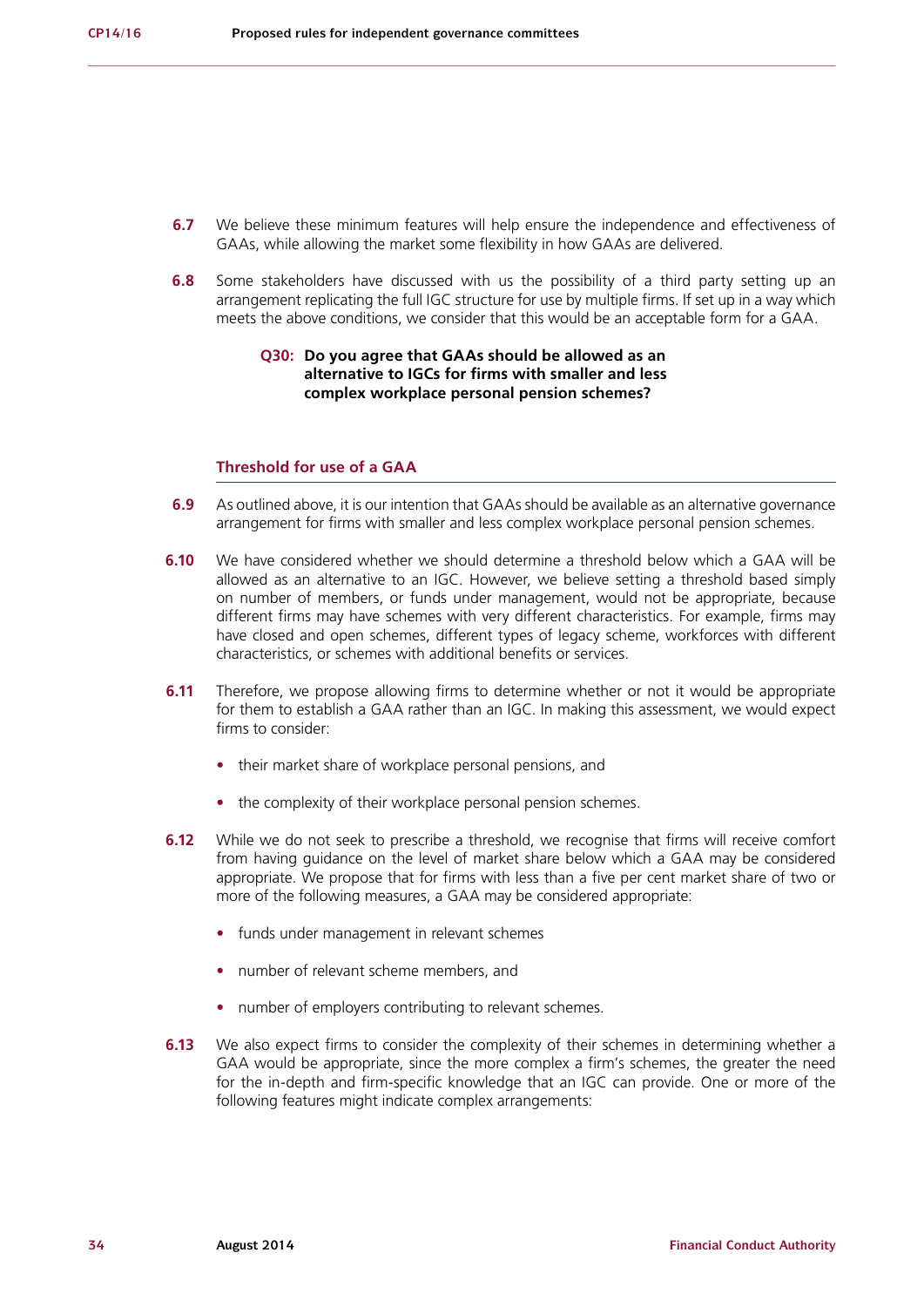- **•** schemes operated on multiple IT systems
- **•** schemes with multiple charging structures
- **•** schemes offering with-profits funds, where costs are allocated to members and conflicts of interest may arise, and/or
- **•** schemes with funds managed by firms within the same group, i.e. the fund management is vertically integrated.
- **6.14** The majority of members of workplace personal pension schemes are concentrated within a small number of providers. If firms adopt the above guidance on where a GAA may be considered appropriate, we believe that the large majority of members of workplace personal pension schemes will be represented by an IGC.

## **Q31: Do you agree with our proposals for the types of firm that can use GAAs?**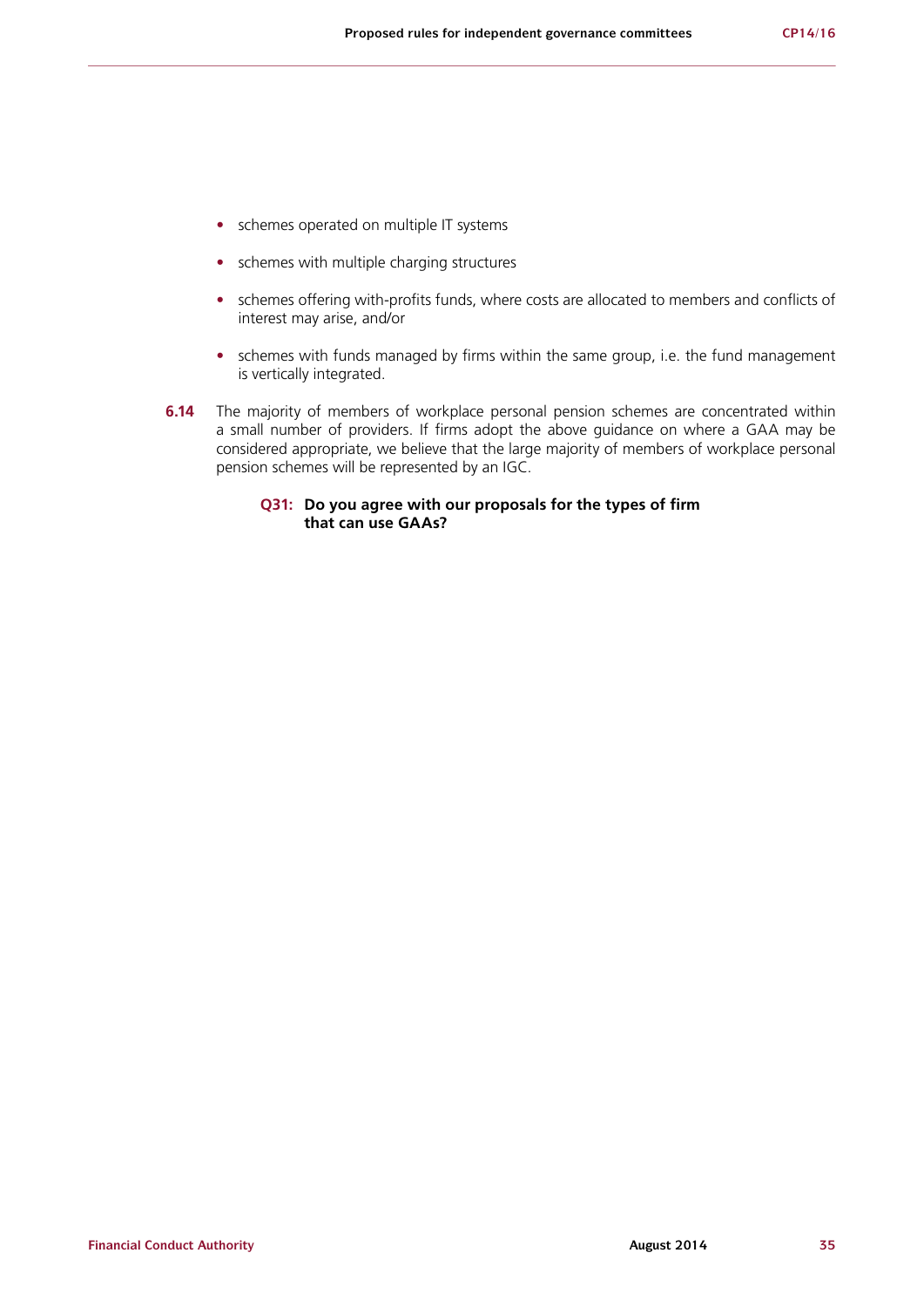## **Annex 1: Market failure and cost benefit analysis**

**1.** The Financial Services and Markets Act 2000, as amended by the Financial Services Act (2012), requires us to publish a cost benefit analysis (CBA) of our proposed rules. Specifically, section 138I requires us to publish a CBA of proposed rules, defined as 'an analysis of the costs together with an analysis of the benefits' that will arise if the proposed rules are made. It also requires us to quantify these costs and benefits, unless they cannot reasonably be estimated or it is not reasonably practicable to produce an estimate.

#### **Summary of costs and benefits**

**2.** The table below summarises the costs and benefits of our proposals. It provides estimated one-off and ongoing costs and benefits. For each of one-off and ongoing costs, we show an estimated range, based on responses from firms on the costs to them, and our central estimate.

|                      | One-off      |                            | <b>Ongoing</b> |                            |
|----------------------|--------------|----------------------------|----------------|----------------------------|
|                      | Range        | <b>Central</b><br>estimate | Range          | <b>Central</b><br>estimate |
| Firm costs (£m)      | $0.8 - 10.9$ | 2.0                        | $5-13.8$       | 8.5                        |
| FCA costs (£m)       | Negligible   | 0.0                        | Negligible     | 0.0                        |
| <b>Benefits (£m)</b> |              |                            | $10 - 15.0*$   | 10.0                       |

\*Benefits are expected to rise significantly beyond this level over time

#### **The market and affected firms**

- **3.** Chart 1 below illustrates the size of the overall UK pensions market in 2012. The market for workplace personal pensions, which is the relevant market for IGCs, had £93bn in assets under management and 3 million members.
- **4.** FCA data from 2013 suggested that 21 firms, or groups of firms, set up workplace personal pensions in the UK in that year. These firms will be affected by the proposed new rules outlined in this consultation. The total premiums received by these firms totalled approximately £2bn in that year. There are likely to be a number of other firms who operate group pension schemes in the market, despite making no sales in 2013. We estimate that there may be as many as ten further groups in this category.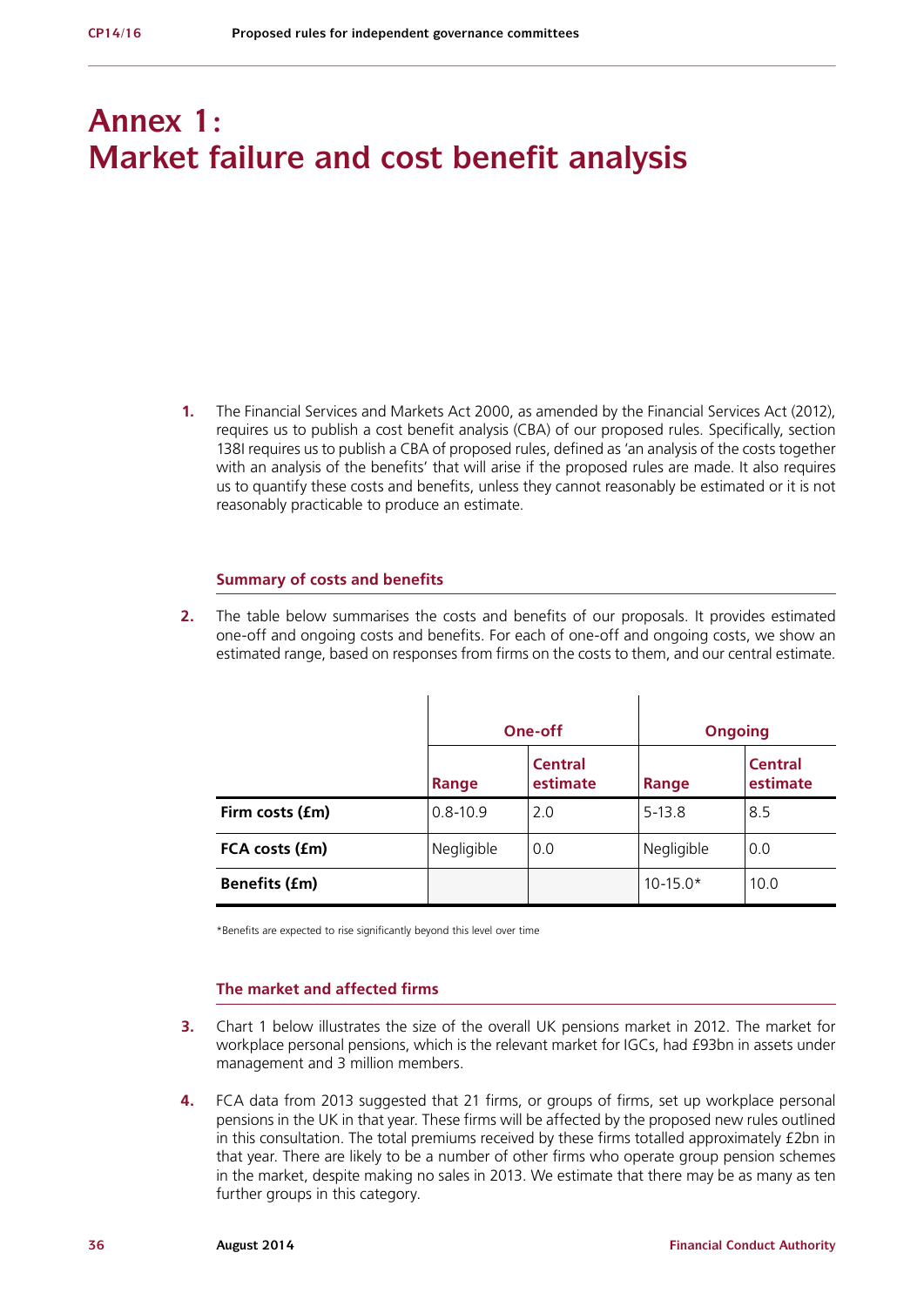## **Chart 1: Current UK pensions market (figures 2012, ONS)10**



<sup>10</sup> Excluding DC decumulation assets; total UK pension assets including DC decumulation assets equates to c.£1960bn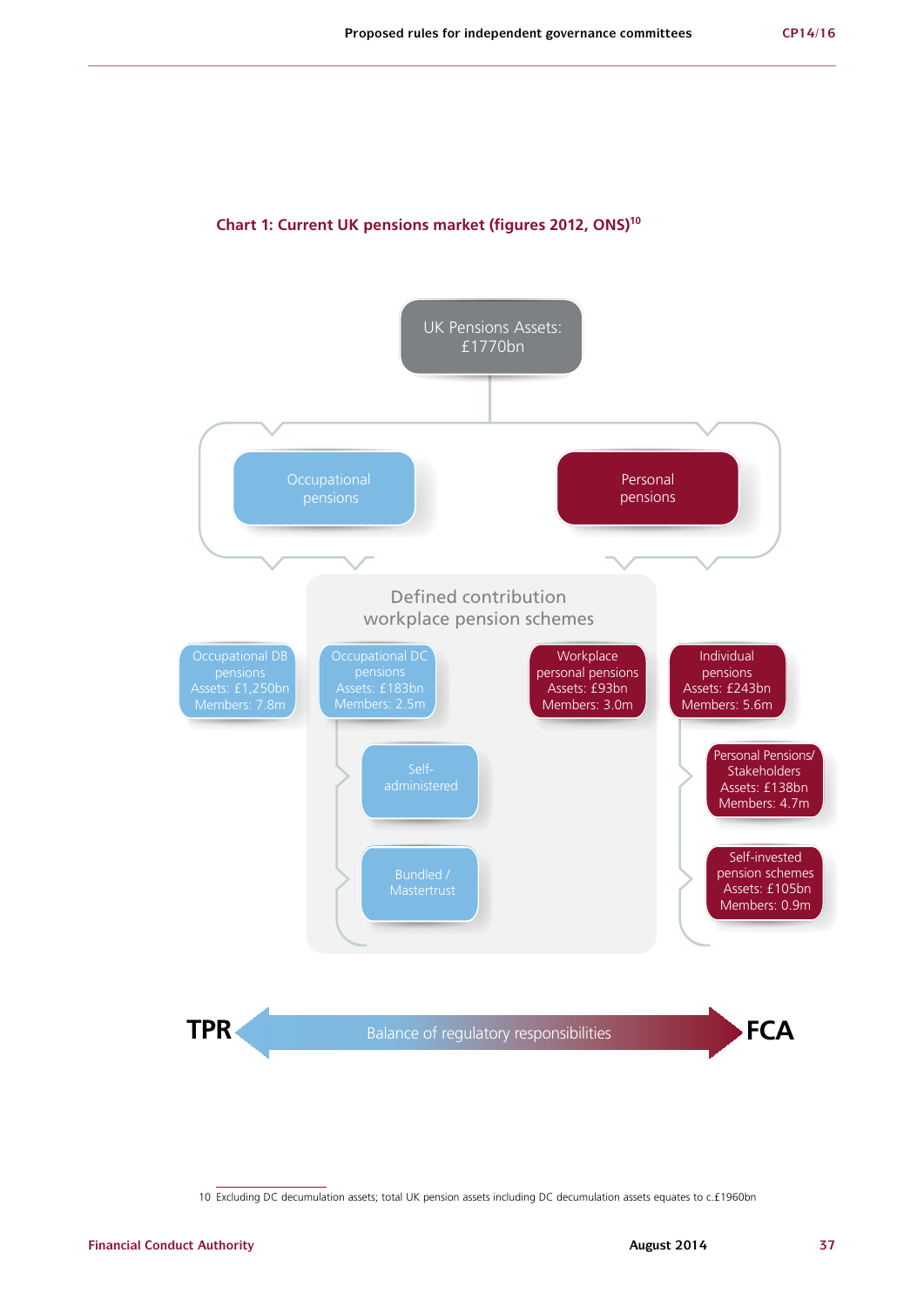#### **Market failure analysis**

- **5.** In its 2013 market study report<sup>11</sup>, the Office of Fair Trading concluded that the market for defined contribution workplace pensions is not working well and that competition alone cannot be relied upon to drive value for money for all scheme members in the market. The buyer side of the market was one of the weakest that the OFT had analysed in recent years.
- **6.** As a consequence, we believe that the operators of workplace pension schemes (both trust and contract based) are not under sufficient competitive pressure to deliver good value for money pensions or to ensure that pensions remain good value over time.
- **7.** To illustrate the potential for poor value for money, the OFT noted that around £30bn of contract and bundled trust-based assets (approximately one quarter of total assets in workplace pension schemes) remain in schemes with charges at risk of being poor value for money. The average annual management charge (AMC) on schemes sold before 2001 (so-called "legacy schemes") was around one-quarter to one-third higher than on those sold after April 2001.
- **8.** There are a number of features of the market that contribute to significant buyer side weaknesses and market failure. The key features include:
	- **•** Product complexity and information asymmetries
	- **•** A lack of alignment of incentives between employer and employee, and
	- **•** Barriers to switching pension provider.
- **9.** We consider each of these key features in turn below.

## **Product complexity and information asymmetries12**

- **10.** There is evidence that customers (employers and scheme members) do not sufficiently engage with workplace pension products.<sup>13</sup> In particular, scheme members rarely scrutinise fees charged to their fund, finding it difficult to assess the impact of charges on their net returns. This is due to a number of factors:
	- pensions are complicated products,<sup>14</sup> both their costs and quality are hard to observe and outcomes may not be apparent for some years, making decision making on value for money very difficult<sup>15</sup>
	- **•** the complexity of charging structures makes it challenging for employers/scheme members to compare offerings across pension providers effectively

<sup>11</sup> *Defined contribution workplace pension market study* – [http://webarchive.nationalarchives.gov.uk/20131101164215/http:/www.oft.](http://webarchive.nationalarchives.gov.uk/20131101164215/http:/www.oft.gov.uk/OFTwork/markets-work/pensions/) [gov.uk/OFTwork/markets-work/pensions/](http://webarchive.nationalarchives.gov.uk/20131101164215/http:/www.oft.gov.uk/OFTwork/markets-work/pensions/)

<sup>12</sup> More detail on information asymmetry is included in FCA's Occasional Paper 1 – [http://www.fca.org.uk/static/documents/occasional](http://www.fca.org.uk/static/documents/occasional-papers/occasional-paper-1.pdf)[papers/occasional-paper-1.pdf](http://www.fca.org.uk/static/documents/occasional-papers/occasional-paper-1.pdf)

<sup>13</sup> Only one third of employers are aware that members paid any charges on the pension – see [https://www.gov.uk/government/](https://www.gov.uk/government/uploads/system/uploads/attachment_data/file/193451/rrep804.pdf) [uploads/system/uploads/attachment\\_data/file/193451/rrep804.pdf](https://www.gov.uk/government/uploads/system/uploads/attachment_data/file/193451/rrep804.pdf)

<sup>14</sup> There is evidence that often when faced with complex decisions, individuals tend to procrastinate making a decision or accept the status quo, where decisions are made, they are often aided by simple rules that result in sub-optimal outcomes – see Occasional Paper 1: Applying behavioural economics at the FCA

<sup>15</sup> Occasional Paper 1: Applying behavioural economics at the FCA describes this as 'present bias' see page 17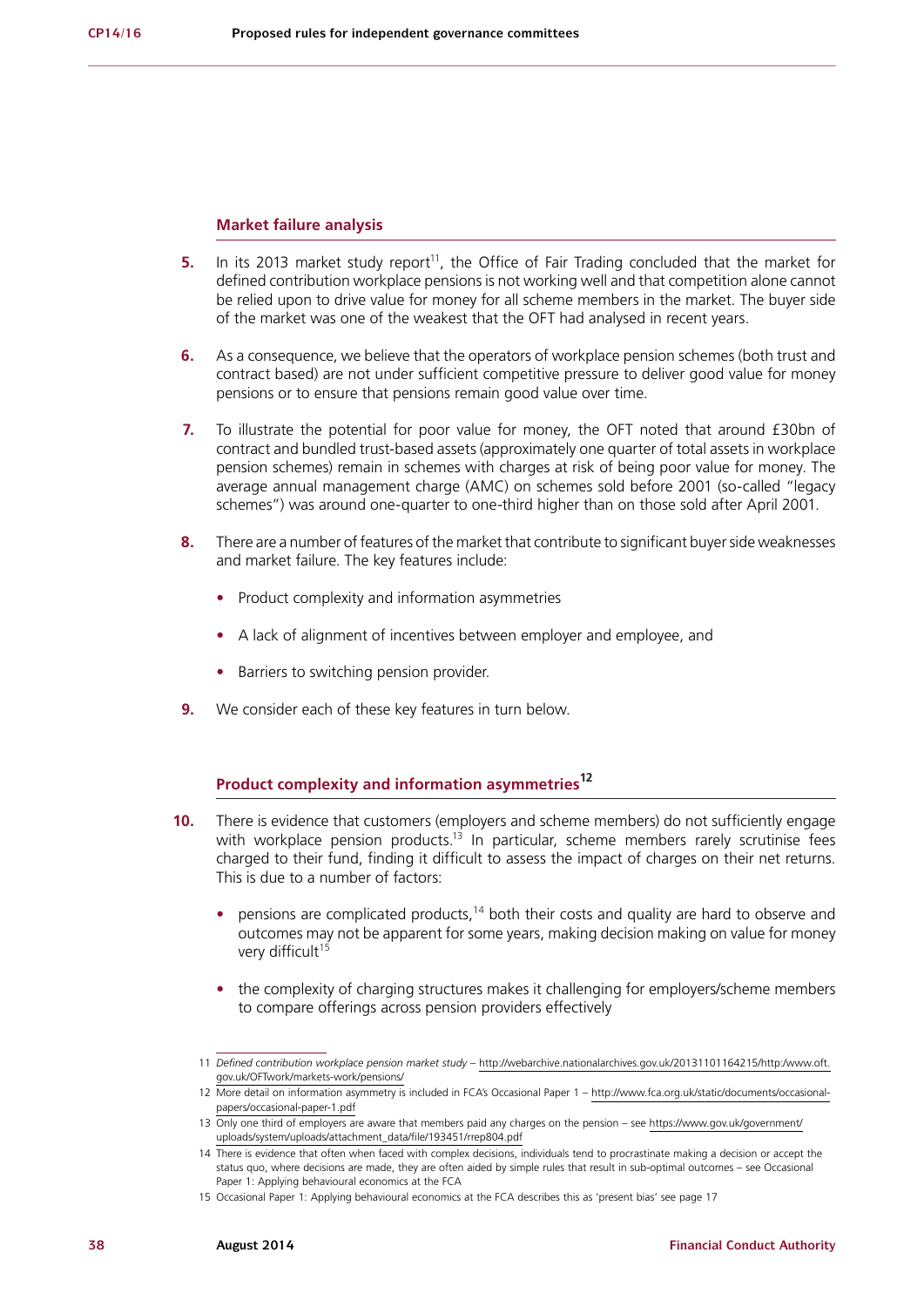- the lack of transparency of charges, and of transaction costs in particular, makes it difficult for employers/scheme members to assess whether funds are good value for money
- scheme members may rely on the employer to ensure value for money, despite employer incentives often not being aligned with those of the individual scheme members (see below), and
- **•** scheme members are unable to switch to another, better value provider without losing employer contributions
- **11.** The product complexity and information asymmetries contribute to the potential for poor market outcomes. These outcomes include scheme members being subject to higher charges (which impact on net returns) and worse service standards (e.g. financial transactions not being processed promptly and accurately) compared to a market which worked well.<sup>16</sup>

### **Lack of alignment of incentives**

- **12.** The role of the scheme members' employer is to choose an appropriate workplace pension scheme, scrutinise costs and service, and switch provider where value for money is poor. Employers have an incentive to minimise the costs that they bear, including the cost of setting up the scheme and some ongoing administration costs. However, employers do not have sufficient incentive to ensure that the ongoing charges falling on scheme members (both active and deferred members) are minimised.
- **13.** In addition, a lack of transparency of costs and charges means that scheme members may not be aware of the levels of charges and/or their impact on their future pension pot and may not sufficiently scrutinise decisions, made on their behalf by employers, that affect the charges incurred or returns achieved.
- **14.** As a consequence, there is a risk that such charges are excessive (i.e. they do not reflect costs associated with the ongoing costs of running a pension scheme) and that decisions are made that are not in the best interest of scheme members.
- **15.** Further, employers have an incentive to favour current over past employees, with the pension as part of a remuneration package aimed at attracting and retaining staff. Lower charges for existing staff may be subsidised by higher charges for deferred members no longer employed by the firm.

#### **Barriers to switching**

**16.** Employers face significant barriers to switching because of the costs of setting up a new scheme. These costs may include paying for external advice to select an appropriate scheme and the administrative resource required for set up.

<sup>16</sup> [http://webarchive.nationalarchives.gov.uk/20140402142426/http://www.oft.gov.uk/shared\\_oft/market-studies/oft1505](http://webarchive.nationalarchives.gov.uk/20140402142426/http://www.oft.gov.uk/shared_oft/market-studies/oft1505)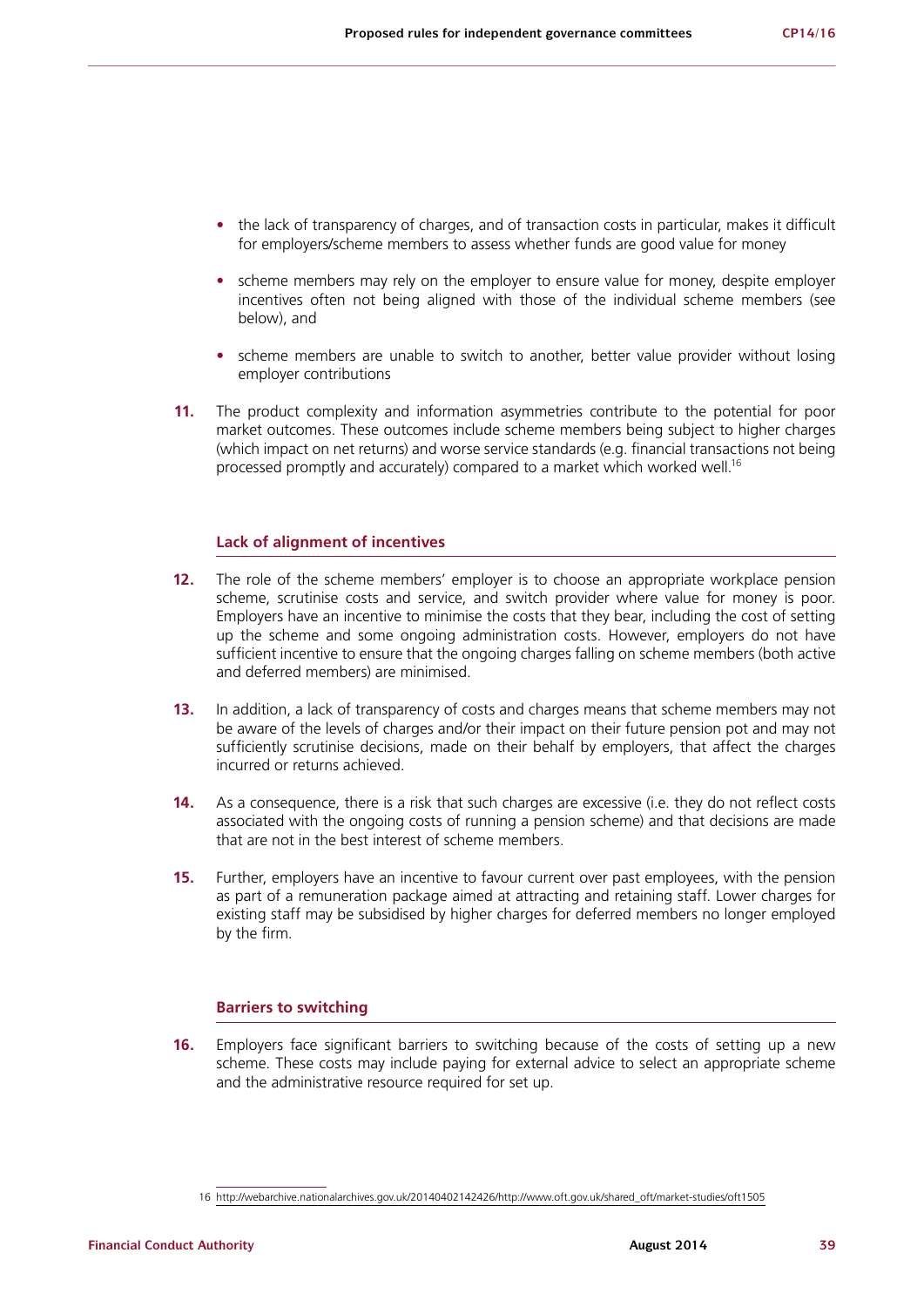- **17.** Whereas in the past, the cost of advice could be charged against the pension pots of scheme members, the proposed bans on adviser commissions and consultancy charging will prevent this practice. Other initial costs will continue to be absorbed by the employer and/or passed on to current employees, in the form of lower salaries or pension contributions.
- **18.** To the extent that employers bear set up costs, not least of external advice, this will act as a disincentive to switching to a scheme offering better value for money for their employees. Scheme members themselves are generally unable to switch to an alternative and better value pension scheme without losing their employer's contributions.
- **19.** These barriers mean that the threat that employers and/or scheme members may switch pension provider is weak and does not act as a strong constraint on the level of fees or quality of service offered by pension scheme providers.

#### **Cost benefit analysis**

- 20. Our proposals are to introduce IGCs in line with the expectations of the DWP's Command Paper, to provide a sufficiently resourced (in expertise and experience) consumer voice to challenge providers where issues arise that threaten value for money. In trust-based schemes, regulated by TPR, this consumer representation is present in the guise of the trustees, who have a fiduciary duty to scheme members (although actual effectiveness inevitably varies). IGCs should replicate some of these features already present in the trust-based world.
- **21.** When assessing the costs and benefits of our proposed intervention, we consider these against the case were no intervention to take place (the baseline). We note that, in the absence of intervention, the DWP's Command Paper outlined a number of other proposals aimed at ensuring the quality of schemes used for automatic enrolment.

#### **Nature of benefits**

- **22.** We expect IGCs to mitigate the negative impact on the market of the buyer side weaknesses and market failures summarised above. In particular, we expect IGCs to hold firms to account on the value for money delivered by their schemes and to ensure that value for money, relative to other providers, does not deteriorate over time. We believe that this will result in affected firms taking action to minimise costs where possible and deliver pension products that more closely match scheme member needs. We expect our proposals to achieve the following outcomes:
	- **•** greater consumer confidence in pension savings, increasing the savings rate, preparedness for retirement and retirement income
	- **•** higher pension saving, increasing industry income
	- **•** greater employer confidence in selecting and maintaining a workplace personal pension scheme
	- **•** more information for advisers to employers to allow them to improve their recommendations
	- **•** pressure on fund managers to reduce transaction costs, increasing investment returns to individuals
	- increased competition, as IGC reports improve the transparency of scheme information heighten the pressure on employers to move away from poor value schemes – this, in turn, will provide firms with incentives to innovate, provide improved service, and lower fees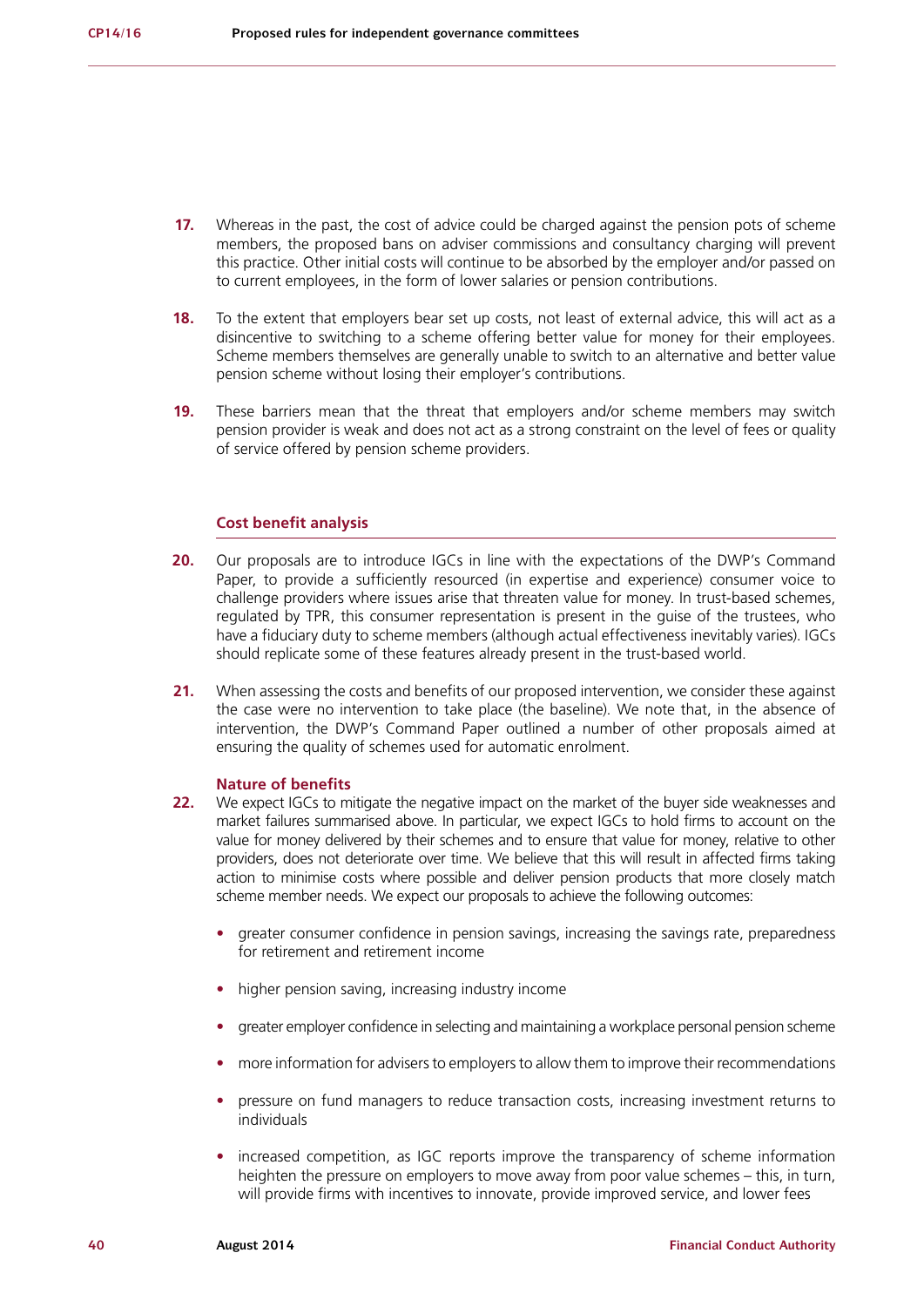- **•** pressure on providers to reduce charges and/or improve service quality, or move scheme members, where outdated pension schemes no longer reflect best practice or value for money
- **•** pressure on providers to avoid "levelling up" to the 75 basis point cap on default funds
- **•** pressure on providers to remove costly extras that add cost with little practical benefit to the majority of scheme members
- **•** better designed pension schemes to help scheme members choose funds that match their risk tolerance, and
- **•** a reduction in charging practices that may discriminate against less active members or against past relative to current employees.
- **23.** Inevitably, providing a robust estimate of the value of benefits is challenging, particularly when looking at benefits such as increased consumer confidence. We have focused on considering the impact of potential falls in charges, since these benefits are more readily quantifiable. However, we consider that the other benefits, while less practicable to estimate, are likely to be at least as significant. While IGCs will consider in particular default funds in qualifying schemes, we expect benefits across the whole of the workplace personal pensions market. These wider benefits would occur both from IGCs considering better value for money and appropriateness from funds, but also from changes to acceptable practice emerging from IGCs' analyses.

#### **Scale of benefits**

- **24.** Given the size of this market, and the expectation that it will grow significantly over the next ten years, the potential scale of detriment to end-investors, absent IGCs, could be large and widespread. For example, assets held in defined contribution funds are expected to increase six fold over the coming decade.<sup>17</sup> As summarised above, there is likely to be significant detriment to scheme members as a result of the buyer side weaknesses and market failures. In particular, scheme members could be subject to higher charges, poorer service and more limited choices.
- **25.** To illustrate the potential scale of the benefits, if charges reduced by as little as one basis point as a result of the IGCs, averaged across all assets held (where total charges on default funds will be capped at 75 basis points), the potential cost savings to scheme members could be around £10m per year18, based on currently affected assets under management. A 1.5 basis point reduction would deliver savings of £15m per year.
- **26.** Going forward, with forecast growth in assets under management (AUM) of 11.6 per cent per annum (see Spence Johnson), and assuming an average one basis point reduction in charges across all assets held, this could result in annual savings to scheme members of as much as  $£50m<sup>19</sup>$  per annum. These figures illustrate the relatively small change in charges needed, as a result of IGCs, to generate significant benefits from charges alone. If IGCs have a larger impact on charges, savings would be even higher.

<sup>17</sup> Spence Johnson, Broad Brush, Number 14, December 2012

<sup>18</sup> This is based on £100bn funds under management (a cautious assumption given IGCs will commence in 2015) and an assumed average current charge rate of 50 basis points (where one basis point is 0.01%). This assumes the presence of IGCs maintains this benefit and in the absence the charge rate would return to its previous level. This impact on charge rates – averaged across funds does not seem an unreasonable expected level of saving. IMA data 2012, Latest available data (2012) shows that total funds under management for workplace personal pensions were £93bn.

<sup>19</sup> If affected AUM increase to £500bn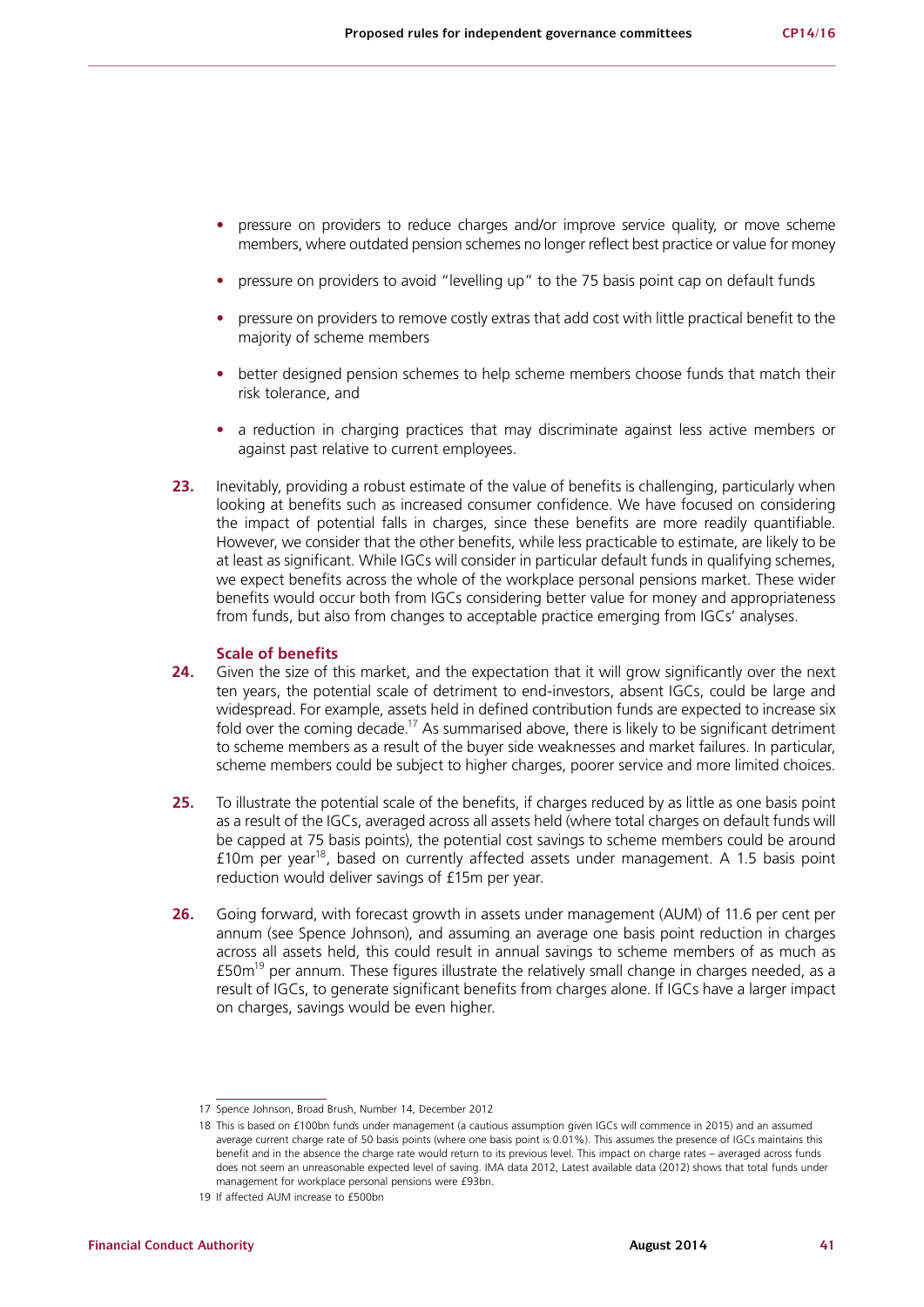27. Given the range of wider benefits expected from IGCs, we believe actual benefits will be substantially higher, which further strengthens our case for the introduction of IGCs. Given that these estimated benefits exceed our expected incremental compliance costs to firms, we do not consider it proportionate to provide an estimate of the other benefits.

#### **Benefits to the FCA**

**28.** We expect to see some benefits arising from the presence of IGCs improving the consumer focus of providers (thus reducing the need for supervision) and improving the information available to supervisors on the firms they are supervising.

#### **Direct costs to the FCA**

**29.** We expect the direct costs to the FCA to be low. The supervision of IGCs would be within our existing supervisory framework while we monitor their set up and implementation. There may be some additional costs to the FCA, in particular if we undertake a thematic review of IGCs or have direct discussions with IGCs. Any enforcement action on firms would result in further costs but would be in the context of our overall enforcement budget.

#### **Compliance costs to firms**

- **30.** We estimate that the one-off incremental costs to firms that require IGCs to comply with our proposed rules could be between £0.8m and £10.9m in aggregate, with ongoing costs of around  $£5m$  to  $£13.8m<sup>20</sup>$  Costs vary significantly in the start-up phase, with some firms estimating significant initial recruitment costs. Ongoing costs are driven by a mixture of external advice costs and providers' own costs in supporting IGCs. The estimates we have received have given a wide range of potential costs.
- **31.** However, we expect industry costs for those setting up IGCs to be towards the lower bounds of these estimates (i.e. one-off costs of £1.5m and ongoing costs of £6.5m) for a number of reasons. We expect providers to benefit from efficiency savings through using data from existing sources, leveraging benefits of scale, grouping services through external providers (some may operate smaller IGCs) and by managing external costs. Furthermore, the principles-based approach adopted by the FCA (e.g. allowing greater flexibility over the recruitment process) is likely to significantly lower the cost of the IGCs when compared with a more prescriptive approach.
- **32.** Smaller providers are likely to operate governance advisory arrangements (GAA) with a range of less costly alternative arrangements. While we do not have specific data, we estimate the costs could be between one third and one half of those faced by larger providers. Set-up costs involved in contracting out the GAA function would be minimal, while ongoing annual costs might be expected to be in the range of £80,000 to £295,000. Translating this to total market costs for those operating GAAs would equate to £1.2m to £4.4m per annum. Again, as with larger firms, we would expect the majority of those operating GAAs to have costs towards the lower end of our estimates, for ongoing industry costs of £2m.
- **33.** The types and per firm amounts of incremental compliance costs are summarised in the table below. We expect most firms will incur costs in line with the lower-end estimates. However, where IGCs are dealing with specific challenges in securing value for money, more IGC member time is likely to be needed, the firm may need to provide more support, and external expertise may need to be procured. In such cases, the higher-end estimates may be more appropriate and we would expect the benefits to be proportionately higher.

<sup>20</sup> Assuming that large providers will introduce a full IGC and a further 15 a GAA.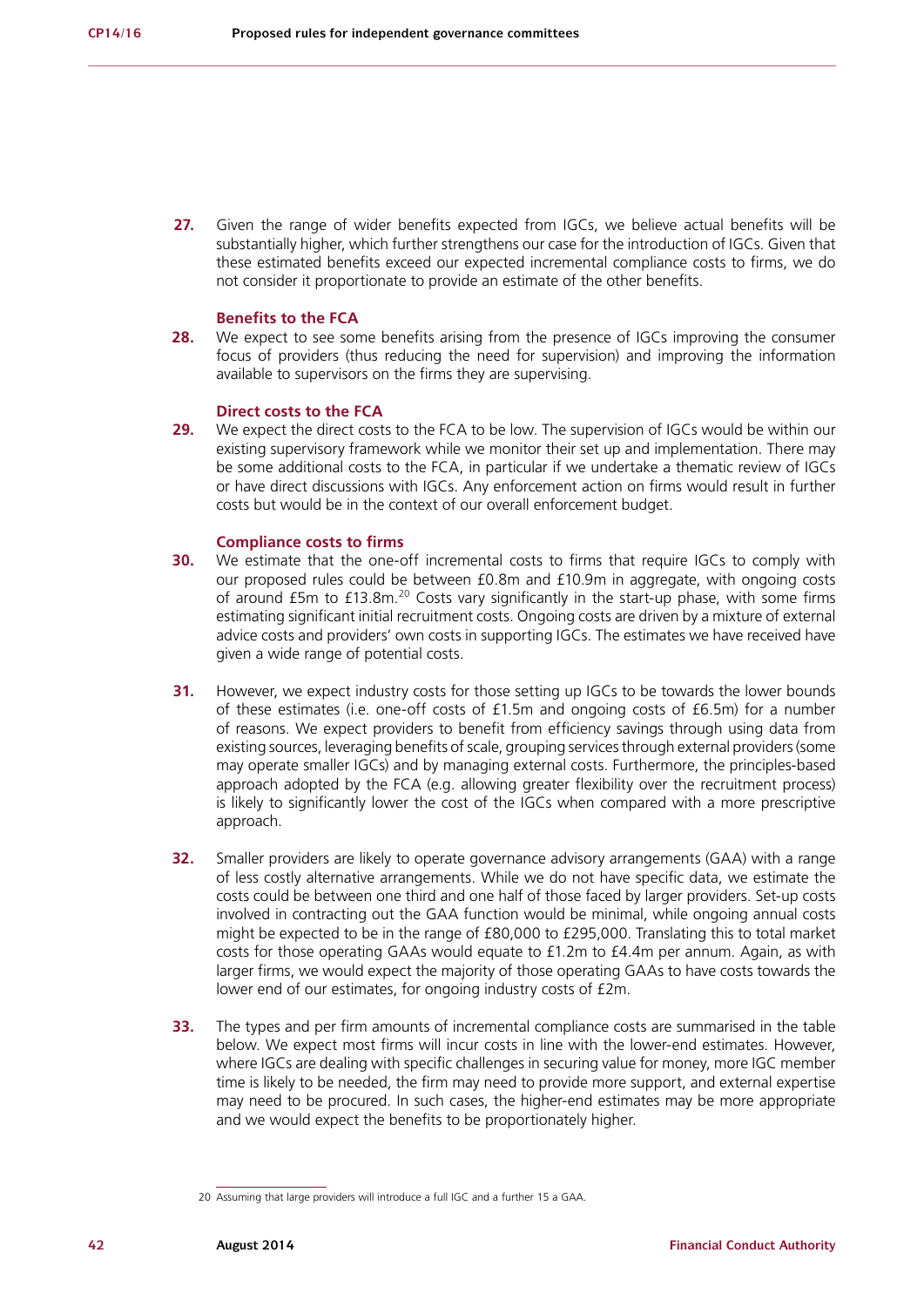|                                                                                                      | <b>Larger providers</b><br>$(16 \times 1)$ |                                               | <b>Smaller providers</b><br>$(15 \times 1)$ |                                               |
|------------------------------------------------------------------------------------------------------|--------------------------------------------|-----------------------------------------------|---------------------------------------------|-----------------------------------------------|
| <b>Type of cost</b>                                                                                  | One-off<br>costs per<br>firm               | <b>On-going costs</b><br>(annual) per<br>firm | One-off<br>costs per<br>firm                | <b>On-going</b><br>costs (annual)<br>per firm |
| Costs of setting up an IGC                                                                           | £35,000 -<br>£465,000                      | N/A                                           | Minimal                                     | N/A                                           |
| Five members, three<br>independent including an<br>independent chair                                 | N/A                                        | £75,000-<br>£155,000                          | N/A                                         | N/A                                           |
| Costs of purchasing exter-<br>nal advice necessary for<br>committee business                         | N/A                                        | £30,000 -<br>£140,000                         | N/A                                         | £70,000-<br>£170,000                          |
| Costs faced by the pro-<br>vider in working with the<br>IGC and supplying neces-<br>sary information | N/A                                        | £30,000-<br>£250,000                          | N/A                                         | £10,000-<br>£125,000                          |

## **Table 2: Estimated incremental compliance costs per firm21**

Source: 5 firms representative of larger providers

#### **The impact on the market**

- **34.** We expect the establishment of IGCs to lead to a market that better matches the pensions provided by the market with the needs of consumers. Given that IGCs were introduced to address buyer side weakness in the market, we do not expect the IGCs to have a direct impact on consumer behaviour. However, it is possible that successful IGCs will have an indirect impact on the market. In particular:
	- **•** lower charges should lead to higher savings rates in pension schemes, and
	- **•** better matching of investment funds to the risk profile of scheme members should lead to better matching of investment outcomes, again encouraging increased savings rates in pension schemes.

<sup>21</sup> We contacted a range of providers who attended a workshop at the FCA on 30 April. We asked them to estimate the costs of running an IGC based on the model included in the DWP's Command Paper. These figures were then adjusted to take account of the likely smaller size of IGCs in practice.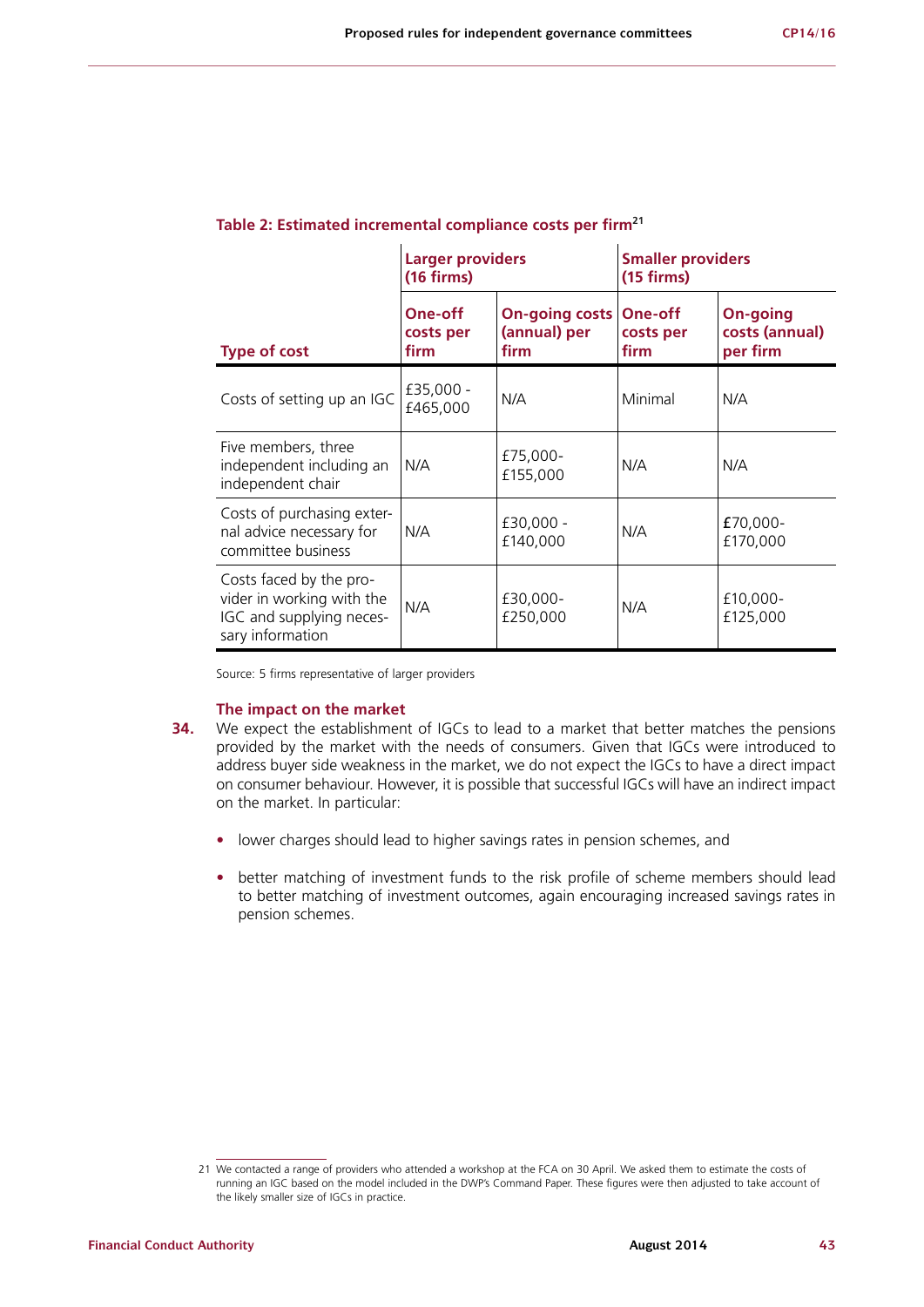## **Annex 2: Compatibility statement**

#### **Compatibility with the FCA's general duties**

- **1.** We are required by section 138I(2)(d) of the Financial Services and Markets Act 2000 (FSMA) to explain why we believe our proposed rules are compatible with our strategic objective, advance one or more of our operational objectives and have regard to the regulatory principles in section 3B of FSMA. We are also required by section 138K(2) of FSMA to state whether the proposed rules will have a significantly different impact on mutual societies, as opposed to other authorised persons.
- **2.** This annex also sets out our view of how the proposed rules are compatible with the duty on the FCA to discharge its general functions (which include rule-making) in a way that promotes effective competition in the interests of consumers (section 1B(4) of FSMA). This duty applies in so far as promoting competition is compatible with advancing our consumer protection and/ or integrity objectives.

#### **Compatibility with the FCA's regulatory objectives**

- **3.** The proposals in this consultation paper are compatible with our strategic objective of ensuring that the relevant markets function well, since they are designed to ensure that scheme members' interests are effectively represented within firms.
- **4.** Our proposals are intended to advance of our operational objective of consumer protection. IGCs will protect the interests of relevant consumers by acting on their behalf in assessing and raising concerns about the value for money of workplace personal pension schemes. This will help counter low levels of consumer understanding and engagement with how their pension assets are managed and invested.
- **5.** Our proposals are also intended to advance our operational objective of promoting effective competition in the interests of consumers. IGCs will report on the value for money of their firm's schemes. This will increase the amount of information available to employers and employees and may improve competition between firms providing workplace personal pension schemes.
- **6.** In preparing the proposals set out in this consultation, we have had regard to the regulatory principles set out in section3B FSMA.

#### **The need to use our resources in the most efficient and economical way**

**7.** Our proposed approach is to capture IGCs within our existing supervisory framework while we monitor their set up and implementation. We believe that the resource costs to the FCA are small compared with the benefits of responding to concerns raised by IGCs.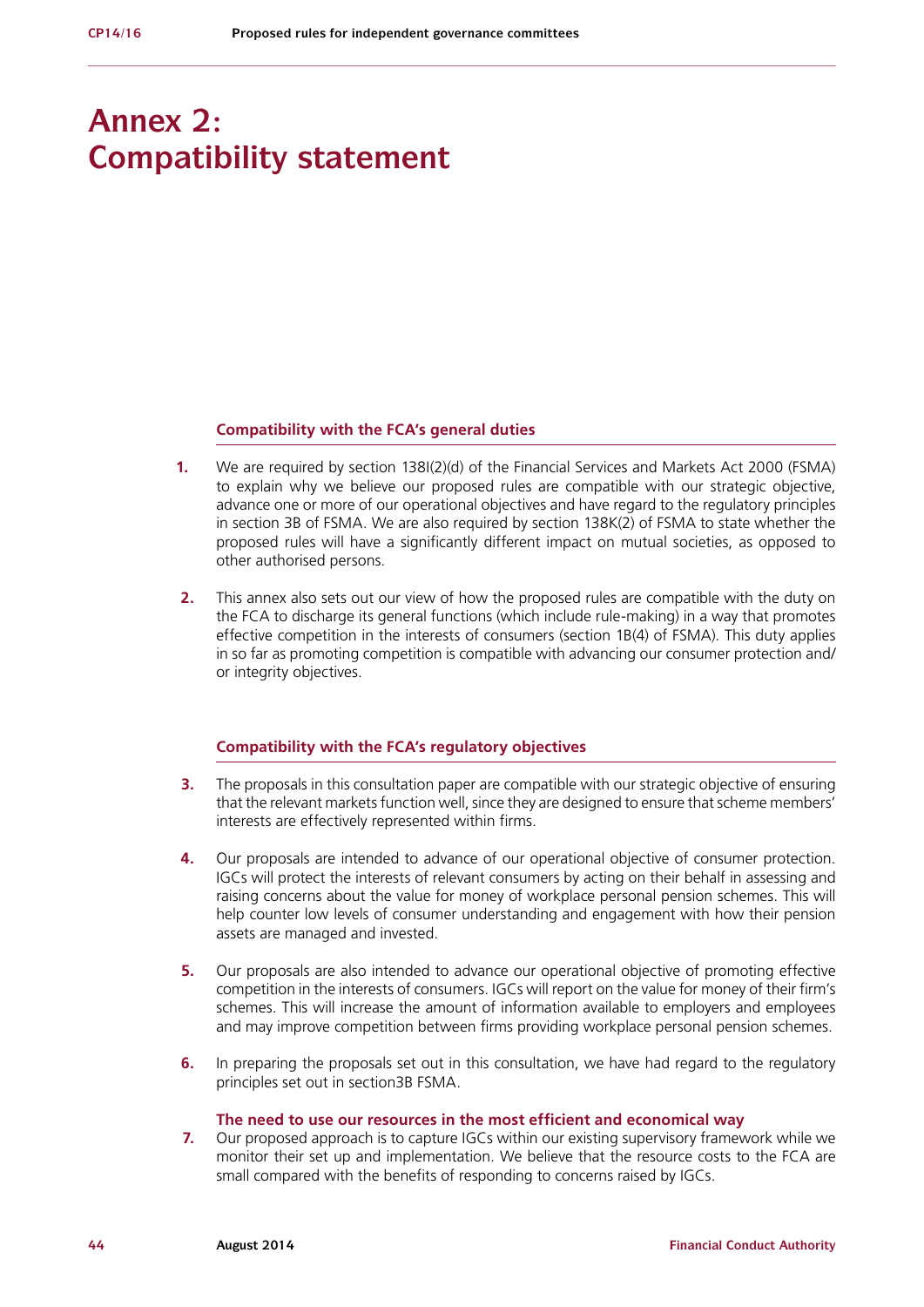#### **The principle that a burden or restriction should be proportionate to the benefits**

**8.** We believe that the additional costs to the sector of establishing and maintaining IGCs are proportionate to the benefits. This consultation paper makes provision for a proportionate alternative approach for firms with smaller and less complex workplace personal pension schemes. The cost-benefit analysis set out in Annex 1 provides more detail.

#### **The desirability of sustainable growth in the economy of the United Kingdom in the medium or long term**

**9.** Our proposals support the government's policy objective of people saving more for their retirement and thereby relieving the tax burden on future generations. Automatic enrolment is likely to drive significant growth in pension assets under management in the medium to long term, which will be available to invest in the UK economy. The success of automatic enrolment depends on consumers being confident in saving for their pension which, in turn, depends on the ongoing value for money delivered by the pension scheme into which they invest.

#### **The general principle that consumers should take responsibility for their decisions**

- **10.** While we believe that consumers should take responsibility for their decisions, in this instance consumers may be automatically enrolled into the default fund of their employer's scheme without making any decision. In addition, information asymmetries and the complexity of assessing value for money may deter consumers from making choices about how their pension assets are invested.
- **11.** Since many scheme members are unlikely to be willing or able to take responsibility for decisions about how their pension assets are managed and invested, our proposals are for independent bodies that will act in their interests.

#### **The responsibilities of senior management**

**12.** Our proposals place obligations on the senior management and governing bodies of firms to ensure that IGCs are effective and act independently in the interests of members. We consider these obligations necessary to ensure that the interests of policyholders are properly represented within firms.

#### **The desirability of exercising our functions in a way that recognises differences in the nature and objectives of businesses carried on by different persons**

**13.** We recognise that different firms may operate workplace personal pension schemes with very different characteristics. Therefore, our proposals seek to give IGCs the flexibility to assess value for money in the way most appropriate to the characteristics of the workplace personal pension schemes operated by the firm. We have developed GAAs as a proportionate alternative approach, recognising that some firms may have smaller and less complex schemes.

#### **The desirability of publishing information relating to persons**

**14.** We believe that our proposals do not undermine this principle. Our proposed rules would promote greater transparency of information and provide an independent view on value for money. In addition, our proposals give IGCs the power to make public, to relevant scheme members and employers, their concerns on particular value for money issues. However, our proposals do not require IGCs or the firm to publish, or make publicly available, confidential or commercially sensitive information.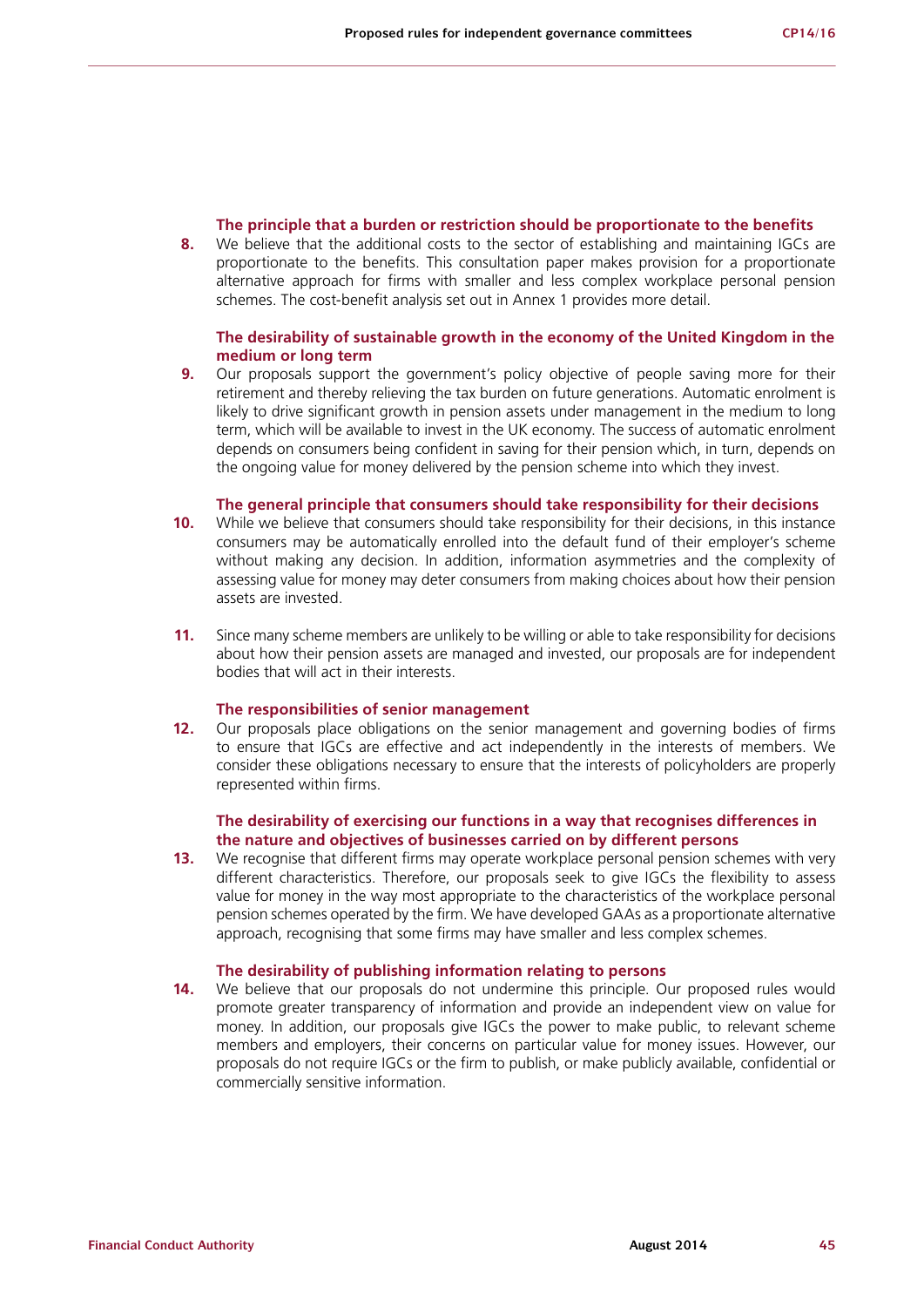#### **The principle that we should exercise our functions as transparently as possible**

**15.** IGCs have been widely discussed. Our proposed rules broadly follow the proposals in the DWP's Command Paper published in March 2014. During the course of developing our proposed rules we have met with firms and held an industry workshop on IGCs in April 2014. We have also met with consumer groups and other interested stakeholders. We have taken into account input from stakeholders in advance of our formal consultation on our proposed rules.

## **Compatibility with the duty to promote effective competition in the interests of consumers**

- **16.** In preparing the proposals as set out in this consultation, we have had regard to our duty to promote effective competition in the interests of consumers under section 1B(4) FSMA. This duty applies in so far as promoting competition is compatible with advancing our consumer protection and/or integrity objectives.
- **17.** The OFT market study concluded that the buyer side of the market was one of the weakest that they have encountered in recent years. Further, automatic enrolment will bring disengaged and potentially vulnerable consumers into pension saving for the first time. Many of these consumers will not express any choice in how their pension savings are managed and invested.
- **18.** Our proposals for IGCs are designed to ensure that the interests of relevant consumers are protected. In addition our proposals will increase the amount of information available to employers and their advisers, and to interested scheme members. We believe that over time this will result in more engaged and informed customers, promoting more effective competition between firms in the interests of consumers.
- **19.** Our cost-benefit analysis in Annex 1 of this consultation paper provides further explanation on how our proposals may impact on effective competition.

## **Expected effect on mutual societies**

- **20.** Section 138K of FSMA requires us to state whether, in our opinion, our proposed rules have a significantly different impact on authorised persons who are mutual societies, in comparison with other authorised persons.
- **21.** We see no reason why our proposed rules would impact a firm differently based on the structure of the provider. However, mutual societies tend to be smaller, which means that the cost of establishing and maintaining an IGC for mutual societies that operate workplace personal pension schemes may be high relative to scheme assets under management. As such, our proposed rules allow for a proportionate alternative approach, available to all firms with smaller and less complex schemes.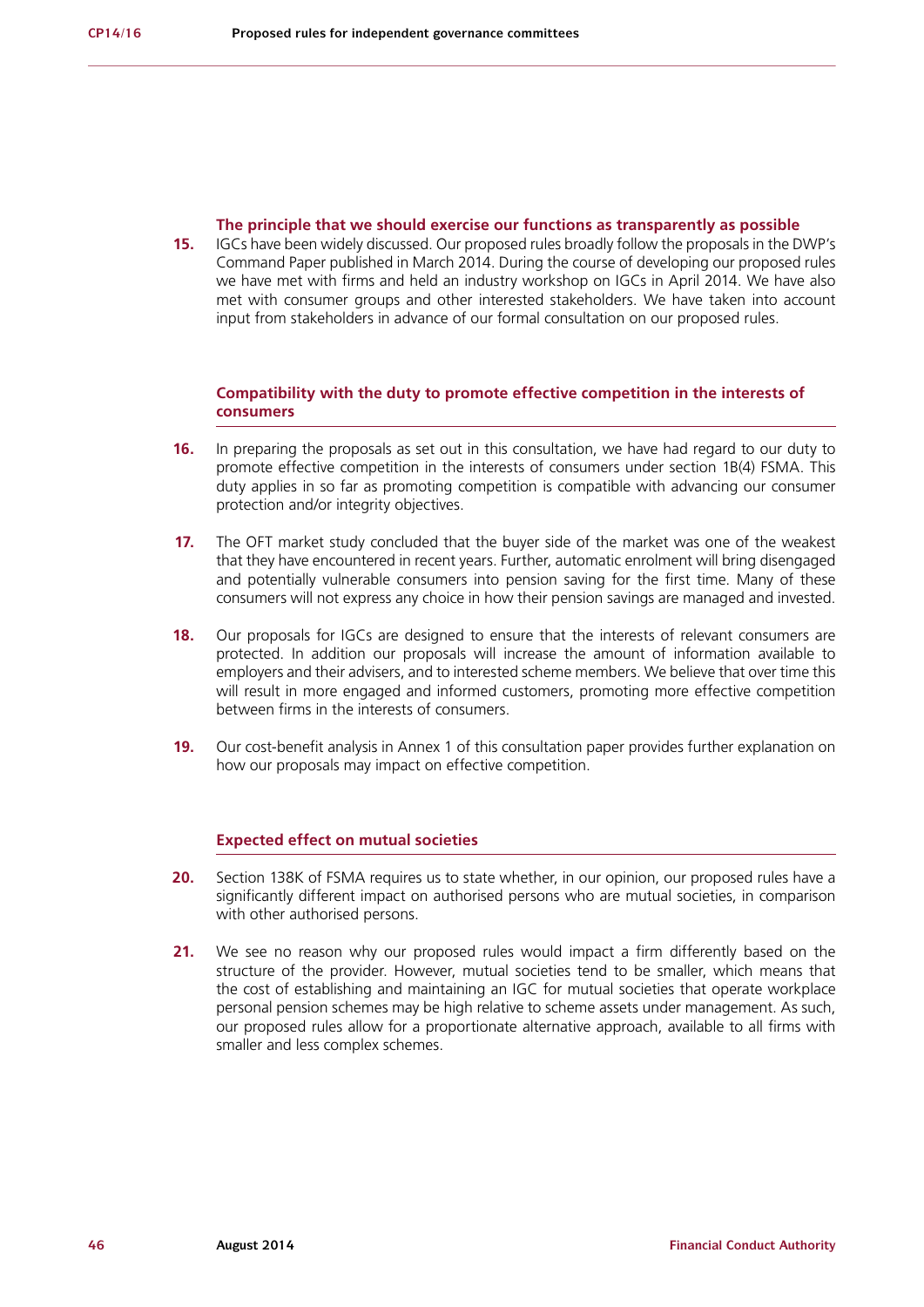## **Annex 3: List of questions**

#### **Overview**

**Q1: We would welcome views on the likely equality and diversity impacts of the proposed rules.**

#### **Requirement to establish an IGC**

- **Q2: Do you agree that deferred members of workplace personal pension schemes should be within the mandatory scope of IGCs?**
- **Q3: Do you agree that individual personal pensions, other than those that originated as workplace personal pensions, should not be in the mandatory scope of IGCs?**
- **Q4: Do you agree that individual personal pensions should not be in the mandatory scope of IGCs even where the employer contributes or facilitates payments?**
- **Q5: Do you agree with our proposals for which firms will be required to establish and maintain an IGC?**
- **Q6: Do you agree that IGCs may be established at a group level?**

#### **Establishing and maintain an IGC**

- **Q7: Do you agree that an IGC must have a majority of members independent of the firm and that the IGC Chair must always be independent?**
- **Q8: Do you agree that an IGC should have at least five members?**
- **Q9: Do you agree with our proposed definition of independence that would allow trustees of a firm's mastertrust to be independent IGC members?**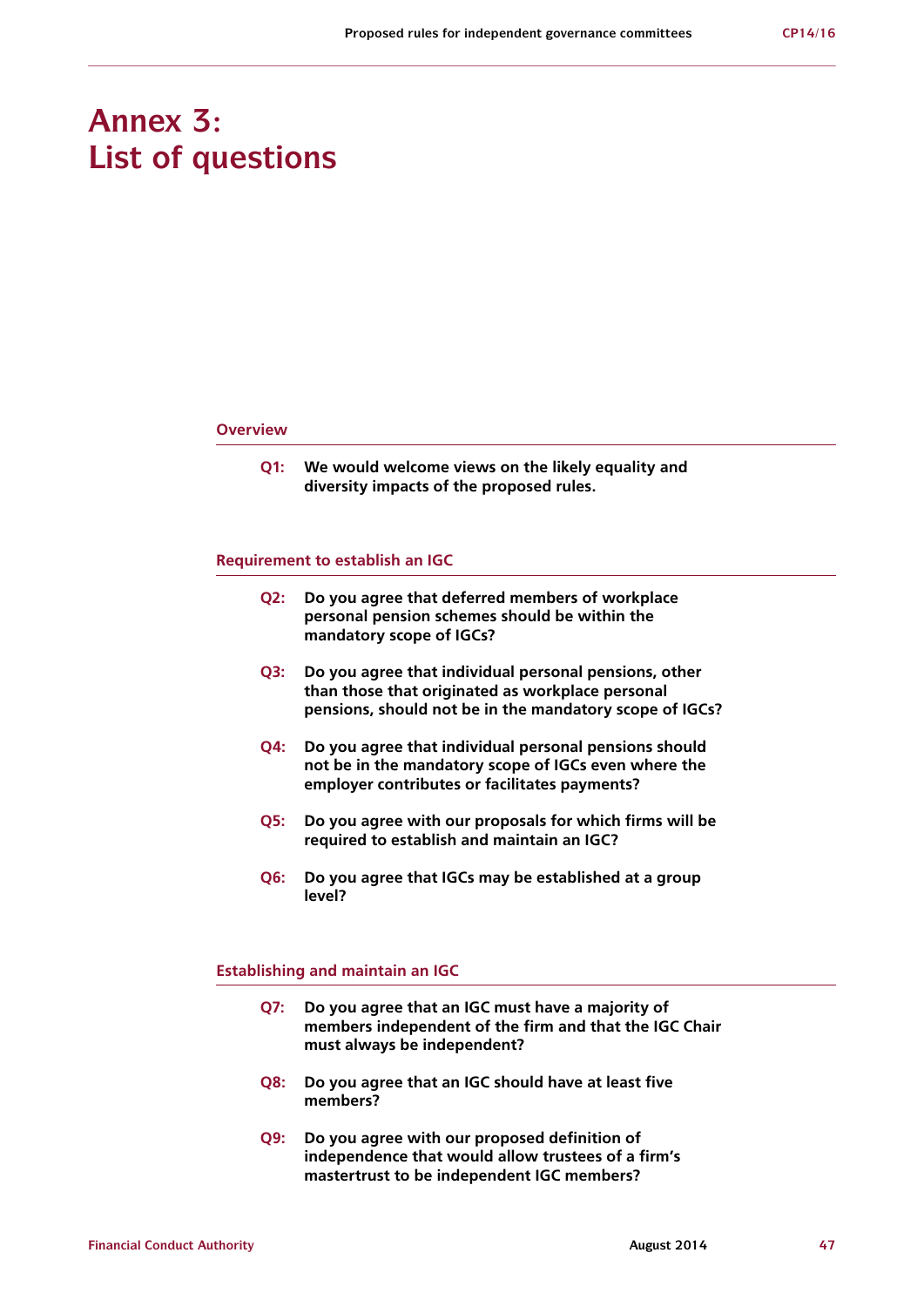- **Q10: Do you agree that we should not require firms to indemnify IGC members?**
- **Q11: Do you agree that members of the IGC, including the IGC Chair, should not be approved persons at this time?**
- **Q12: Do you agree that we should require firms to recruit independent IGC members through an open and transparent recruitment process?**
- **Q13: We would welcome views on the proposed duration of appointment of IGC members.**
- **Q14: Do you agree that we should permit the appointment of corporate persons to IGCs, including as the IGC Chair?**
- **Q15: Do you agree that there should be no restriction on the duration of a corporate appointment?**

#### **Terms of reference for an IGC**

- **Q16: Do you agree that IGCs should consider in particular the value for money received by individuals enrolled in default funds?**
- **Q17: Do you agree that, at a minimum, IGCs must assess whether the characteristics and net performance of all investment strategies are regularly reviewed by the firm?**
- **Q18: Do you agree that, rather than mandating a particular approach, we should allow individual IGCs to determine how best to assess value for money?**
- **Q19: Do you agree that IGCs should be required, at a minimum, to review the three aspects of scheme quality proposed, and should consider other aspects as appropriate?**
- **Q20: Do you agree that IGCs should consider all costs and charges, as proposed? If not, what would you suggest?**
- **Q21: We would welcome views on how best to improve the disclosure of all costs and charges, and how we could transpose the industry standards for authorised funds to pensions.**
- **Q22: Do you agree that IGCs should be able to escalate concerns directly to the FCA, alert relevant scheme members and employers, and make their concerns public?**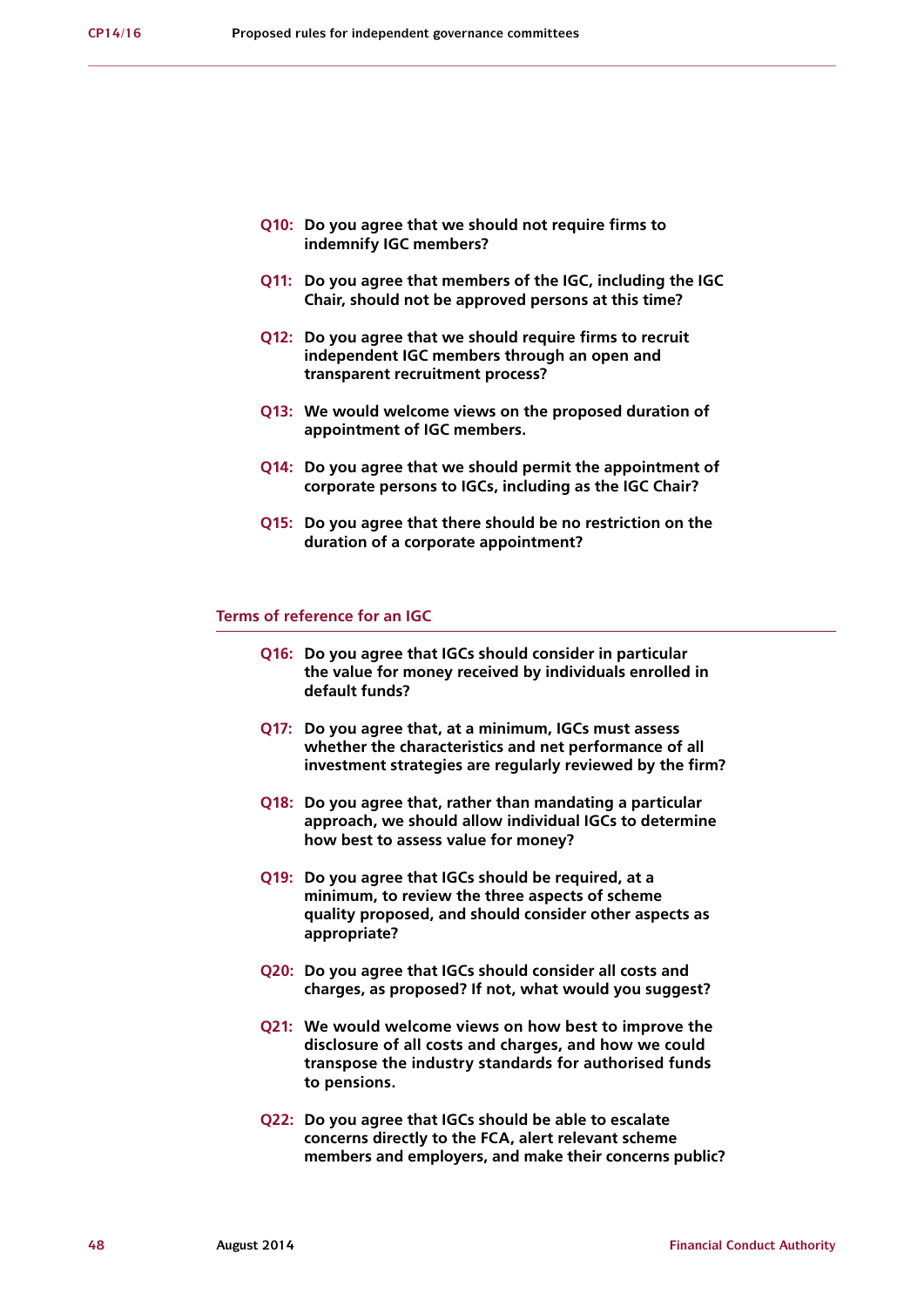- **Q23: Do you agree that the IGC Chair should be required to produce an annual report and that the firm should be required to make this report publicly available?**
- **Q24: We would welcome views on where IGCs should focus their attention.**

#### **Ensuring effectiveness of IGCs**

- **Q25: Do you agree that we should place a duty on the firm to provide the IGC with all information that it reasonably requests for the purposes of carrying out its duties?**
- **Q26: Do you agree that we should place a duty on the firm to provide sufficient resources to the IGC as are reasonably necessary for it to carry out its duties?**
- **Q27: We would welcome views on possible arrangements to ensure that member views are directly represented to the IGC.**
- **Q28: Do you agree that the firm should make the IGC's annual report and terms of reference publicly available?**
- **Q29: Do you agree that we should place a duty on the firm to address concerns raised by the IGC or explain to the IGC why it does not intend to do so?**

#### **Proportionate alternative arrangements**

- **Q30: Do you agree that GAAs should be allowed as an alternative to IGCs for firms with smaller and less complex workplace personal pension schemes?**
- **Q31: Do you agree with our proposals for the type of firms that can use GAAs?**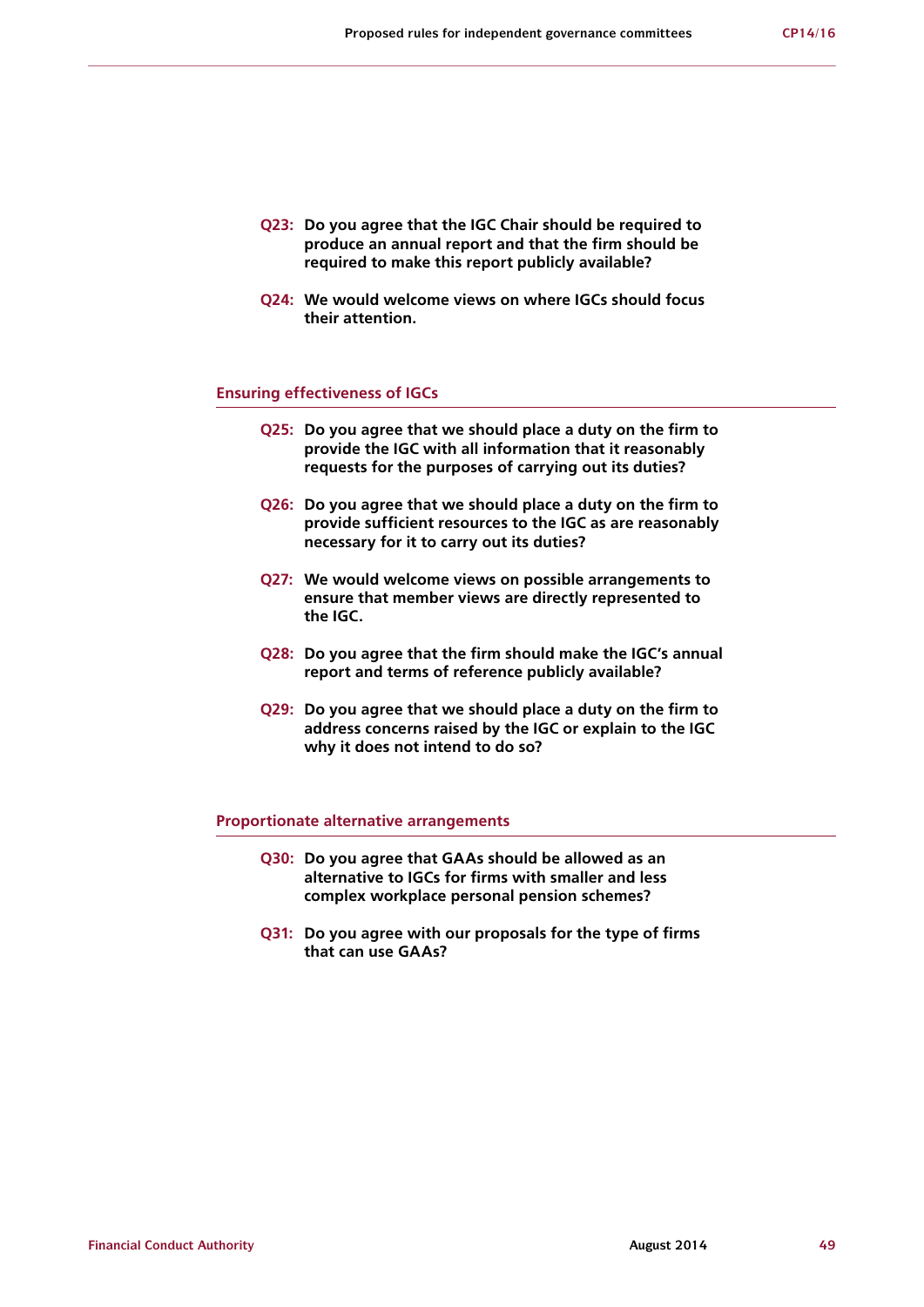## **Appendix 1: Draft Handbook text**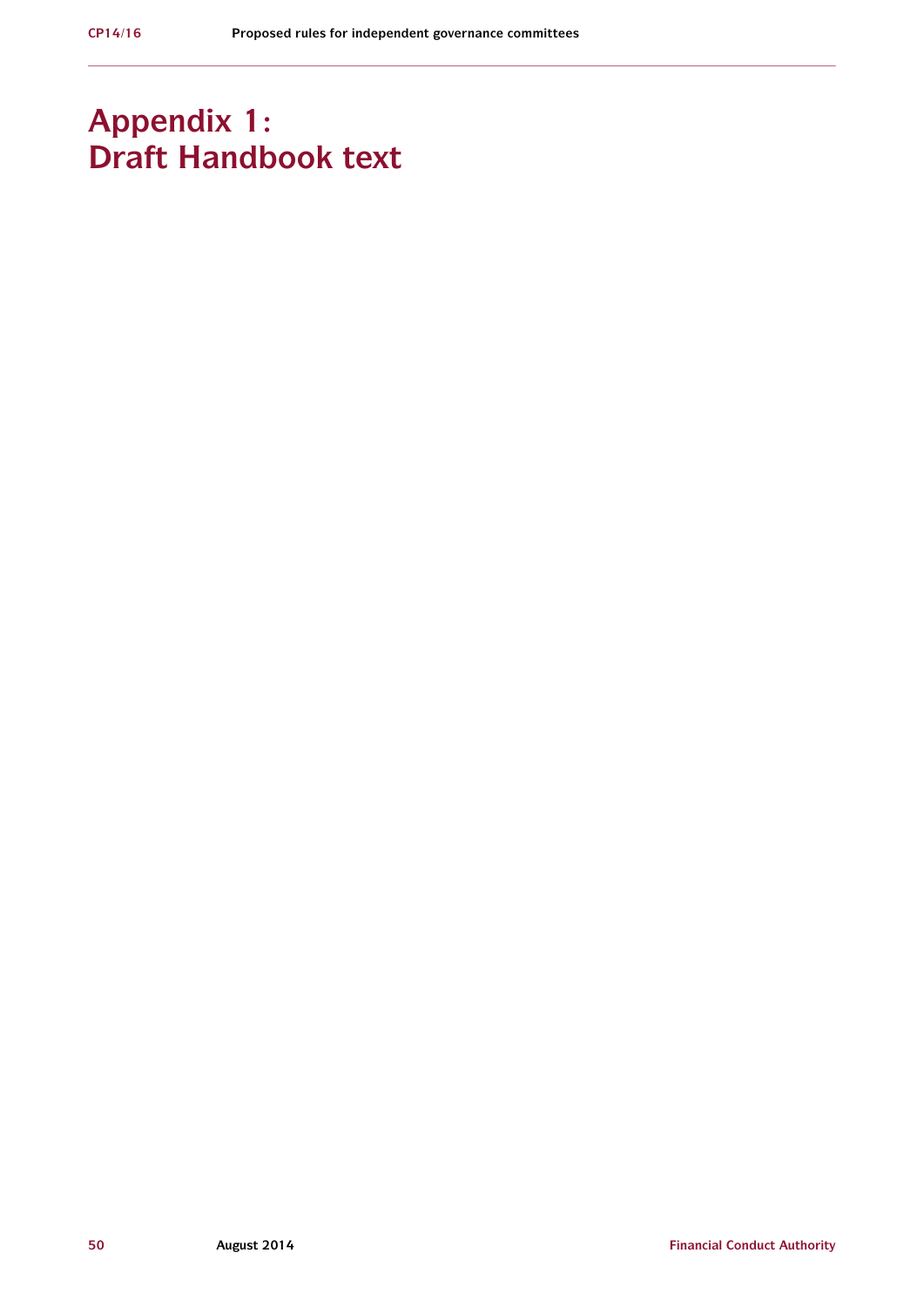## **PERSONAL PENSION SCHEMES (INDEPENDENT GOVERNANCE COMMITTEES) INSTRUMENT 2014**

## **Powers exercised**

- A. The Financial Conduct Authority makes this instrument in the exercise of the following powers and related provisions in the Financial Services and Markets Act 2000 ("the Act"):
	- (1) section 137A (General rule-making power);
	- (2) section 137T (General supplementary powers); and
	- (3) section 139A (Guidance).
- B. The rule-making powers listed above are specified for the purpose of section 138G (Rule-making instruments) of the Act.

## **Commencement**

C. This instrument comes into force on [*date*].

## **Amendments to the FCA Handbook**

- D. The Glossary is amended in accordance with Annex A to this instrument.
- E. The Conduct of Business sourcebook (COBS) is amended in accordance with Annex B to this instrument.

## **Citation**

F. This instrument may be cited as the Personal Pension Schemes (Independent Governance Committees) Instrument 2014.

By order of the Board of the Financial Conduct Authority [*date*]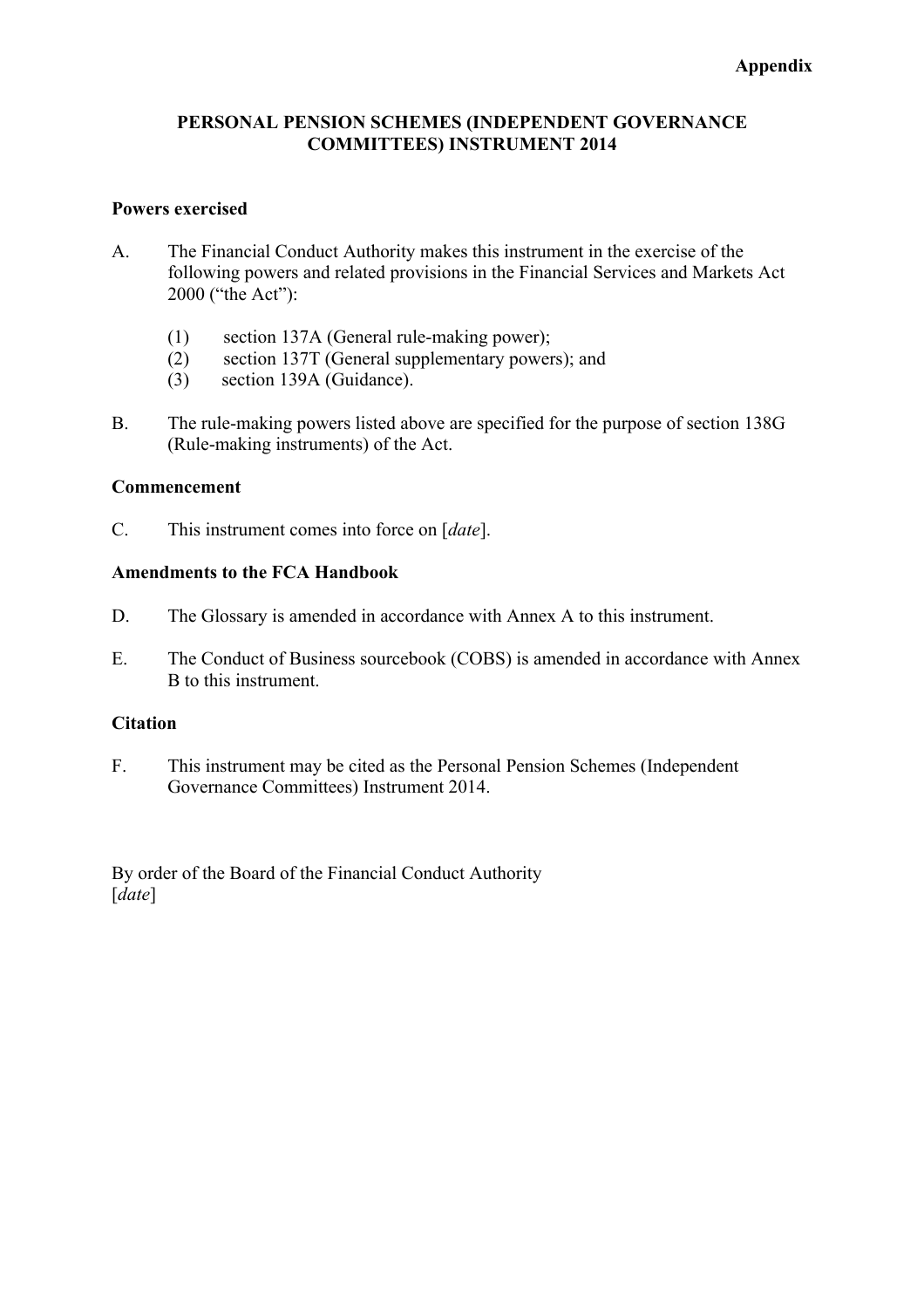## **Annex A**

## **Amendments to the Glossary of definitions**

In this annex, underlining indicates new text, unless otherwise stated.

Insert the following new definitions in the appropriate alphabetical place. The text is not underlined.

| governance<br>advisory<br>arrangement | (in COBS 19.5) an arrangement between a <i>firm</i> and a third party under<br>which the third party establishes a committee to represent the interests of<br>relevant policyholders in the firm's relevant schemes.                                                                                                                |
|---------------------------------------|-------------------------------------------------------------------------------------------------------------------------------------------------------------------------------------------------------------------------------------------------------------------------------------------------------------------------------------|
| <b>IGC</b>                            | (in COBS 19.5) an independent governance committee established by a<br><i>firm</i> with terms of reference which satisfy COBS 19.5.5R whose purpose<br>is, in summary, to represent the interests of <i>relevant policyholders</i> in the<br>firm's relevant schemes.                                                               |
| relevant<br>policyholder              | (in COBS 19.5) a member of a <i>relevant scheme</i> who is or has been a<br>worker entitled to have contributions paid by or on behalf of his employer<br>in respect of that <i>relevant</i> scheme.                                                                                                                                |
|                                       | 'Worker' has the same meaning as in section 88 of the Pensions Act 2008,<br>that is, in summary, an individual who has entered into or works under (a)<br>a contract of employment, or (b) any other contract by which the<br>individual undertakes to do work or perform services personally for<br>another party to the contract. |

Amend the following as shown.

*relevant scheme* ...

(3) (in *COBS* 19.5) a *personal pension scheme* or *stakeholder pension scheme* in respect of which direct payment arrangements are, or have been, in place, under which contributions have been paid in respect of two or more *employees o*f the same employer.

'Direct payment arrangements' has the same meaning as in section 111A of the Pension Schemes Act 1993, that is, arrangements under which contributions fall to be paid by or on behalf of the employer towards the scheme (a) on the employer's own account (but in respect of the employee); or (b) on behalf of the employee out of deductions from the employee's earnings.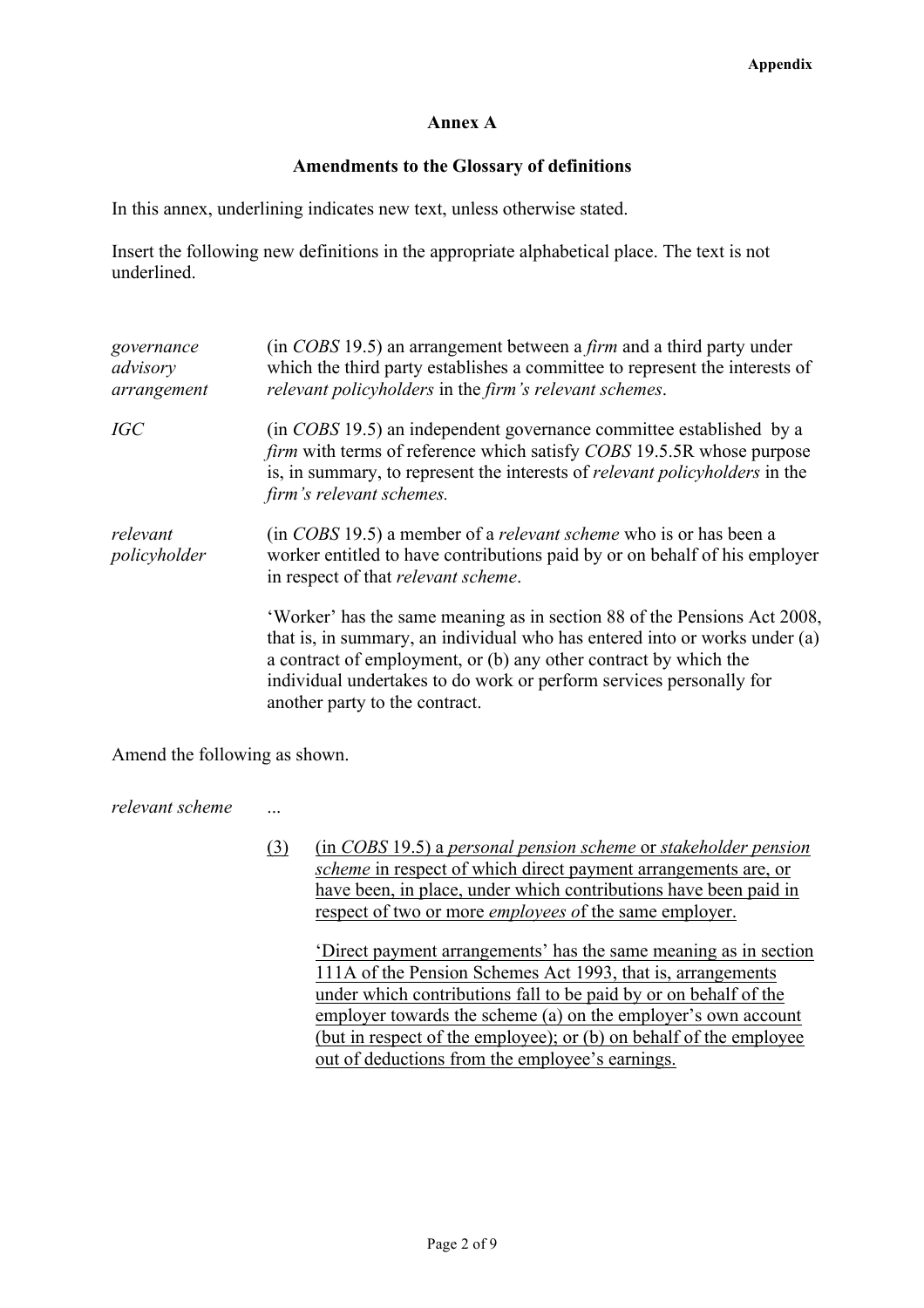## **Annex B**

## **Amendments to the Conduct of Business sourcebook (COBS)**

In this Annex, all the text is new and is not underlined

In COBS 19 (Pensions supplementary provisions) insert the following new section after COBS 19.4

## **19.5 Independent governance committees (IGCs)**

Application

19.5.1 R This section applies to a *firm* which operates *relevant schemes* in which there are at least two *relevant policyholders*.

Requirement to establish an IGC

- 19.5.2 R (1) Subject to *COBS* 19.5.3R, a *firm* must establish an *IGC*.
	- (2) This *rule* does not apply to a *firm* ('Firm A') if another *firm* in Firm A's *group* has made arrangements under this section for an *IGC* to cover *relevant schemes* operated by Firm A.

Governance Advisory Arrangements

| 19.5.3 | $\mathbb{R}$ | (1) | If a <i>firm</i> considers it appropriate, having regard to the size, nature  |
|--------|--------------|-----|-------------------------------------------------------------------------------|
|        |              |     | and complexity of the <i>relevant schemes</i> it operates, it may establish a |
|        |              |     | governance advisory arrangement instead of an IGC.                            |

- (2) Where a *firm* has decided to establish a *governance advisory arrangement* rather than an *IGC*, this section, other than *COBS*  19.5.9R(2), *COBS* 19.5.9R(3), *COBS* 19.5.10G, *COBS* 19.5.11R and *COBS* 19.5.12G, apply to the *firm* as if references to the *IGC* are read as applying to the *governance advisory arrangement.*
- (3) A *firm* must establish a *governance advisory arrangement* on terms that secure the independence of the *governance advisory arrangement* and its Chair from the *firm*.

## 19.5.4 G (1) *Firms* with large or complex *relevant schemes* should establish an *IGC*. For the purposes of this section, a *firm* may determine whether it has large *relevant schemes* by reference to:

- (a) the number of *relevant policyholders* in *relevant schemes*;
- (b) the funds under management in *relevant schemes*; and
- (c) the number of employers contributing to *relevant schemes*.
- (2) Examples of features that might indicate complex schemes include: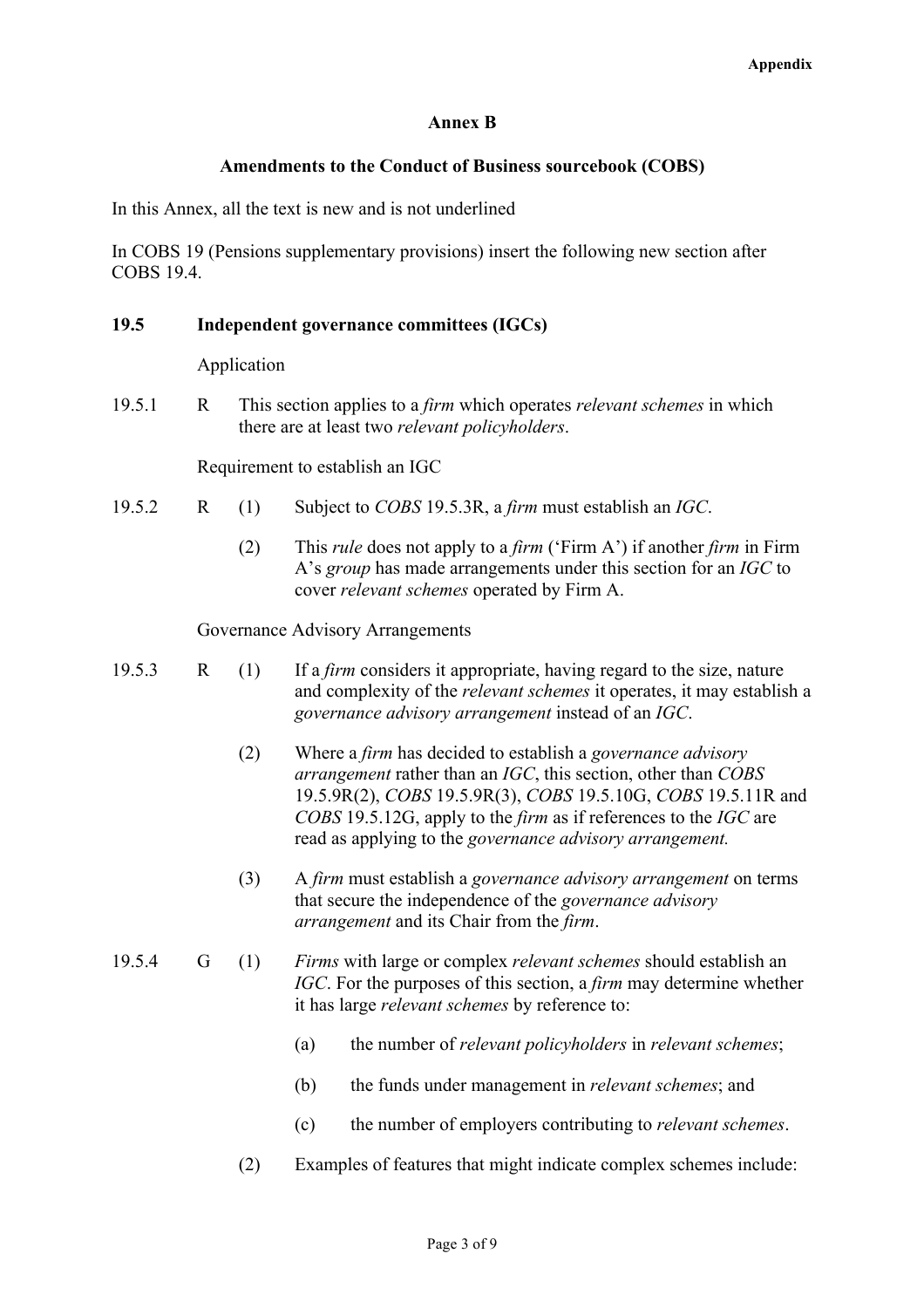- (a) schemes that are operated on multiple IT systems;
- (b) schemes that have multiple charging structures;
- (c) schemes that offer a *with-profits fund*; and
- (d) the *firm* offers *relevant policyholders* access to investment funds it operates or which are operated by an entity with the same ownership.

Terms of reference for an IGC

- 19.5.5 R A *firm* must include, as a minimum, the following requirements in its terms of reference for an *IGC*:
	- (1) the *IGC* will act in the interests of *relevant policyholders*;
	- (2) the *IGC* will assess the ongoing value for money for *relevant policyholders* delivered by *relevant schemes* particularly, though not exclusively, through assessing:
		- (a) whether the *firm's* default investment strategies are designed in the interests of *relevant policyholders* with a clear statement of aims, objective and structure appropriate for those *relevant policyholders*;
		- (b) whether the characteristics and net performance of investment strategies are regularly reviewed by the *firm* to ensure alignment with the interests of *relevant policyholders* and action taken to make any necessary changes;
		- (c) whether core scheme financial transactions are processed promptly and accurately;
		- (d) the levels of charges borne by *relevant policyholders*; and
		- (e) the direct and indirect costs incurred in relation to transactions and other activities in managing and investing the pension savings of *relevant policyholders*;
	- (3) the *IGC* will raise with the *firm's governing body* any concerns it may have in relation to the value for money offered to *relevant policyholders* by a *relevant scheme*;
	- (4) the *IGC* will escalate concerns as appropriate where the *firm* has not, in the *IGC's* opinion, addressed those concerns satisfactorily or at all;
	- (5) the Chair of the *IGC* will produce an annual report setting out:
		- (a) the *IGC's* opinion on the value for money delivered by *relevant schemes*, particularly against the matters listed under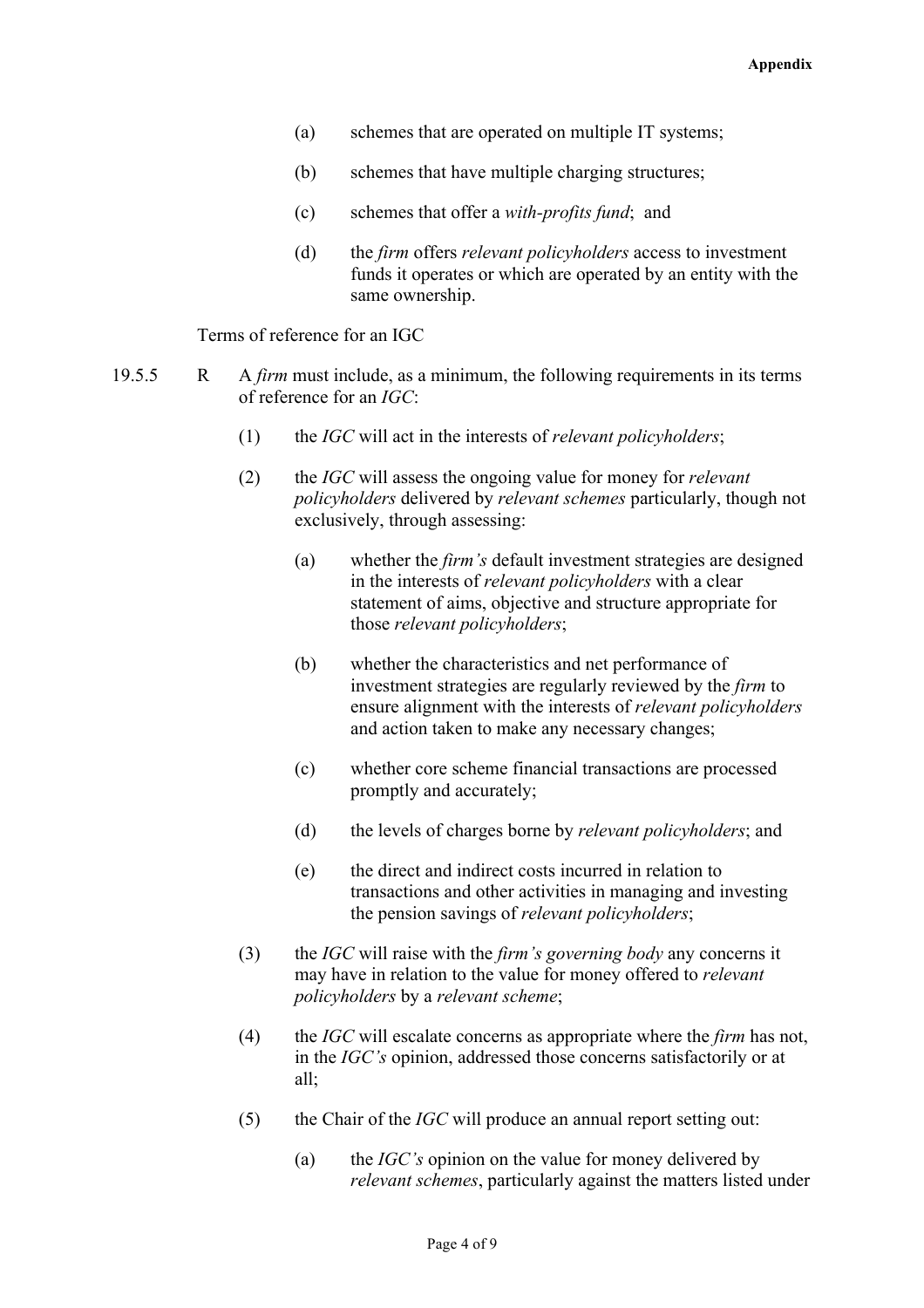$(2)$ ;

- (b) how the *IGC* has considered *relevant policyholders'* interests;
- (c) any concerns raised by the *IGC* with the *firm's governing body* and the response received to those concerns;
- (d) whether the membership of the *IGC* has sufficient expertise, experience and independence to act in *relevant policyholders'* interests;
- (e) each independent member of the *IGC*, together with confirmation that the *IGC* considers these members to be independent, having taken into account those matters set out at *COBS* 19.5.12G;
- (f) the arrangements put in place by the *firm* to ensure that the views of *relevant policyholders* are directly represented to the *IGC*.
- 19.5.6 G (1) An *IGC* is expected to act in the interests of *relevant policyholders* both individually and collectively. Where there is the potential for conflict between individual and collective interests, the *IGC* should manage this conflict effectively.
	- (2) The primary focus of an *IGC* should be the interests of *relevant policyholders*. Should a *firm* ask an *IGC* to consider the interests of other members, the *firm* should provide additional resources and support to the *IGC* such that the *IGC's* ability to act in the interests of *relevant policyholders* is not compromised.
	- (3) Where an *IGC* is unable to obtain from a *firm*, and ultimately from any other person providing relevant services, the information it requires in order to assess the matters in *COBS* 19.5.5R(2), the *IGC* should explain in the annual report why it has been unable to obtain the information and how it will be granted access to that information in the future.
	- (4) If, having raised concerns with the firm's *governing body* about the value for money offered to *relevant policyholders* by a *relevant scheme*, the *IGC* is not satisfied with the response of the *firm's governing body*, the *IGC* Chair may escalate concerns to the *FCA* if that would be appropriate. The *IGC* may also alert *relevant policyholders* and employers and make its concerns public.
	- (5) The *IGC* Chair should raise with the *firm's governing body* any concerns that the *IGC* has about the information or resources that the *firm* provides or about the arrangements that the *firm* puts in place to ensure that the views of *relevant policyholders* are directly represented to the *IGC*. If the *IGC* is not satisfied with the response of the *firm's governing body*, the *IGC* Chair may escalate its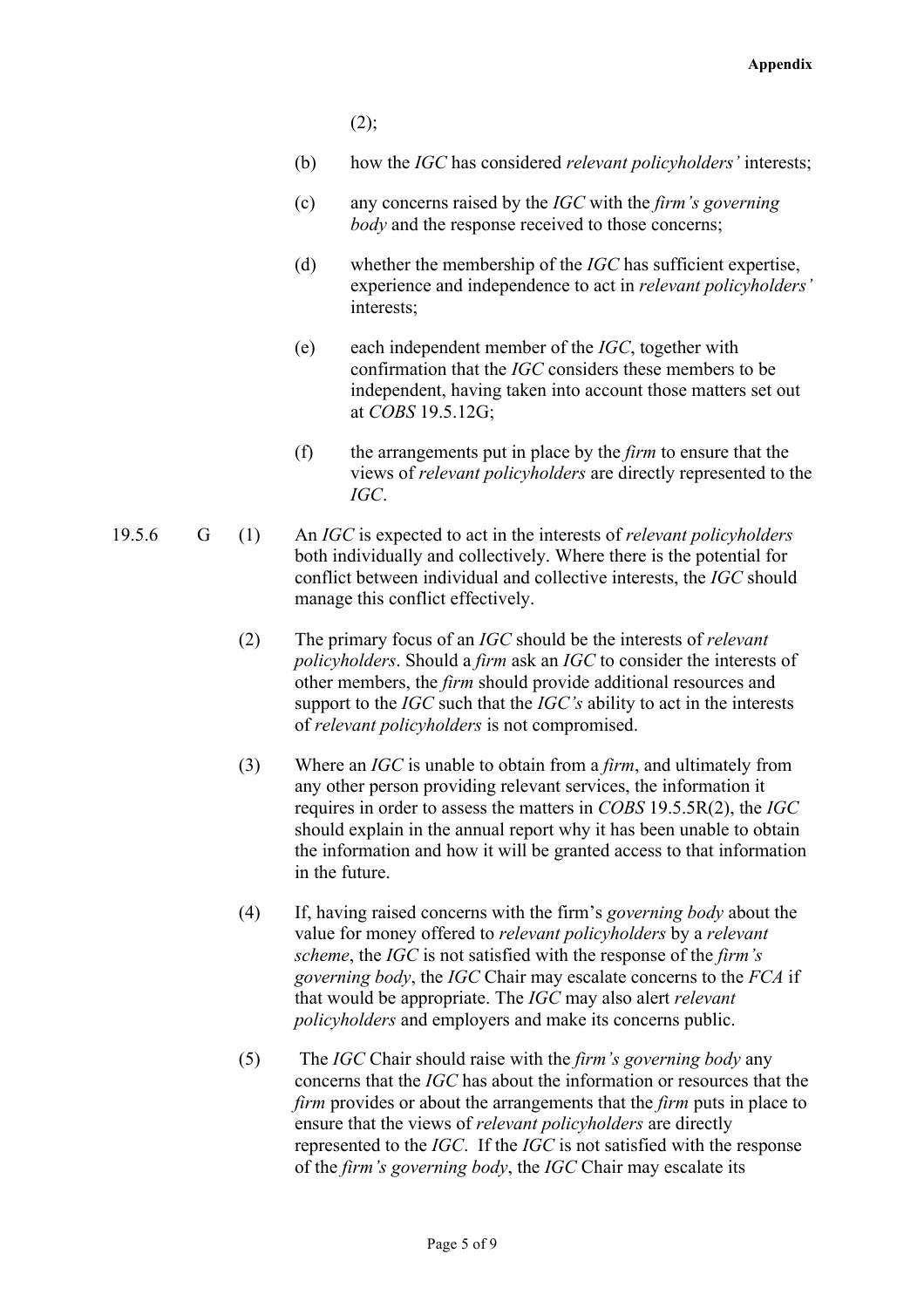concerns to the *FCA* if appropriate. The *IGC* may also make its concerns public.

(6) An *IGC* should assess whether all the investment choices available to *relevant policyholders*, including default options, are regularly reviewed to ensure alignment with the interests of *relevant policyholders.*

Duties of firms in relation to an IGC

- 19.5.7 R A *firm* must:
	- (1) take reasonable steps to ensure that the *IGC* acts and continues to act in accordance with its terms of reference;
	- (2) take reasonable steps to provide the *IGC* with all information reasonably requested by the *IGC* for the purposes of carrying out its role;
	- (3) provide the *IGC* with sufficient resources as are reasonably necessary to allow it to carry out its role independently;
	- (4) put arrangements in place to ensure that the views of *relevant policyholders* can be directly represented to the *IGC*;
	- (5) take reasonable steps to address any concerns raised by the *IGC* under its terms of reference;
	- (6) provide written reasons to the *IGC* as to why it has decided to depart in any material way from any advice or recommendations made by the *IGC* to address any concerns it has raised;
	- (7) take all necessary steps to facilitate the escalation of concerns by the *IGC* under *COBS* 19.5.5R(4) and *COBS* 19.5.6G(5); and
	- (8) make the terms of reference and the annual report of the *IGC* publicly available.
- 19.5.8 G (1) A *firm* should fund independent advice to the *IGC* if this is necessary and proportionate.
	- (2) A *firm* should not unreasonably withhold from the *IGC* information that would enable the *IGC* to carry out a comprehensive assessment of value for money.
	- (3) A *firm* should ensure arrangements are in place for sharing confidential and commercially sensitive information with the *IGC*.
	- (4) A *firm* should provide the *IGC* with information on the costs incurred in relation to transactions and other activities in managing and investing the assets of *relevant schemes*, as well as information about costs and charges more broadly, so that the *IGC* can properly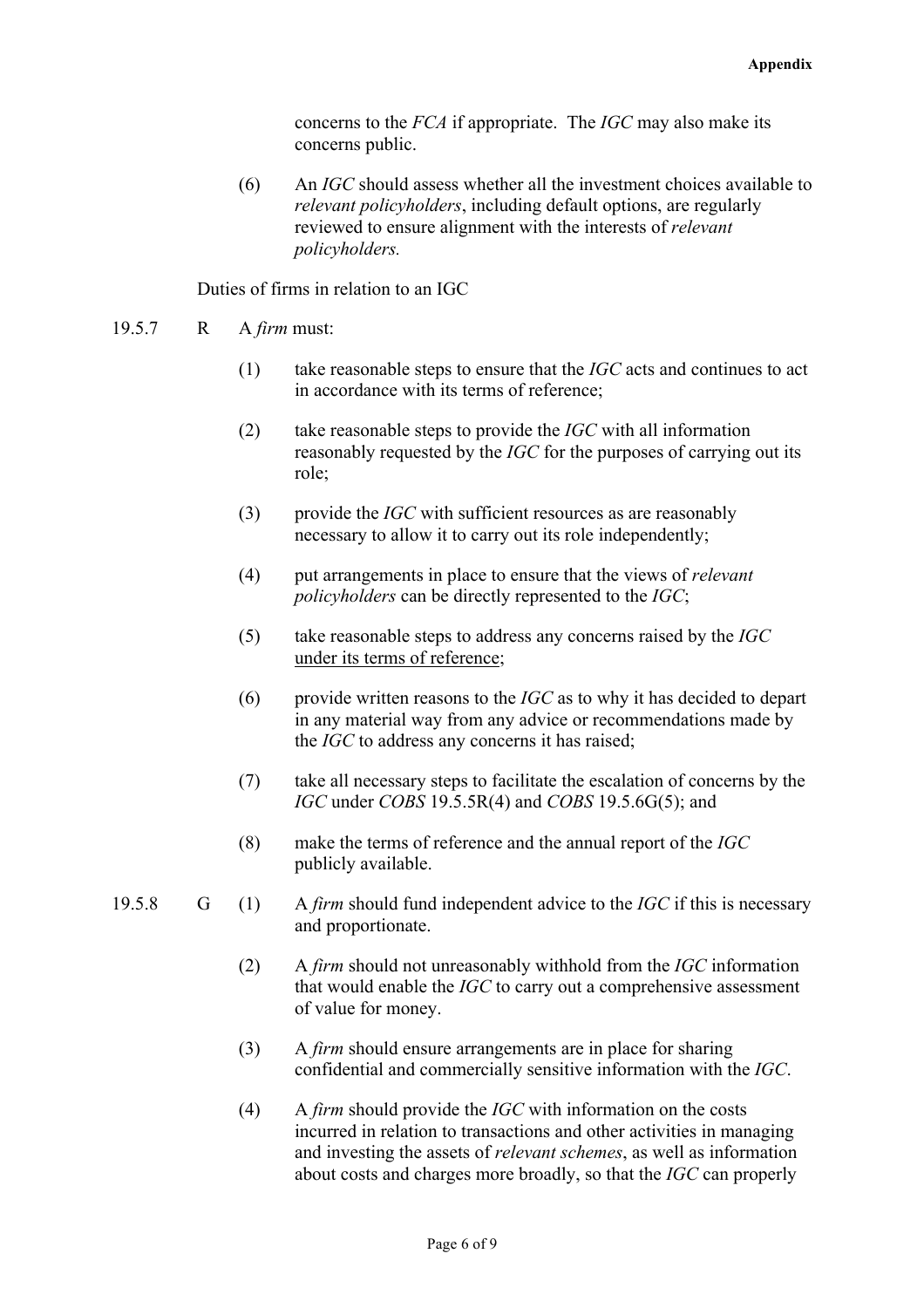assess the value for money of *relevant schemes* and the funds held within these. A *firm* should use best endeavours to obtain information about the costs incurred in relation to transactions and other activities in managing and investing the assets of *relevant schemes* so that it can provide this information to the *IGC*.

- (5) If a *firm* asks an *IGC* to take on responsibilities in addition to those set out in *COBS* 19.5.5R, the *firm* should provide additional resources and support to the *IGC* such that its ability to fulfil its responsibilities as set out in *COBS* 19.5.5R is not compromised.
- (6) A *firm* should provide secretarial and other administrative support to the *IGC*. The nature of the support, including how it is provided and by whom, should not conflict with the *IGC's* ability to act independently of the *firm*.
- (7) A *firm* can make the terms of reference for the *IGC* and the annual report of the *IGC* publicly available by placing them on its website and by providing them on request to *relevant policyholders* and their employers.

Appointment of IGC members

- 19.5.9 R (1) A *firm* must take reasonable steps to ensure that the *IGC* has sufficient collective expertise and experience to be able to make judgments on the value for money of *relevant schemes*.
	- (2) A *firm* must recruit independent *IGC* members through an open and transparent recruitment process.
	- (3) A *firm* must appoint members to the *IGC* so that:
		- (a) the *IGC* consists of at least five members, including an independent Chair and a majority of independent members;
		- (b) *IGC* members are bound by appropriate contracts which reflect the terms of reference in *COBS* 19.5.5R, and on such terms as to secure the independence of independent members;
		- (c) independent *IGC* members who are individuals are appointed for fixed terms of no longer than five years, with a cumulative maximum duration of ten years;
		- (d) individuals acting as the representative of an independent corporate member are appointed to the *IGC* for a maximum duration of ten years;
		- (e) independent *IGC* members who are individuals, including those representing independent corporate members, are not eligible for reappointment to the *IGC* until five years have elapsed, after having served on the *firm's IGC* for the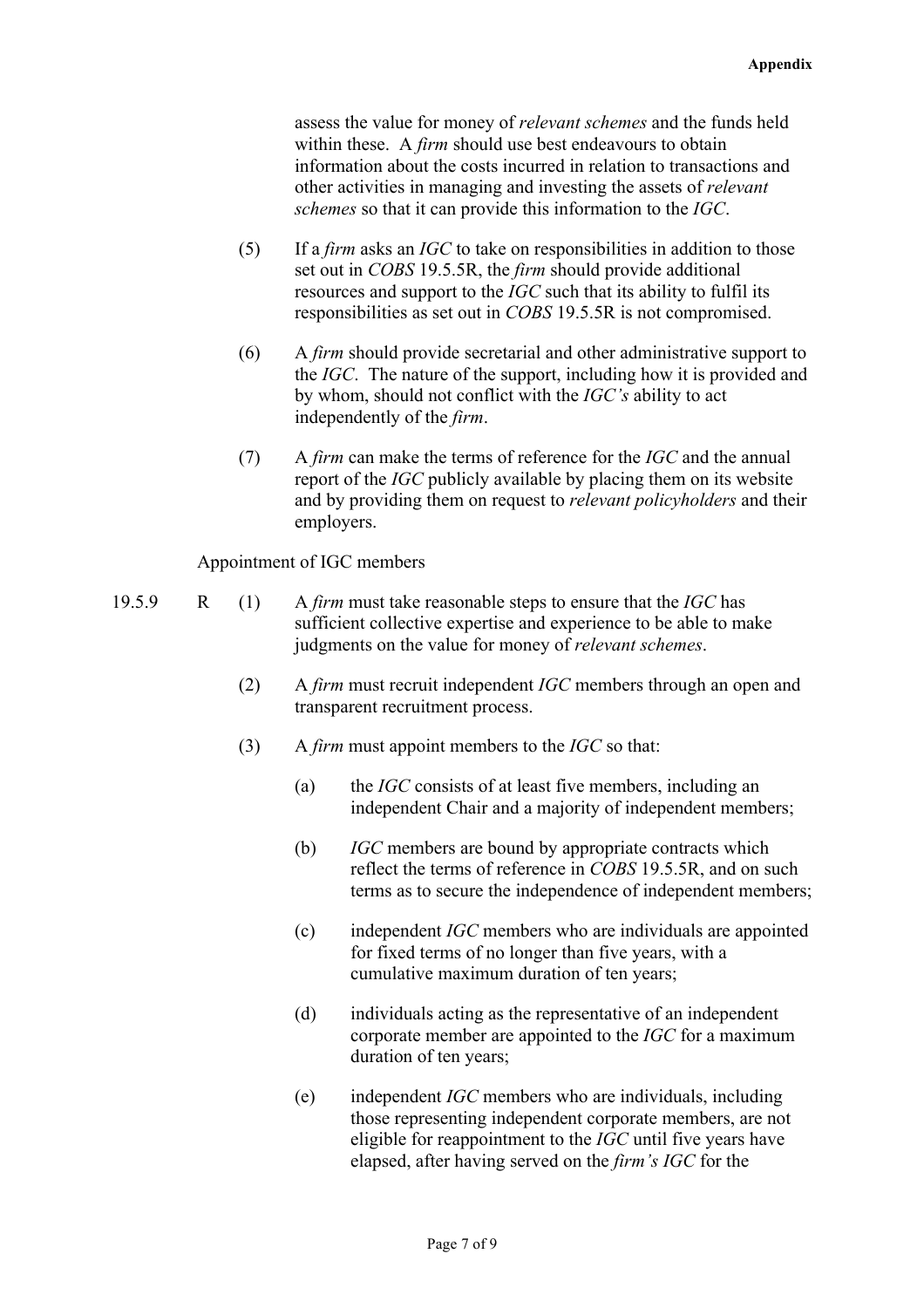maximum duration of ten years;

- (f) appointments to the *IGC* are managed in such a way that continuity in terms of expertise and experience of the *IGC* is maintained.
- 19.5.10 G (1) An individual may serve on more than one *IGC*.
	- (2) A *firm* should replace any vacancies that arise within *IGCs* as soon as possible and in any event within six months.
	- (3) A *firm* should involve the *IGC* Chair in the appointment of other members, both independent members and employees of the *firm*.
	- (4) A *firm* should consider indemnifying *IGC* members against any liabilities incurred while fulfilling their duties as *IGC* members.

IGC members who are independent

- 19.5.11 R The *firm*, in appointing independent *IGC* members, must determine whether such a member is independent in character and judgment and whether there are relationships or circumstances which are likely to affect, or could appear to affect, that member's judgment.
- 19.5.12 G (1) An *IGC* member is unlikely to be considered independent if any of the following circumstances exist:
	- (a) the individual is an *employee* of the *firm* or of another company within the *firm's group* or paid by them for any other role other than as *IGC* member, including participating in the *firm's* share option or performance related pay scheme;
	- (b) the individual has been an *employee* of the *firm* or of another company within the *firm's group* within the five years preceding his appointment to the *IGC*;
	- (c) the individual has, or has had within the three years preceding his appointment, a material business relationship of any description with the *firm* or with another company within the *firm's group*, either directly or indirectly.
	- (2) A *firm* may appoint a corporate person to an IGC, including as Chair. The corporate member should notify the *firm* of the individual who will act as the member's representative on the IGC. A *firm* should consider the circumstances of a corporate *IGC* member and any representative of the corporate member with the objective of ensuring that any potential conflicts of interest are managed effectively so that any conflicts do not affect the corporate *IGC* member's ability to represent the interests of *relevant policyholders.*
	- (3) There may be benefits to an independent *IGC* member also being a trustee of a mastertrust, should the *firm* or another company within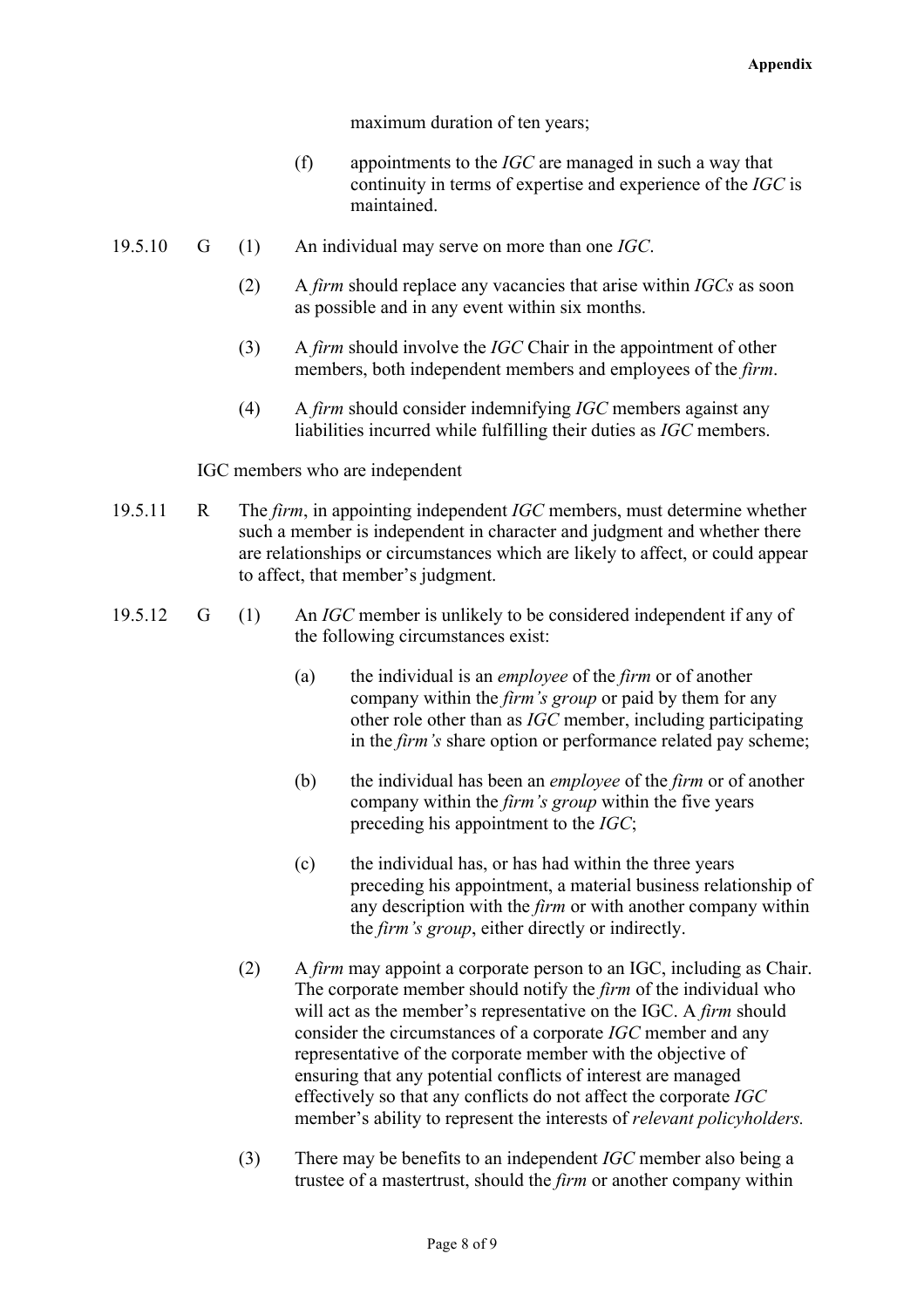the *firm's group* operate a mastertrust. If such circumstances exist, an individual or a corporate member might still be suitable to be an independent *IGC* member.

(4) A *firm* should review on a regular basis whether its independent *IGC* members continue to be independent and take appropriate action if it considers that they are not.